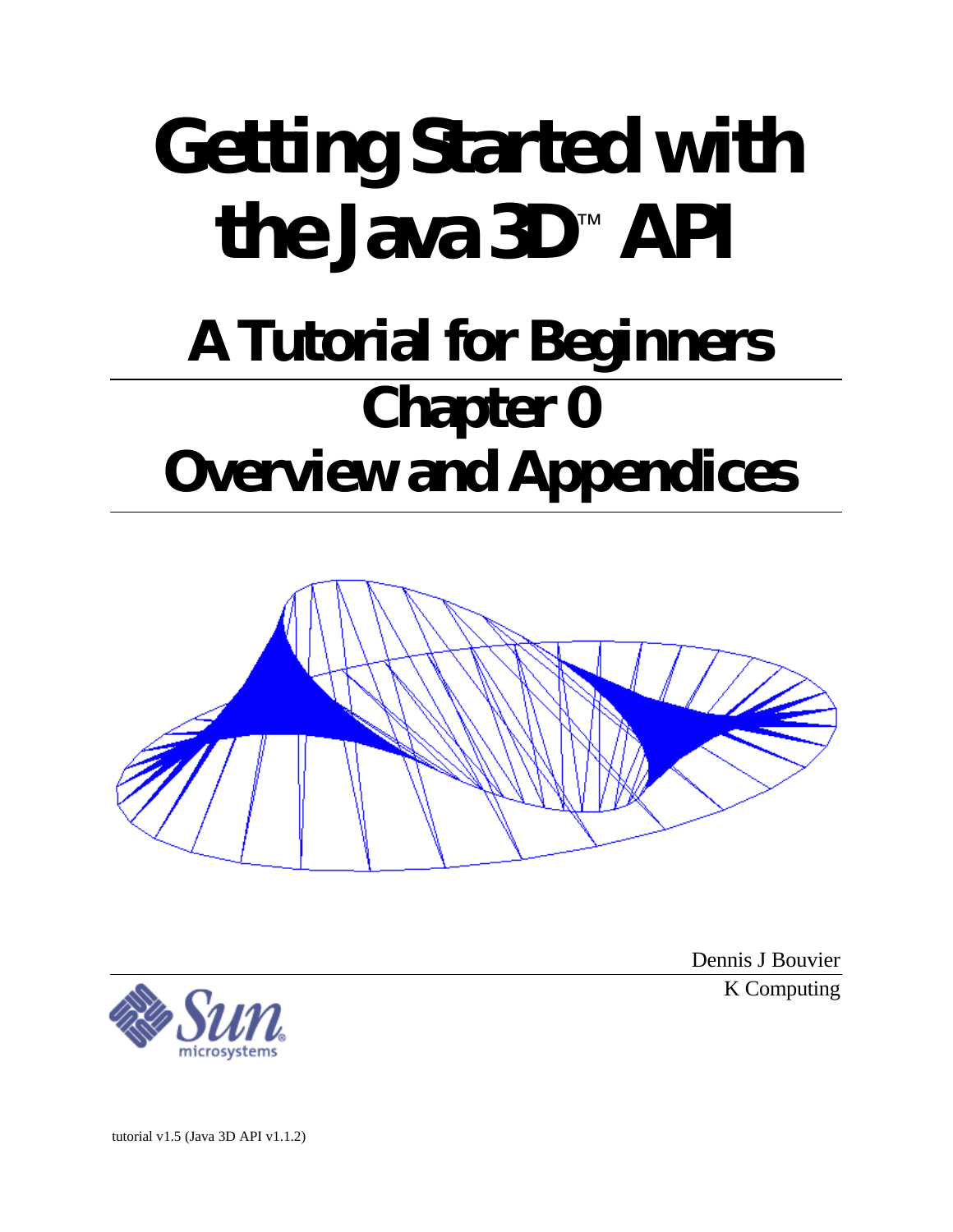© 1999 Sun Microsystems, Inc. 2550 Garcia Avenue, Mountain View, California 94043-1100 U.S.A All Rights Reserved.

The information contained in this document is subject to change without notice.

SUN MICROSYSTEMS PROVIDES THIS MATERIAL "AS IS" AND MAKES NO WARRANTY OF ANY KIND, EXPRESSED OR IMPLIED, INCLUDING, BUT NOT LIMITED TO, THE IMPLIED WARRANTIES OF MERCHANTABILITY AND FITNESS FOR A PARTICULAR PURPOSE. SUN MICROSYSTEMS SHALL NOT BE LIABLE FOR ERRORS CONTAINED HEREIN OR FOR INCIDENTAL OR CONSEQUENTIAL DAMAGES (INCLUDING LOST PROFITS IN CONNECTION WITH THE FURNISHING, PERFORMANCE OR USE OF THIS MATERIAL, WHETHER BASED ON WARRANTY, CONTRACT, OR OTHER LEGAL THEORY).

THIS DOCUMENT COULD INCLUDE TECHNICAL INACCURACIES OR TYPOGRAPHICAL ERRORS. CHANGES ARE PERIODICALLY MADE TO THE INFORMATION HEREIN; THESE CHANGES WILL BE INCORPORATED IN NEW EDITIONS OF THE PUBLICATION. SUN MICROSYSTEMS, INC. MAY MAKE IMPROVEMENTS AND/OR CHANGES IN THE PRODUCT(S) AND/OR PROGRAM(S) DESCRIBED IN THIS PUBLICATION AT ANY TIME.

Some states do not allow the exclusion of implied warranties or the limitations or exclusion of liability for incidental or consequential damages, so the above limitations and exclusion may not apply to you. This warranty gives you specific legal rights, and you also may have other rights which vary from state to state.

Permission to use, copy, modify, and distribute this documentation for NON-COMMERCIAL purposes and without fee is hereby granted provided that this copyright notice appears in all copies.

This documentation was prepared for Sun Microsystems by K Computing (530 Showers Drive, Suite 7-225, Mountain View, CA 94040, 770-982-7881, www.kcomputing.com). For further information about course development or course delivery, please contact either Sun Microsystems or K Computing.

Java, JavaScript, Java 3D, HotJava, Sun, Sun Microsystems, and the Sun logo are trademarks or registered trademarks of Sun Microsystems, Inc. All other product names mentioned herein are the trademarks of their respective owners.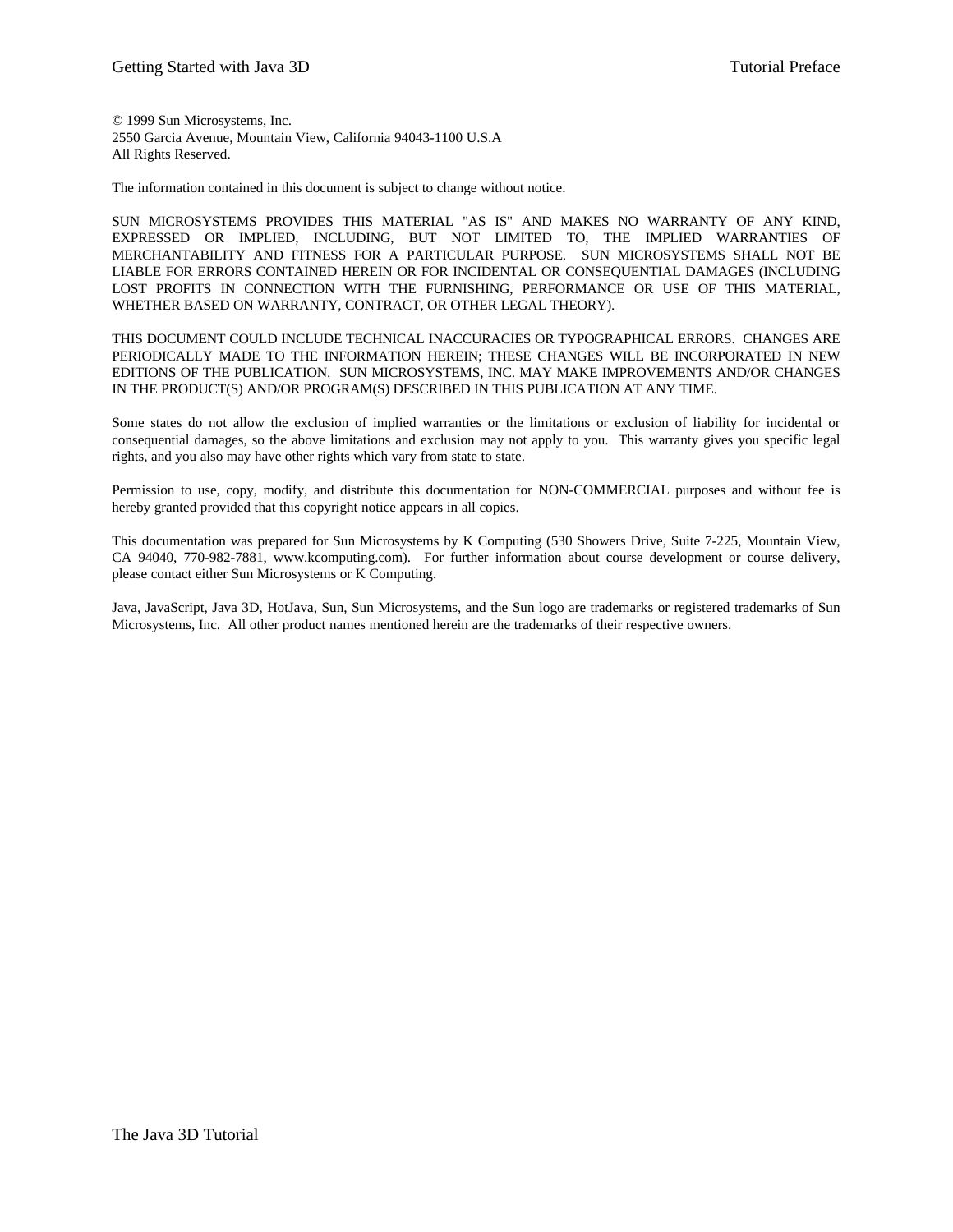# **Table of Contents**

| 0.1.1 |  |
|-------|--|
|       |  |
|       |  |
|       |  |
| 0.1.2 |  |
| 0.1.3 |  |
|       |  |
|       |  |
|       |  |
|       |  |
|       |  |
|       |  |
|       |  |
| 0.1.4 |  |
| 0.2   |  |
| 0.2.1 |  |
|       |  |
|       |  |
|       |  |
|       |  |
| 0.2.2 |  |
|       |  |
|       |  |
|       |  |
|       |  |
|       |  |
|       |  |
|       |  |
|       |  |
|       |  |
| 0.2.3 |  |
|       |  |
|       |  |
|       |  |
|       |  |
| 0.2.4 |  |
|       |  |
|       |  |
|       |  |
|       |  |
|       |  |
|       |  |
|       |  |
|       |  |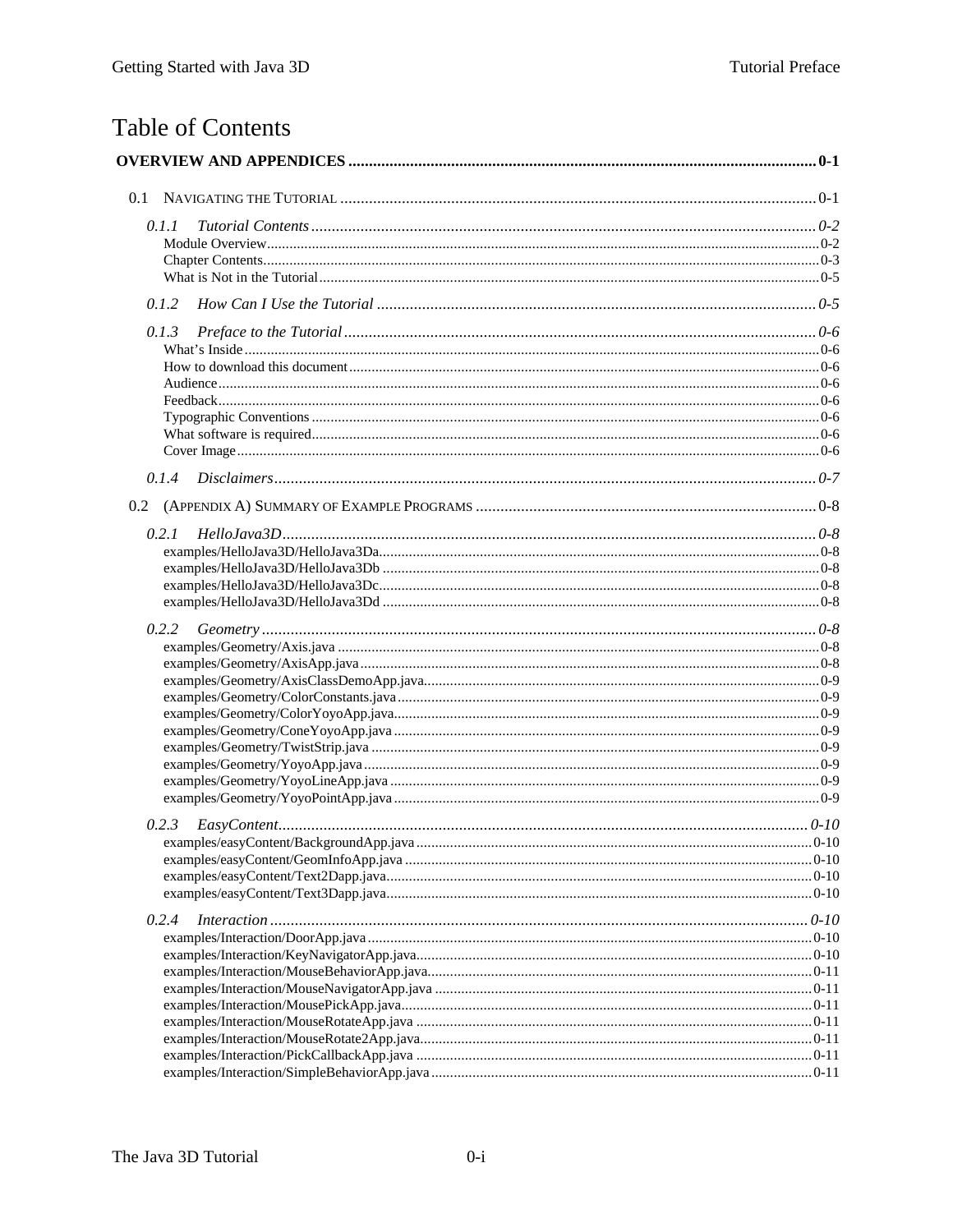| 0.2.7 |  |
|-------|--|
|       |  |
|       |  |
|       |  |
|       |  |
|       |  |
|       |  |
|       |  |
|       |  |
|       |  |
|       |  |
|       |  |
|       |  |
|       |  |
| 0.3   |  |
| 0.3.1 |  |
| 0.3.2 |  |
|       |  |
| 0.3.3 |  |
| 0.3.4 |  |
|       |  |
| 0.4.1 |  |
| 0.4.2 |  |
| 0.4.3 |  |
| 0.4.4 |  |
| 0.4.5 |  |
| 0.4.6 |  |
| 0.4.7 |  |
|       |  |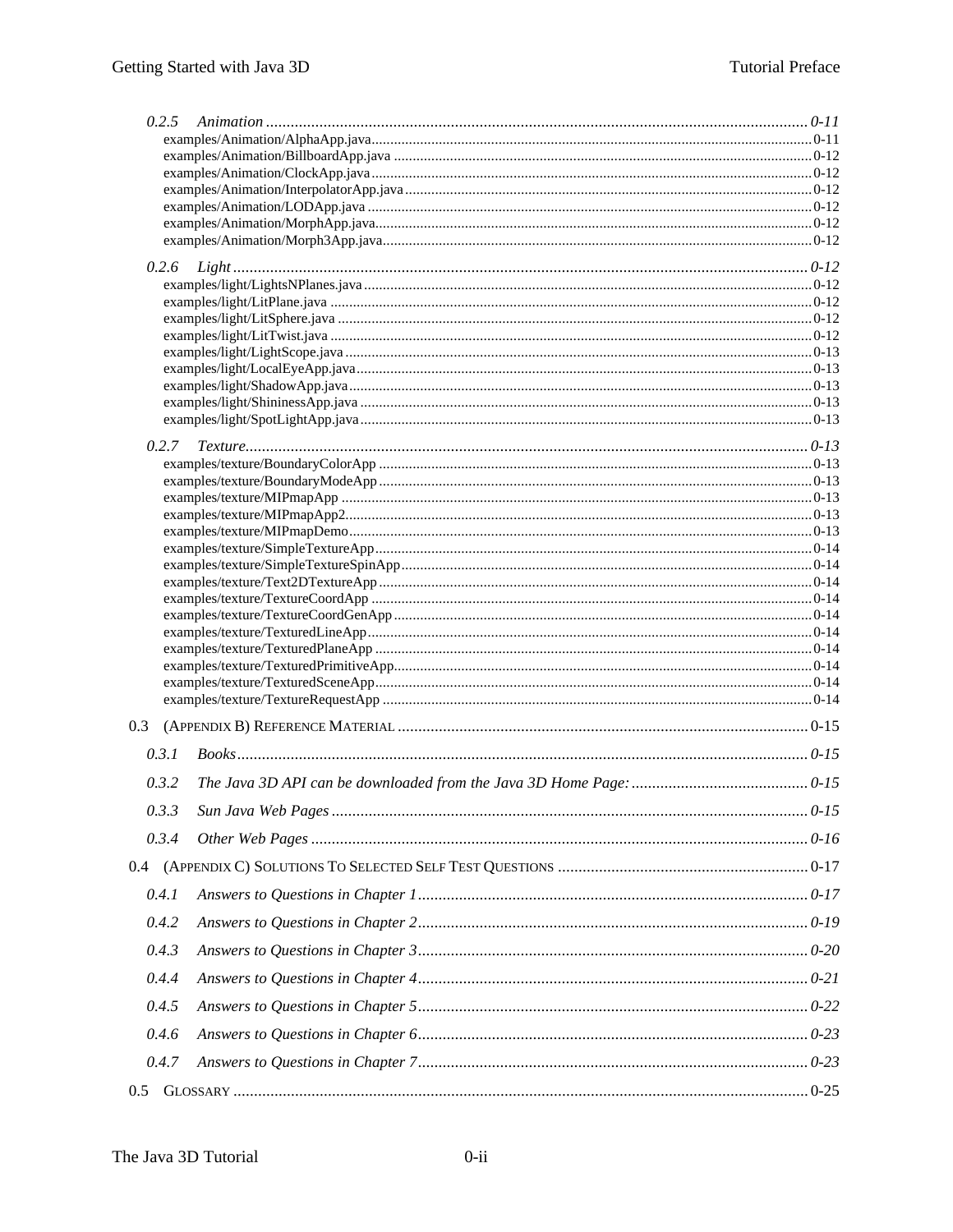# **0 ModuleOverview and Appendices**

Welcome to version 1.5 of The Java 3D API Tutorial. This tutorial contains seven chapters explaining the most frequently used features of the Java 3D API.

Since the tutorial has been developed and released incrementally, several versions of the tutorial exist. For this reason the revision history may be important to readers of earlier versions. The following table presents the revision history for the tutorial.

| tutorial<br>version | date          | new chapter(s) | major* revision<br>of chapters | minor* revision<br>of chapters |
|---------------------|---------------|----------------|--------------------------------|--------------------------------|
| 1.0                 | Feb 99        | 1 and $2$      | n/a                            | n/a                            |
| 1.1                 | Apr 99        | $0$ and $6$    | 1 and 2                        | n/a                            |
| 1.2                 | May 99        | 3              | $0$ and $2$                    | 1 and $6$                      |
| 1.3                 | <b>Jun 99</b> | 4              | $\boldsymbol{0}$               | $1, 2, 3$ and 6                |
| 1.4                 | August 99     | 5              | $0, 1$ and 4                   | 2, 3, and 6                    |
| 1.5                 | October 99    | 7              | $\boldsymbol{0}$               | $1, 2, 3, 4, 5,$ and 6         |

**Table 0-1 Revision History of the Tutorial.**

\*For the purposes of this table, a major revision is a change to fix a mistake of fact in some part of the chapter. It could be as little as little as changing one line of code, fixing a single sentence, or adding something inadvertently omitted, but involves a fix of substance. A minor revision is a change that does not affect the meaning of the chapter (e.g. formatting, or including new links in the PDF file).

#### **0.1 Navigating the Tutorial**

The tutorial is a collection of modules. Each Module is a collection of chapters (except this one, Module 0 has only one chapter, Chapter 0). The chapters in a Module are related. See section 0.1.2 for more information on module and chapter dependencies.

With each chapter of the tutorial being published as separate documents, the following features have been employed:

- **Appendices:** To allow easy updates to the Appendices while keeping them centrally located, including the Glossary, are published with Chapter 0 (this chapter). As a consequence, they appear as numbered sections in this document. However, the letter names used in version 1.0 of the tutorial ('A', 'B', and 'C') are retained for compatibility with the older chapters.
- **Page numbering:** To allow easy reference to pages in specific chapters, each document's page numbering is prepended with the chapter number. For example, this is page 0-1, which is page one of chapter zero.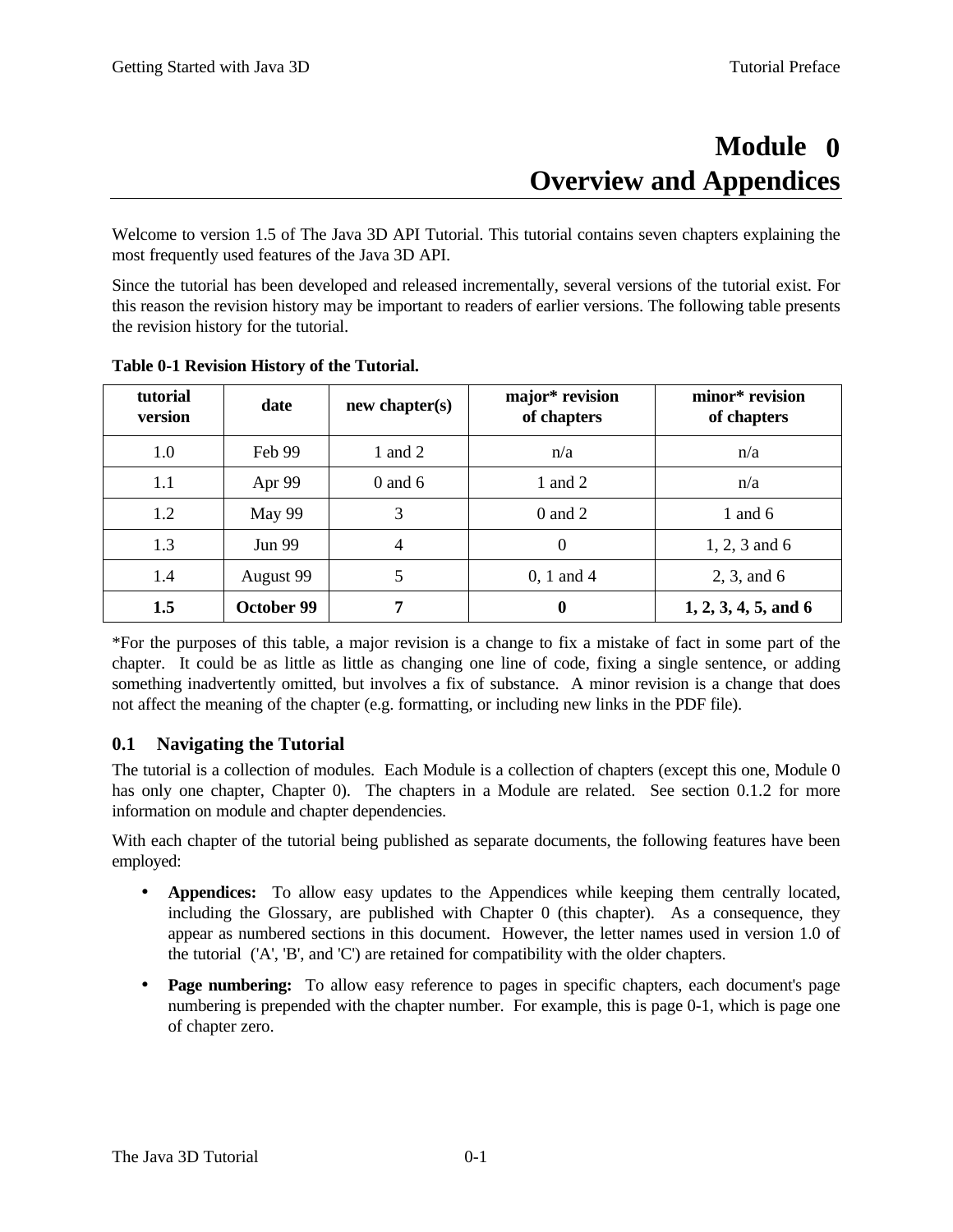## **0.1.1 Tutorial Contents**

The tutorial is organized as a collection of four modules; each is outlined in the following sections. Beginning on page 0-3 the section titled "Chapter Contents" presents the contents of each chapter.

#### **Module Overview**

#### Module 0: Navigation and Appendices

The document you are reading is Module 0. In addition to the navigational material, it contains the appendix material and the glossary. This document will be updated with each new chapter.

#### Module 1: Getting Started with the Java 3D API

The introductory module presents the basics of Java 3D programming. Chapter 1 begins at the level of a Java programmer who has never used Java 3D. By the end of the Chapter 2, the novice Java 3D programmer understands the Java 3D scene graph, how to create a virtual universe by specifying a scene graph, how to create geometry, appearances, and program custom visual objects for use in simple virtual universes



Module 2: Interaction and Animation

Chapter 4 covers behavior basics, along with topics related to making interactive virtual worlds. Chapter 4 includes material on virtual universe navigation with the mouse and keyboard and picking. Chapter 5 continues with specialized behavior classes such as interpolators, level of detail, and billboard behaviors to create animated visual objects.

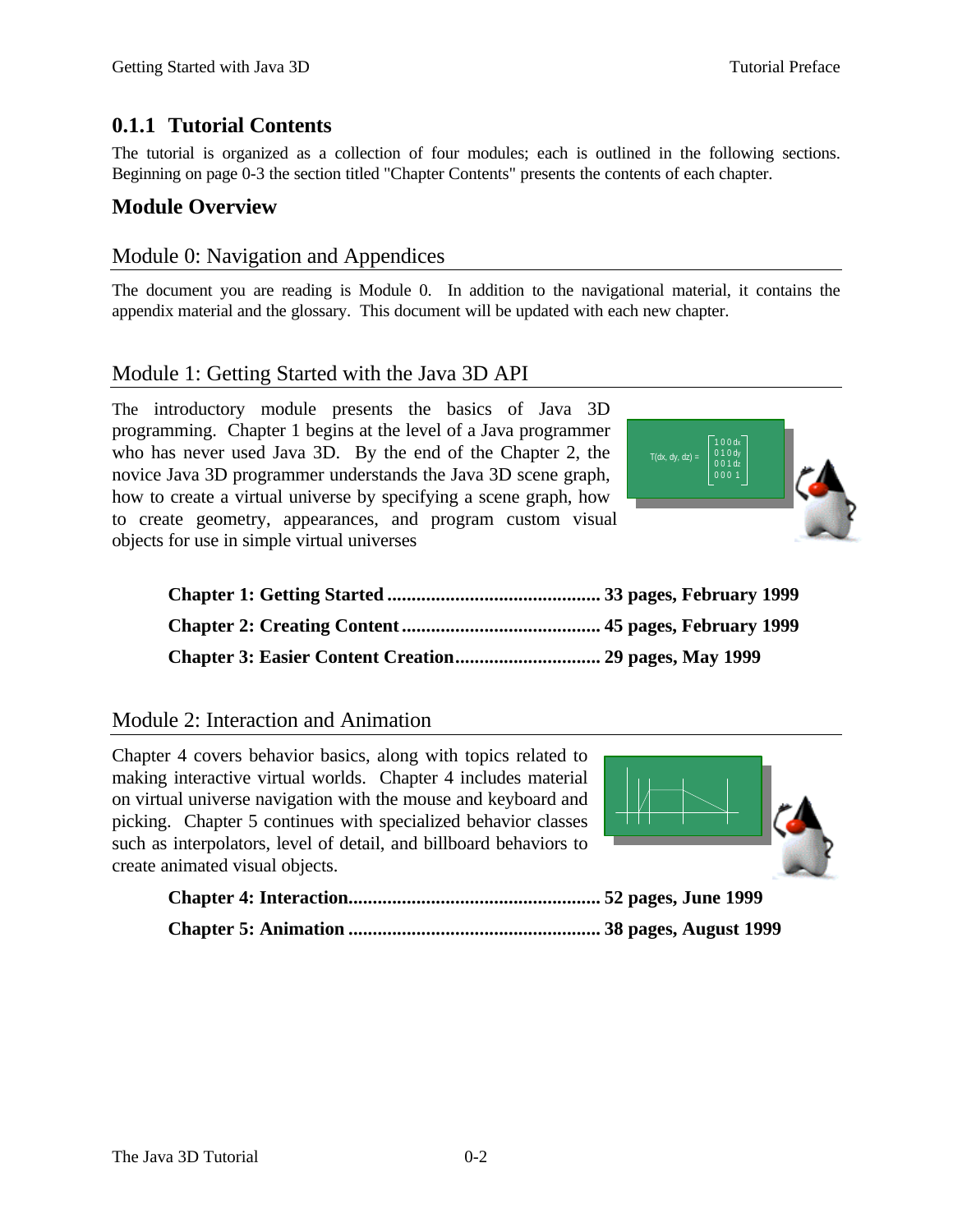#### Module 3: Lights and Textures

Visual richness is added to the virtual universe in this module. Using lights, material properties, and textures, a Java 3D programmer can create visually rich objects without creating complex geometry.



#### **Chapter Contents**

Here is a listing of the table of contents for each of the published chapters. If you are reading this online you can use the links to the appropriate place in the appropriate document.

## Module 1: Getting Started with the Java 3D API

#### **Chapter 1: Getting Started**

| <b>Chapter 2: Creating Content</b> |  |
|------------------------------------|--|
|                                    |  |
|                                    |  |
|                                    |  |
|                                    |  |
|                                    |  |
|                                    |  |
|                                    |  |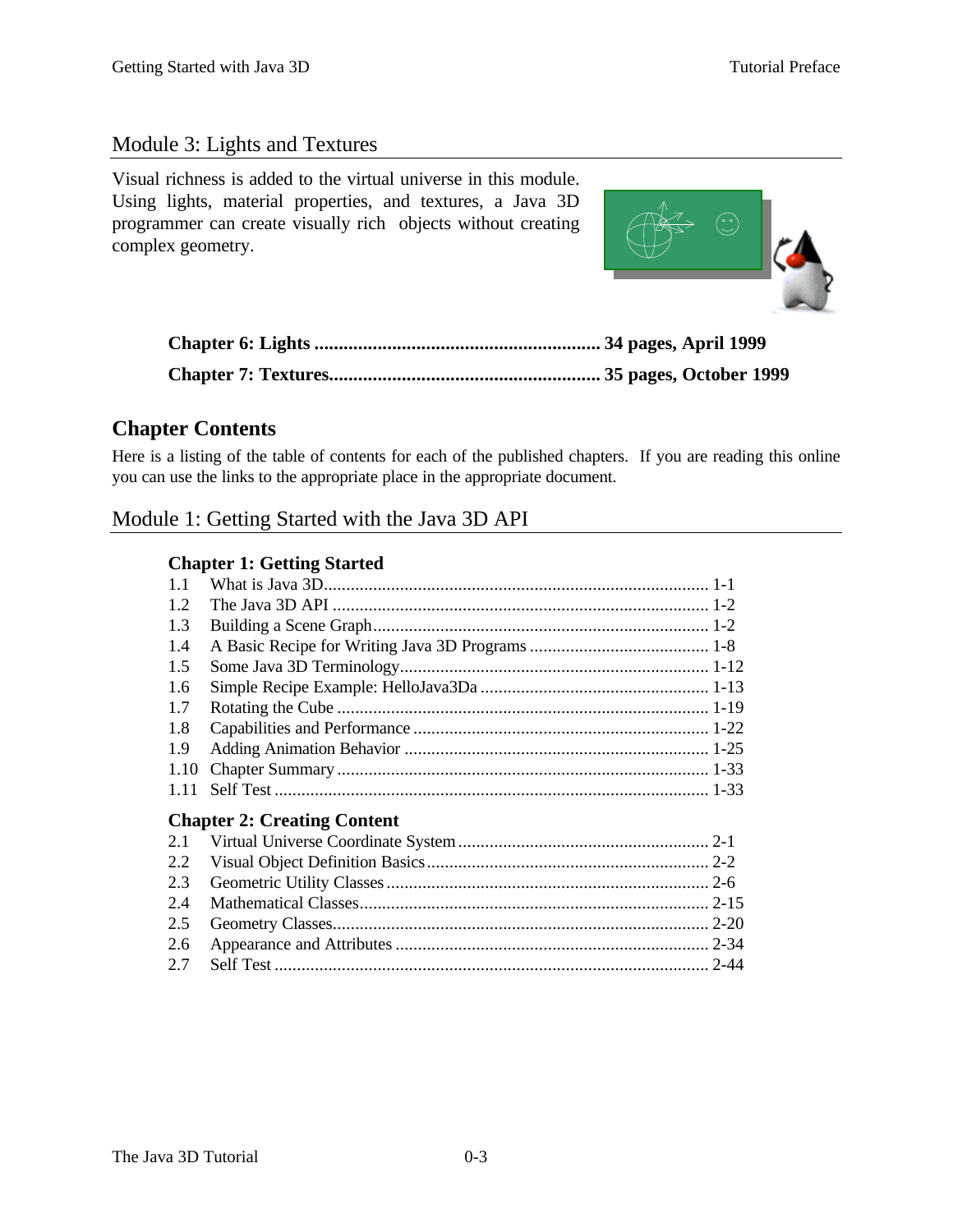## **Chapter 3: Easier Content Creation**

## Module 2: Interaction and Animation

#### **Chapter 4: Interaction**

| 4.1 |                             |  |
|-----|-----------------------------|--|
| 4.2 |                             |  |
| 4.3 |                             |  |
| 4.4 |                             |  |
| 4.5 |                             |  |
| 4.6 |                             |  |
| 4.7 |                             |  |
| 4.8 |                             |  |
|     | <b>Chapter 5: Animation</b> |  |
| 5.1 |                             |  |
| 5.2 |                             |  |
| 5.3 |                             |  |
| 5.4 |                             |  |
| 5.5 |                             |  |
| 5.6 |                             |  |
| 5.7 |                             |  |
|     |                             |  |

## Module 3: Lights and Textures

#### **Chapter 6: Lights**

| 6.29 Creating Glow-in-the-Dark Objects, Shadows and Other Lighting Issues . 6-29 |  |
|----------------------------------------------------------------------------------|--|
|                                                                                  |  |
|                                                                                  |  |
|                                                                                  |  |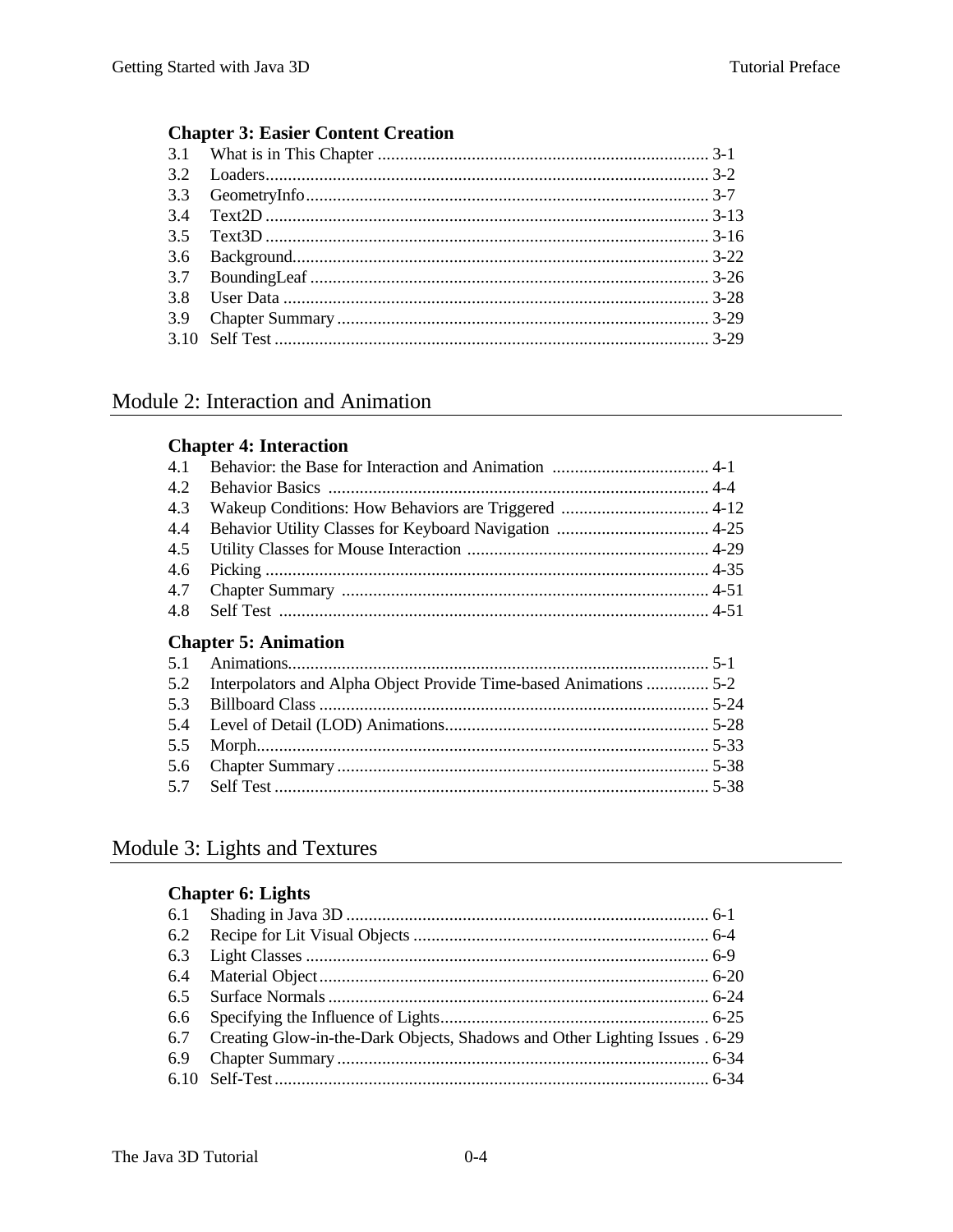#### **Chapter 7: Textures**

#### **What is Not in the Tutorial**

This tutorial is on the use of the Java 3D API. The most commonly used features of the Java 3D API are covered. Java 3D API features not covered include collisions, sensors, geometry compression, spatial sound, multiple views. While many of the Java 3D utilities distributed with the core API are covered in the tutorial, not all are. In addition, non-API issues such as artistic considerations, specific application suggestions, and unusual display devices are also not covered.

## **0.1.2 How Can I Use the Tutorial**

Modules are collections of related chapters. However, you may pick and choose the chapters that suit your needs. In general, chapters in the same module are dependent on the earlier chapters in the same module. For example, Chapter 2 depends on knowing the material in Chapter 1. Likewise, the reader of Chapter 5 is expected to be familiar with the topics in Chapter 4.

Module dependencies are represented in the following figure. If you have no experience with Java 3D, start with Module 1 and proceed to either Module 2 or Module 3.



**Figure 0-1 Paths Through The Java 3D Tutorial**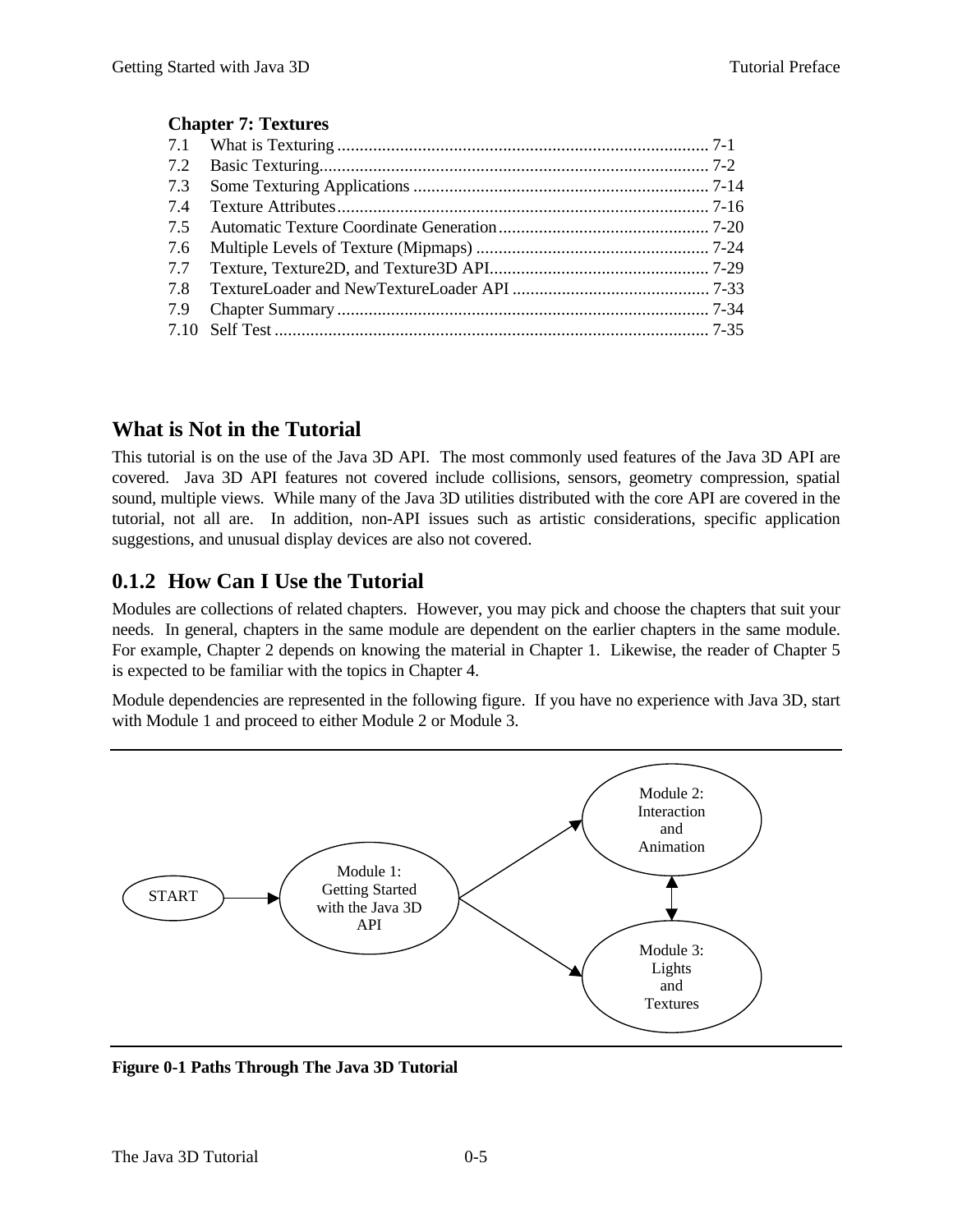Throughout the tutorial are *reference blocks* - summaries of the API for certain classes. The reference blocks are provided in the tutorial to make reading easier, not to replace the Java 3D API Specification Guide or any other reference.

The reference blocks were checked for accuracy when this document was published, but the Java 3D API may have changed. If you are having trouble with a program, be sure to check a current edition of the Java 3D API Specification. Also, refer to section 2.2 (page 2-4) for more information on reference blocks.

## **0.1.3 Preface to the Tutorial**

#### **What's Inside**

This is a tutorial for the Java 3D API version 1.1.2. It is composed of the text (this document), several other text documents and a number of example applications. The text of the tutorial is available in the Acrobat (PDF) file format. The PDF files include thumbnails, links, and bookmarks making them easier to use online. The files are also readable in hardcopy form. However, several of the images are in color and details are lost when printed monochromatically.

#### **How to download this document**

The tutorial documents are available online with the source for the example programs, all of which can be downloaded from http://java.sun.com/products/java-media/3D/collateral/

#### **Audience**

This tutorial is meant for the Java programmer with some graphics experience, with little or no knowledge of Java 3D. If in addition to being familiar with Java you are familiar with the terms pixel, image plane, RGB, and render, then you have the background to proceed. You don't need to know about z-buffer, 3D transforms, or any other 3D graphics API to understand this tutorial, but it may help. In any case, this tutorial is written to be very accessible.

#### **Feedback**

As with all of our products, we strive for excellence in quality. If you have any questions, comments, or have an error to report, please consult the Java 3D Home Page, http://www.java.sun.com/products/java-media/3D, for contact information.

## **Typographic Conventions**

- Courier type is used to represent computer code and names of files and directories.
- *Italic* type is used for emphasis.
- **Bold** is used in the text to indicate program elements
- Gray background represents Reference Blocks

Double outline sections are advanced sections

Single outline sections are document meta-information sections

#### **What software is required**

Consult the Java 3D Home Page for the most current information.

## **Cover Image**

The cover image is of a twisted strip rendered by Java 3D. The program is discussed in Section 2.6. The code is available with the examples distributed with this tutorial.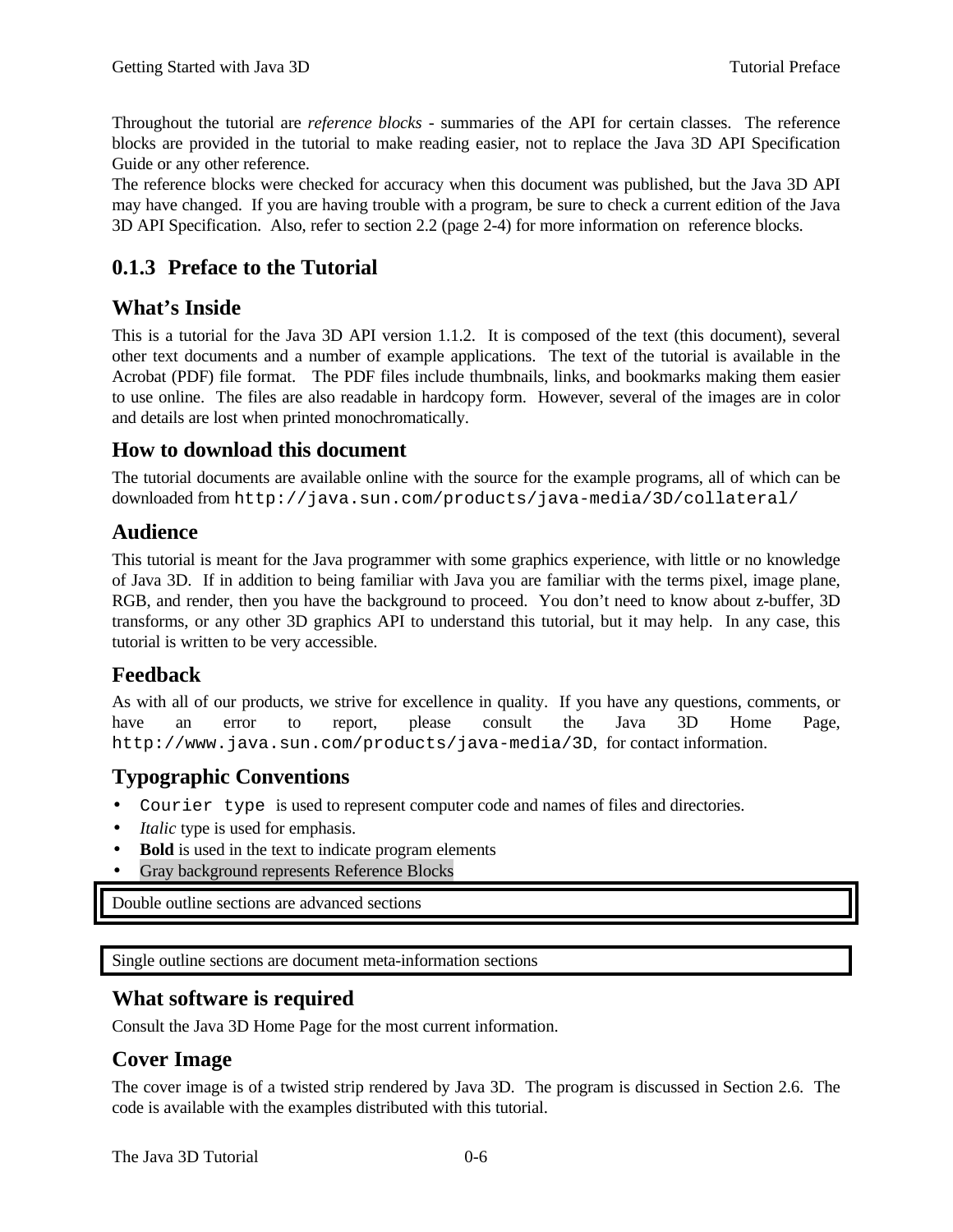## **0.1.4 Disclaimers**

All software associated with this tutorial is provided "AS IS," without a warranty of any kind. ALL EXPRESS OR IMPLIED CONDITIONS, REPRESENTATIONS AND WARRANTIES, INCLUDING ANY IMPLIED WARRANTY OF MERCHANTABILITY, FITNESS FOR A PARTICULAR PURPOSE OR NON-INFRINGEMENT, ARE HEREBY EXCLUDED. SUN AND ITS LICENSORS SHALL NOT BE LIABLE FOR ANY DAMAGES SUFFERED BY LICENSEE AS A RESULT OF USING, MODIFYING OR DISTRIBUTING THE SOFTWARE OR ITS DERIVATIVES. IN NO EVENT WILL SUN OR ITS LICENSORS BE LIABLE FOR ANY LOST REVENUE, PROFIT OR DATA, OR FOR DIRECT, INDIRECT, SPECIAL, CONSEQUENTIAL, INCIDENTAL OR PUNITIVE DAMAGES, HOWEVER CAUSED AND REGARDLESS OF THE THEORY OF LIABILITY, ARISING OUT OF THE USE OF OR INABILITY TO USE SOFTWARE, EVEN IF SUN HAS BEEN ADVISED OF THE POSSIBILITY OF SUCH DAMAGES.

This software included with this tutorial is not designed or intended for use in on-line control of aircraft, air traffic, aircraft navigation or aircraft communications; or in the design, construction, operation or maintenance of any nuclear facility. Licensee represents and warrants that it will not use or redistribute the Software for such purposes.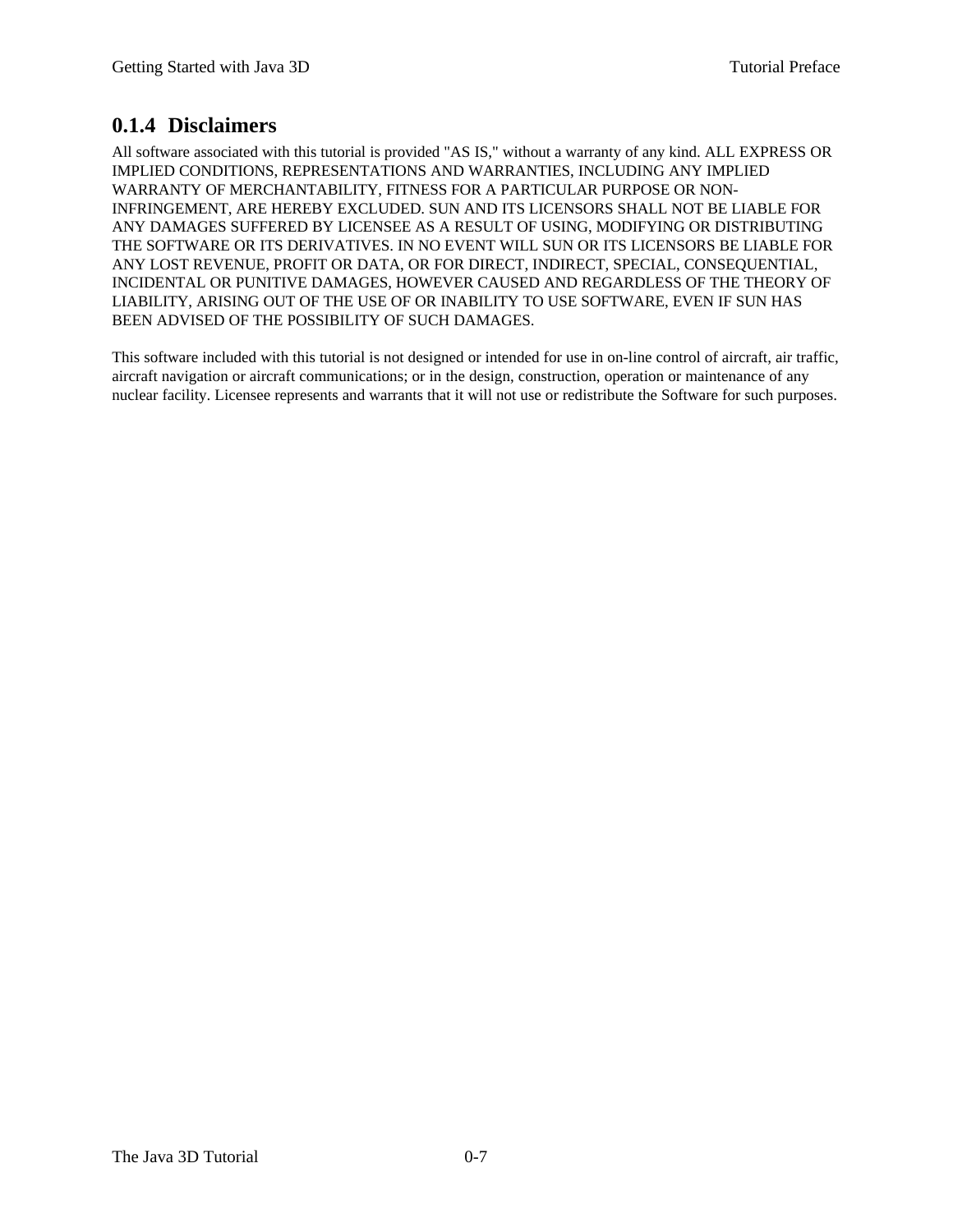# **0.2 (Appendix A) Summary of Example Programs**

This tutorial is distributed with a set of example programs. Each example program included in the distribution is described here. If you do not have the example programs, refer to the preface for download instructions.

## **0.2.1 HelloJava3D**

HelloJava3D is a series of programs used in the first chapter of the tutorial. The complexity of these examples begins at the extreme end of simplicity and builds slightly.

#### **examples/HelloJava3D/HelloJava3Da**

This program displays a single color cube object that is static, and is neither transformed nor rotated from the origin. Consequently, it appears as a single rectangle. This program is only intended to demonstrate the basic construction of a Java 3D program. It is also used as the basis for the subsequent examples.

## **examples/HelloJava3D/HelloJava3Db**

This program displays a single color cube object that is static but rotated from the original orientation. Consequently, more than one face of the cube is visible when rendered. This program is only intended to demonstrate the basic construction of a Java 3D program. It is also used as the basis for the subsequent examples.

## **examples/HelloJava3D/HelloJava3Dc**

This program displays a single color cube object that is animated. The cube spins in place at the origin. Consequently, more than one face of the cube is visible as the animation takes place. This program is intended to demonstrate the basic construction of an animated Java 3D program.

## **examples/HelloJava3D/HelloJava3Dd**

This program displays a single color cube object that is transformed and animated. The cube spins in place at the origin. Consequently, more than one face of the cube is visible as the animation takes place. This program is intended to demonstrate the basic construction of an animated Java 3D program.

## **0.2.2 Geometry**

The examples/Geometry subdirectory contains the program examples for the second chapter of the tutorial. Each of these programs demonstrates something about specifying geometry for visual objects.

#### **examples/Geometry/Axis.java**

Axis. java defines a visual object class using an IndexedLineArray object used to visualize the axis. This code of this program does not appear in the text of the tutorial, it is intended as a class available for your use. The program AxisClassDemoApp.java uses this Axis class (see below).

## **examples/Geometry/AxisApp.java**

This program displays the axis to demonstrate using LineArray object.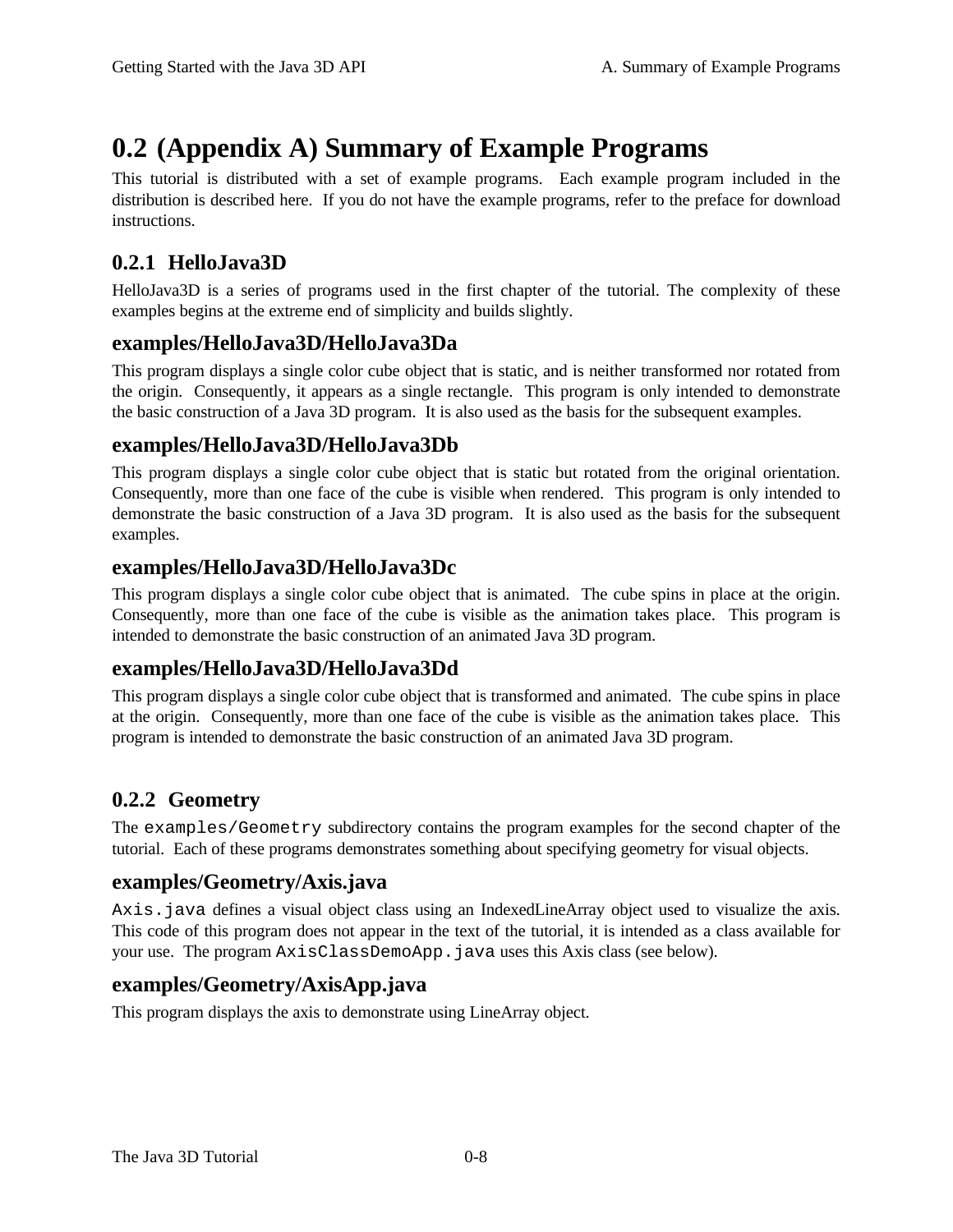## **examples/Geometry/AxisClassDemoApp.java**

A ColorCube orbits around the origin in this program. The code of this program does not appear in the text of the tutorial. It simply demonstrates a use of the Axis. java class (see above).

## **examples/Geometry/ColorConstants.java**

This code is an example of a class that defines a number of color constants. The application spins the yo-yo about the y-axis to show the geometry.

## **examples/Geometry/ColorYoyoApp.java**

This program displays a yo-yo using four TriangleFanArray geometry objects with colors. The application spins the yo-yo about the y-axis to show the geometry.

## **examples/Geometry/ConeYoyoApp.java**

This program displays a yo-yo created with two Cone objects. A default Appearance object is used. The application spins the yo-yo about the y-axis to show the geometry.

## **examples/Geometry/TwistStrip.java**

This program displays a twisted strip as an example of using the TriangleStripArray. The twist strip program also demonstrates culling.

## **examples/Geometry/YoyoApp.java**

This program displays a yo-yo visual object created with four TriangleFanArray objects. A default Appearance object is used. The application spins the yo-yo about the y-axis to show the geometry.

## **examples/Geometry/YoyoLineApp.java**

This program displays the TriangleFanArray object with the Appearance set to display lines only. The application spins the yo-yo about the y-axis to show the geometry.

## **examples/Geometry/YoyoPointApp.java**

This program displays the TriangleFanArray object with the Appearance set to points lines only. The application spins the yo-yo about the y-axis to show the geometry.





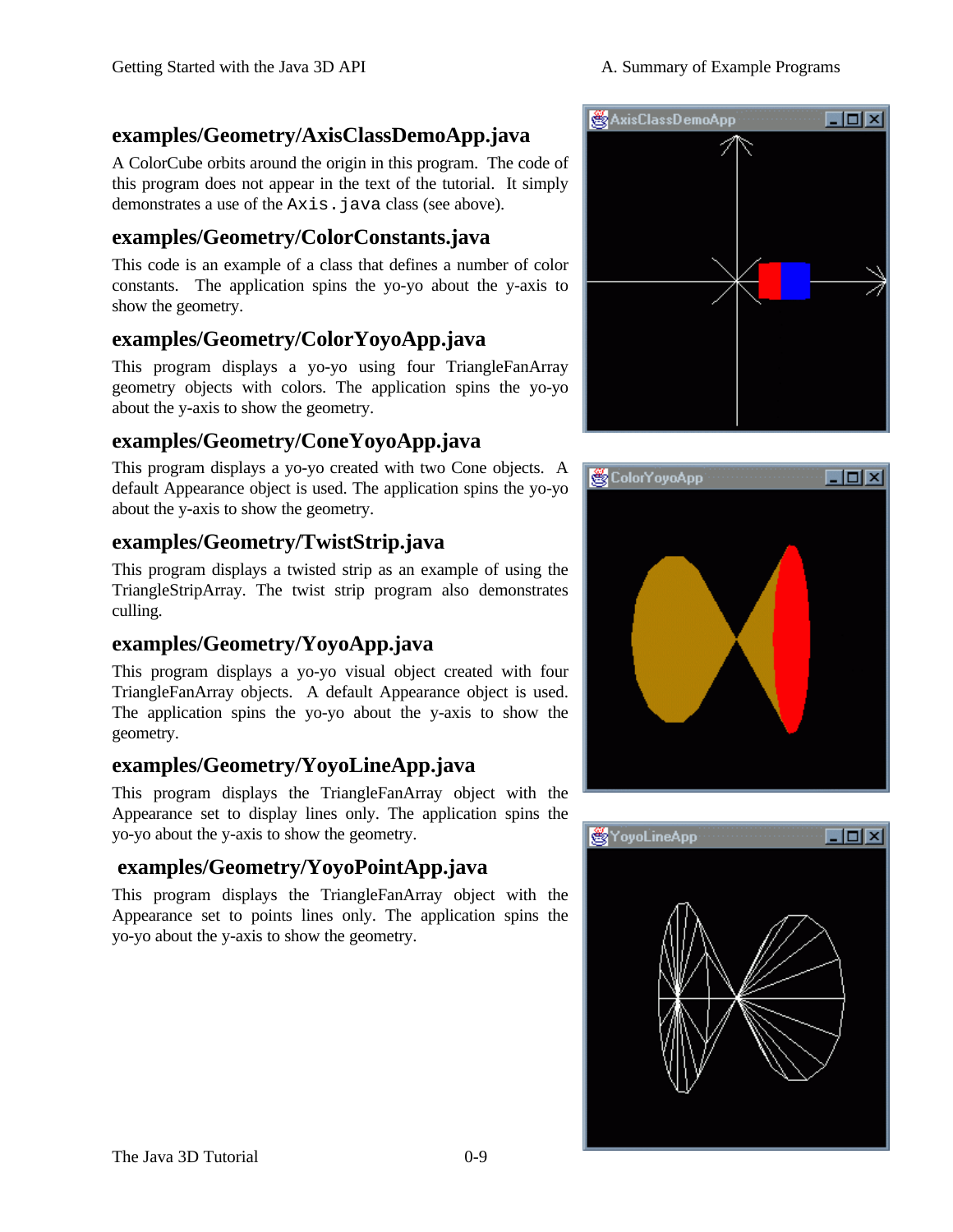## **0.2.3 EasyContent**

## **examples/easyContent/BackgroundApp.java**

This application demonstrates defining geometry for the background of a virtual world. The scene is of a grid of lines to represent the ground, a PointArray for stars, and a LineArray for a constellation. The stars and constellation are in the background. The viewer can move around in the scene and experience the relative motion between the ground and the stars in the background.

The interaction (motion) is provided through the KeyNavigator class (documented in Chapter 4) and a BoundingLeaf application bounds, which provides interaction in the virtual world without bounds. The BoundingLeaf is added to the view branch graph in this application.

#### **examples/easyContent/GeomInfoApp.java**

This application demonstrates the use of the GeometryInfo class to create Java 3D geometry specified by arbitrary polygons. This application creates the surface of a car using polygons. The Triangulator, Stripifier, and NormalGenerator classes are used to convert the polygons into triangle strips with normals so the specified geometry can be shaded. A wire frame view of the geometry can be viewed by providing any command line argument when invoking the program. For example: java GeomInfoApp -lines will show the wire frame instead of the shaded surfaces.

#### **examples/easyContent/Text2Dapp.java**

A simple example of using the Text2D object to add text to a Java 3D virtual world. The Text2D object rotates in the virtual world.

#### **examples/easyContent/Text3Dapp.java**

A simple example of using the Text3D object to add text to a Java 3D virtual world. The Text3D object rotates in the virtual world.

#### **0.2.4 Interaction**

The programs collected in the examples/Interaction subdirectory correspond to the topics presented in Chapter 4. Creating and using behaviors to provide user interaction is the subject of the chapter.

#### **examples/Interaction/DoorApp.java**

This program demonstrates using the postId() method and WakeupOnBehaviorPost WakeupCriterion objects to coordinate behavior objects. In this program two behavior classes are defined: OpenBehavior and CloseBehavior. Then one instance of each behavior class are used to open and close a door. Actually, a ColorCube is used as a stand-in for the door.

#### **examples/Interaction/KeyNavigatorApp.java**

This program demonstrates using a KeyNavigatorBehavior object to provide keyboard based viewer navigation in the virtual world. The user is able to press keys to move forward, back, left, right, up and down as well as rotate left, right, up and down.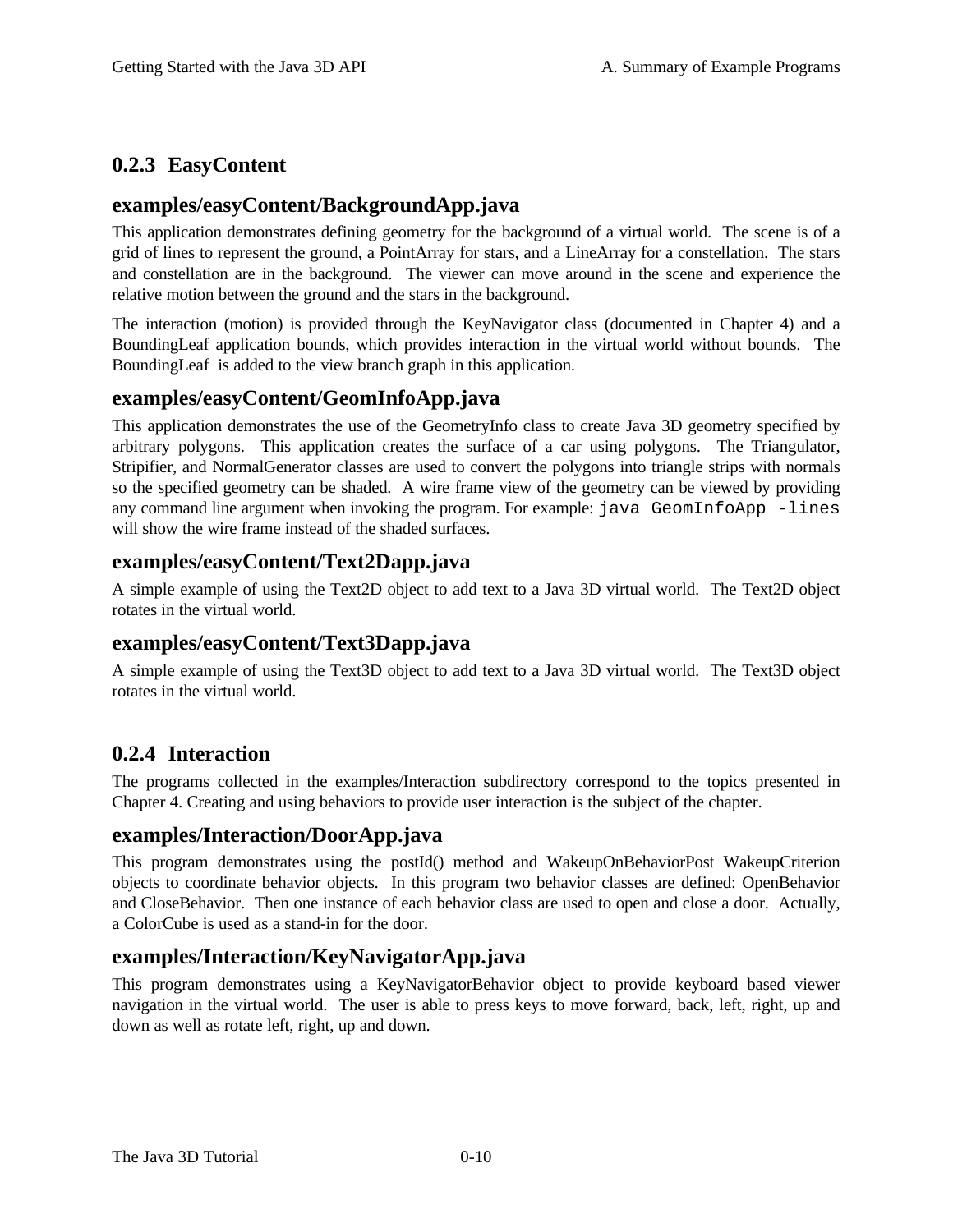## **examples/Interaction/MouseBehaviorApp.java**

This program shows how all three MouseBehavior classes (MouseRotate, MouseTranslate, and MouseZoom) can be combined to provide a variety of interactions using the mouse. MouseRotateApp is a simpler version of this program as it only uses the MouseRotate class.

#### **examples/Interaction/MouseNavigatorApp.java**

This program demonstrates how the MouseBehavior classes (MouseRotate, MouseTranslate, and MouseZoom) can be used to provide mouse-based viewer navigation in the virtual world. The user is able to move and rotate in response to combinations of mouse button presses and movements.

#### **examples/Interaction/MousePickApp.java**

This program demonstrates the picking interaction possible using the PickRotateBehavior class. The user is able to pick a visual object and rotate it with mouse movements. This is in contrast to MouseRotate2App where the program demonstrates that without picking, the user is constrained as to which objects are available for interaction.

## **examples/Interaction/MouseRotateApp.java**

A demonstration of using the MouseRotate class to provide interaction with specific visual objects. The user is able to rotate the programmer-specified visual object with the mouse. MouseBehaviorApp is a more complex version of this program providing translation and zoom interactive capabilities in addition to rotation. MouseRotate2App demonstrates a limitation of this class.

## **examples/Interaction/MouseRotate2App.java**

A demonstration of using the MouseRotate class to provide interaction with specific visual objects. Two cubes rotate in response to user actions. There is no way to interact with just one of the cubes in this program. This program intentionally demonstrates the limitation of interaction with this class. MouseRotateApp is a one cube version of this program.

#### **examples/Interaction/PickCallbackApp.java**

This is MousePickApp modified to include a callback from the picking behavior. The user is able to pick a visual object and rotate it with mouse movements. The simple callback behavior displays a message to the console. This is the answer to question 6 in the self test section.

#### **examples/Interaction/SimpleBehaviorApp.java**

A simple behavior class is created and then used in this program. The simple behavior changes a TransformGroup object in response to key presses. The effect is to rotate a visual object using key strokes. The program demonstrates behavior usage basics and how to write custom behavior classes.

#### **0.2.5 Animation**

#### **examples/Animation/AlphaApp.java**

This program illustrates the smoothing possible for the waveform produced by an Alpha object. Three visual objects are translated using three PositionInterpolators and three Alpha objects. Only the IncreasingAlphaRampDuration parameter of the Alpha objects differ among the three car-interpolatoralpha sets. Refer to Section 5.2 and Figure 5-7 for more information.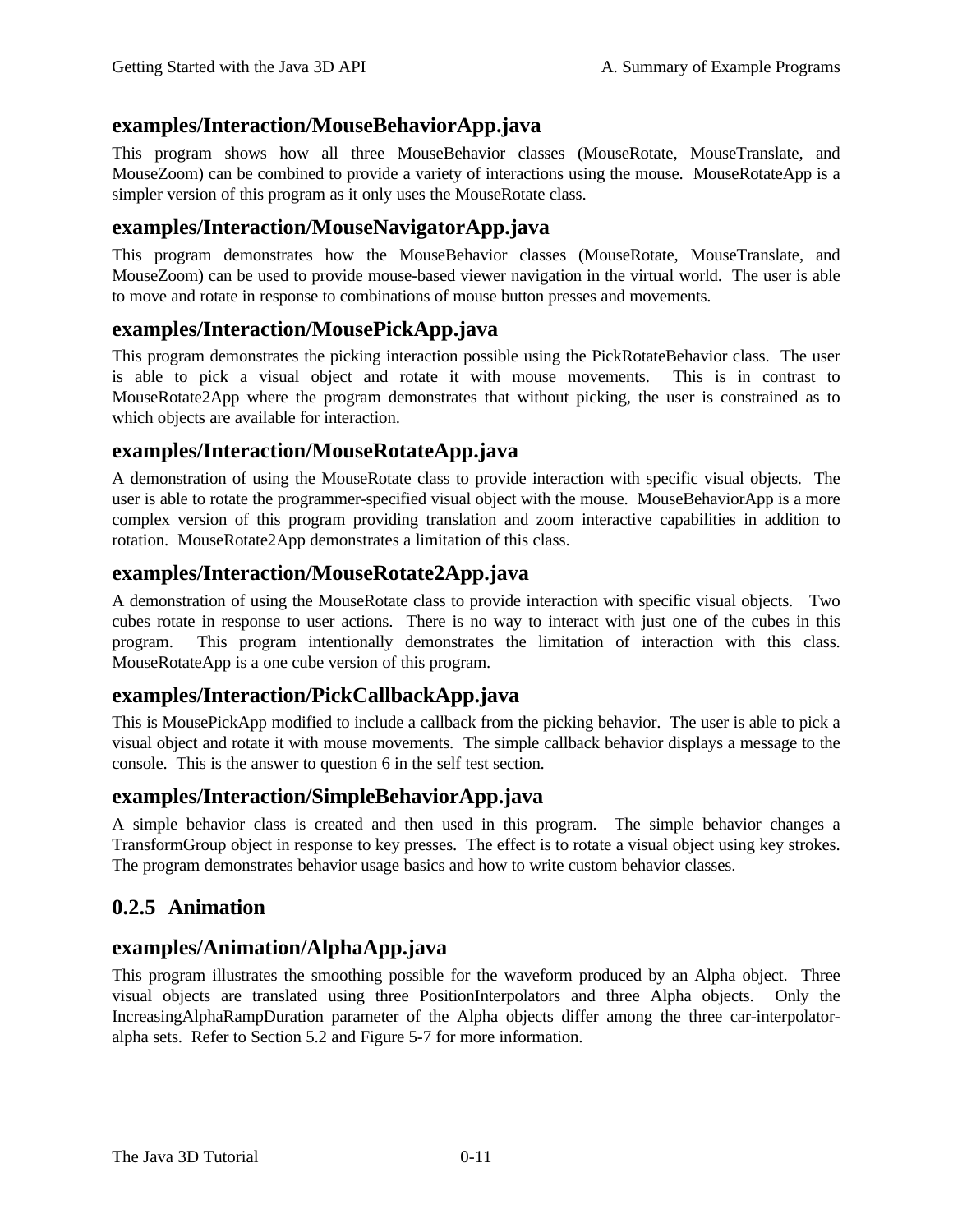## **examples/Animation/BillboardApp.java**

This program illustrates the billboard behavior provided by Billboard Class objects. A Billboard object orients a visual object such that it always faces the viewer. The user of this program is free to navigate the virtual world using the arrow keys. Refer to Section 5.3 for more information on applications and API of the Billboard Class.

#### **examples/Animation/ClockApp.java**

This program uses one Alpha object and one RotationInterpolator to rotate an analog clock face once per minute. The clock face, defined in Clock.java, is constructed from one Alpha object and two RotationInterplotors. The main program, in ClockApp.java, is a simple example of using a RotationInterpolator. The construction of the clock is somewhat more complex.

## **examples/Animation/InterpolatorApp.java**

This program illustrates six different interpolator classes in one scene to illustrate the variety of interpolator classes available.

## **examples/Animation/LODApp.java**

This program uses a DistanceLOD object to represent a visual object as one of several different geometric representations of varying levels of detail. The DistanceLOD object picks one of the geometric representations based on the distance between the visual object and the viewer.

#### **examples/Animation/MorphApp.java**

In this program, a custom behavior classes animates a stick figure walking based on four GeometryArray object key frames. Of course, to truly appreciate the animations, you have to run the program.

#### **examples/Animation/Morph3App.java**

In this program, three other behavior classes create animations based on some, or all, of the GeometryArray objects of MorphApp. They are called (left to right in the figure) "In Place", "Tango", and "Broken". Not all of the animations are good. Of course, to truly appreciate the animations, you have to run the program.

## **0.2.6 Light**

#### **examples/light/LightsNPlanes.java**

This program renders a scene where three planes are lit by three different lights. One light is directional, one is a point light, and one is a spot light. See Figure 6-16.

#### **examples/light/LitPlane.java**

This program is a basic example of using lights. It renders a scene with a plane and a sphere. See Figure 6-2.

#### **examples/light/LitSphere.java**

This program is a basic example of using lights. It renders a scene with a single sphere. See Figure 6-15, among others.

#### **examples/light/LitTwist.java**

This program demonstrates the lighting of a two sided object (setBackFaceNormalsFlip()).See Figure 6-21.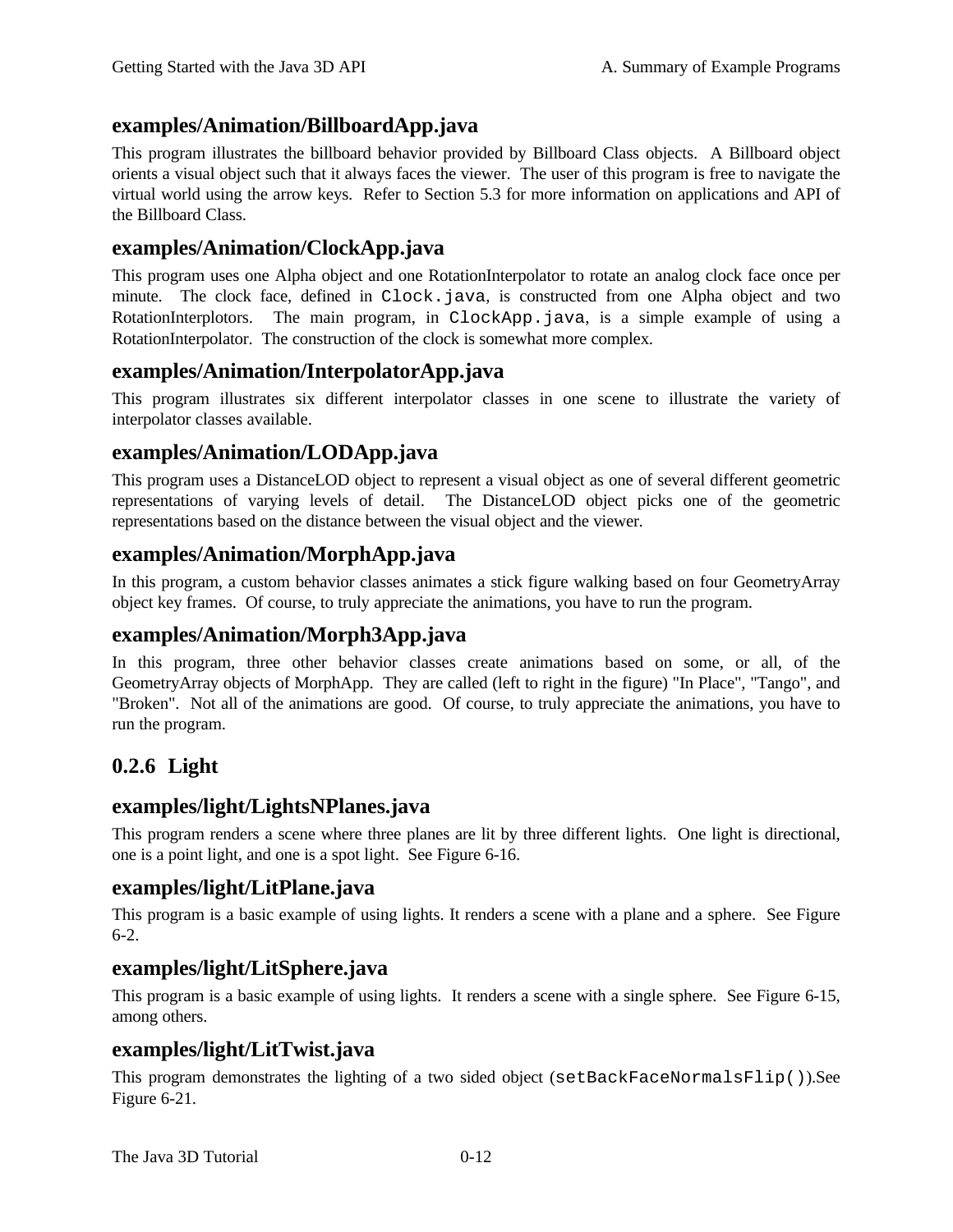## **examples/light/LightScope.java**

This program demonstrates the use of scoping to limit the influence of light sources. See Figure 6-25.

## **examples/light/LocalEyeApp.java**

This program illustrates the difference between local eye lighting and infinite eye lighting. See Figure 6-29.

## **examples/light/ShadowApp.java**

This program demonstates SimpleShadow class. SimpleShadow creates shadow polygons for simple visual objects in certain scenes. See Figure 6-28.

#### **examples/light/ShininessApp.java**

This program renders a static scene of nine spheres with different material properties. The only difference among the material properties of the spheres is the shininess value. See Figure 6-20.

## **examples/light/SpotLightApp.java**

This program illustrates the difference various values for the spot light parameters make in rendering. See Figure 6-18.

## **0.2.7 Texture**

#### **examples/texture/BoundaryColorApp**

This program loads a single texture image into four Texture2D objects for use with four visual objects. Each of the four textures are configured with a Boundary Color and different Boundary Mode settings. The resulting image illustrates the interaction between the Boundary Mode setting in the presence of a Boundary Color.

#### **examples/texture/BoundaryModeApp**

This program loads a single texture image into four Texture2D objects for use with four visual objects. Each of the four textures are configured with a different set of Boundary Mode settings (CLAMP or WRAP). The resulting image illustrates the possible combinations of Boundary Mode setting for a 2D texture.

#### **examples/texture/MIPmapApp**

This program loads a single texture image into a Texture2D object with the MIPmap Mode set to MULTI LEVEL. The images for each level (other than the base level) are created at runtime from the loaded base image by the TextureLoader utility. Compare this program to MIPmapApp2.

#### **examples/texture/MIPmapApp2**

This program loads multiple texture images into a Texture2D object with the MIPmap Mode set to MULTI\_LEVEL. Each image is loaded by the TextureLoader utility. Compare this program to MIPmapApp.

#### **examples/texture/MIPmapDemo**

This program loads multiple texture images into a Texture2D object with the MIPmap Mode set to MULTI\_LEVEL. Each image is loaded by the TextureLoader utility. The texture images used distinguish this application from the typical MIPmap application. The textures are solid color and alternate between red and green on each level. The resulting image shows how textures from a variety of levels can be used for a single visual object.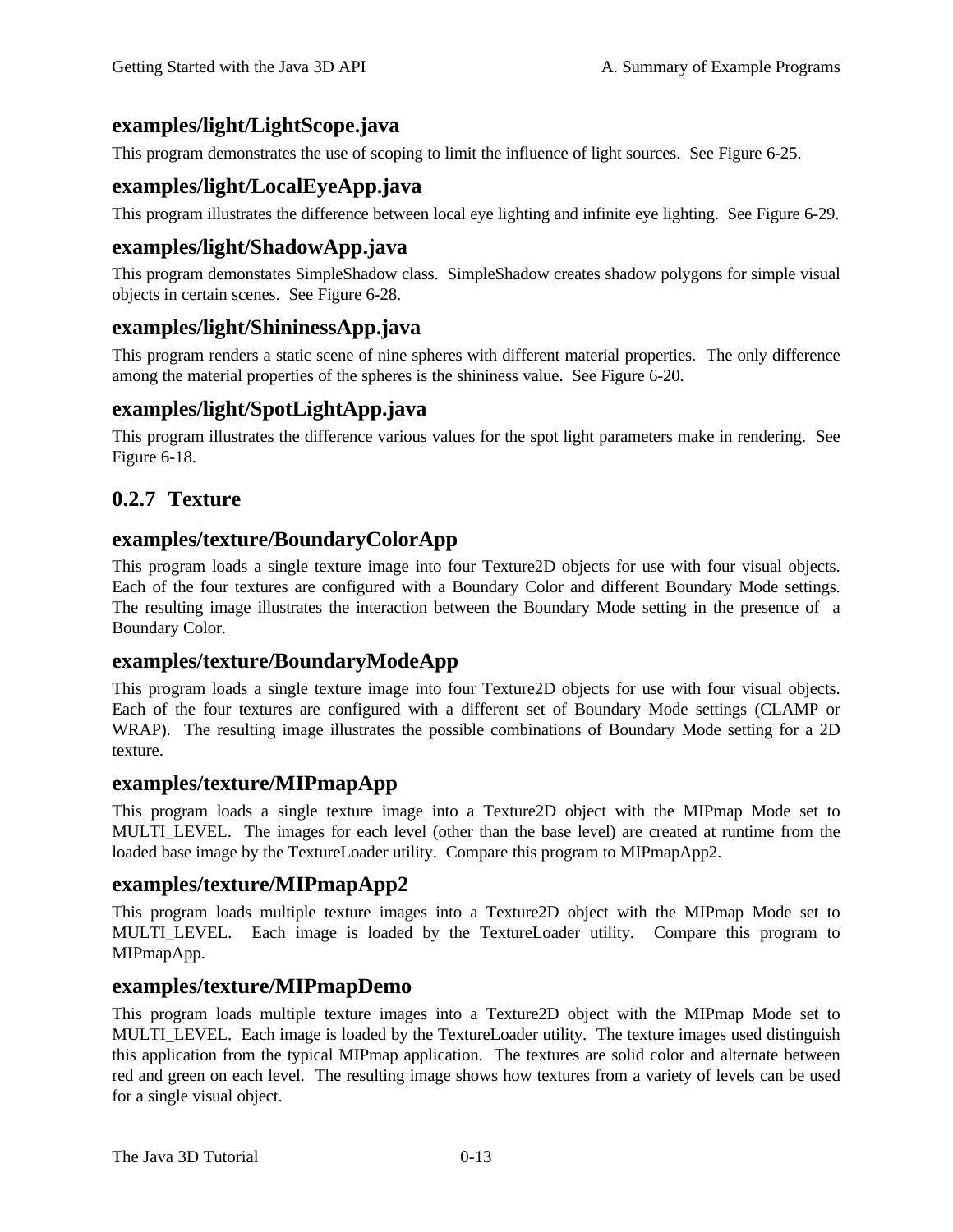## **examples/texture/SimpleTextureApp**

This is a very simple example using a texture for a single plane. This application is the result of the straightforward application of the simple texture recipe presented in Section 7.2. See also the TexturedPlaneApp.

#### **examples/texture/SimpleTextureSpinApp**

This application takes the SimpleTextureApp one step further and animates the textured plane. It illustrates the single sided nature of textured objects.

#### **examples/texture/Text2DTextureApp**

A Text2D object (see chapter 3)creates its image using a Texture2D object. This program applies the texture created by texture Text2D object to another object.

#### **examples/texture/TextureCoordApp**

Each of the four planes in this application is textured with the same texture, but each plane is different. This program demonstrates some of the alternate orientations a texture may have when applied to a plane. More texture orientations are demonstrated in TextureRequestApp.

## **examples/texture/TextureCoordGenApp**

In this program a TexCoordGeneration object is used to create the texture coordinates at runtime. This allows the programmer to ignore this detail. It is especially useful for adding textures to visual objects loaded from files. Also, the TexCoordGeneration object is capable of creating varying texture coordinates (in EYE\_LINEAR mode) which would hardly be possible otherwise.

## **examples/texture/TexturedLineApp**

This program uses a 1D texture to texture the lines (not the filled polygons) of some geometry. It is an example of a less common application of textures.

#### **examples/texture/TexturedPlaneApp**

This application is a demonstration of the TexturedPlane class, which is separately compiled. The difficulty in having a separately compiled class that loads textures lies in using a TextureLoader object outside of an applet. This simple example shows one way to solve the problem.

#### **examples/texture/TexturedPrimitiveApp**

This program demonstrates the use of the texture coordinates created by a primitive geometric object (see Chapter 2 for a discussion of geometric primitives).

#### **examples/texture/TexturedSceneApp**

This application generates the image on the cover of this chapter.

## **examples/texture/TextureRequestApp**

This program shows some of the possible renderings for a plane using the same texture. The scene is of four planes that differ only in the assignment of texture coordinate values. One plane is solid blue when rendered, the others are striped, but none look like the others nor the texture image. The texture assignments made in this program are examples of possible mistakes while all are legitimate applications. This is the illustration of the phrase "In texturing, you get what you ask for." Other texture orientations are illustrated in TextureCoordApp.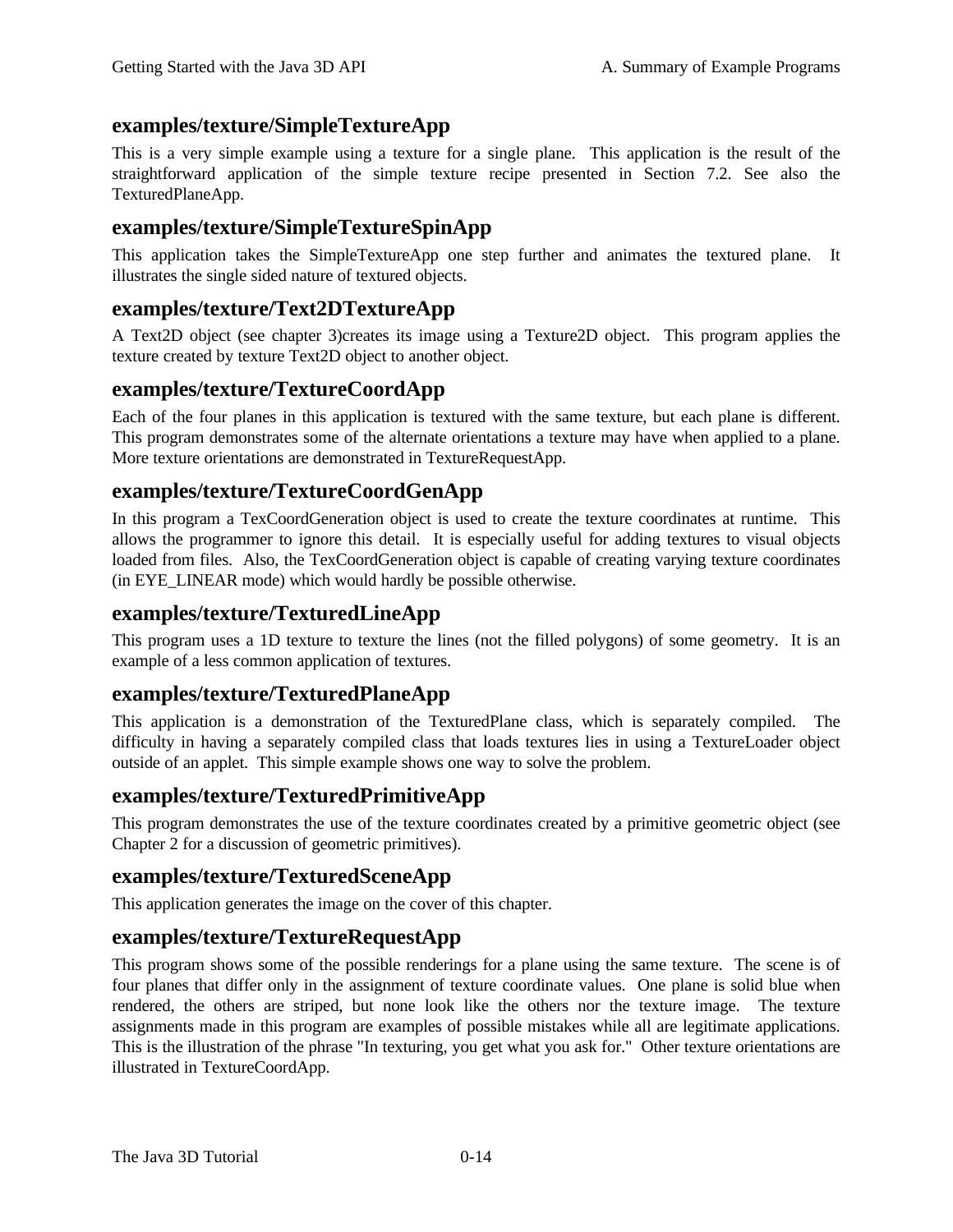# **0.3 (Appendix B) Reference Material**

#### **0.3.1 Books**

#### **Henry Sowizral, Kevin Rushforth, and Michael Deering,** *The Java 3D API Specification***,** Addison-Wesley, Reading, Mass., December 1997. ISBN 0-201-32576-4

This book describes version 1.0 of the Java 3D API. There are some differences between this specification and the current release of the product. It is comprehensive in coverage, but not intended as a programmer's guide.

It is also available online at http://java.sun.com/products/java-media/3D It is also available in Japanese: translated by Yukio Andoh, Rika Takeuchi; ISBN 4-7561-3017-8

**Ken Arnold and James Gosling,** *The Java Programming Language*, Addison-Wesley, Reading, Mass. The Java reference.

**David M. Geary,** *graphic JAVA Mastering the AWT*, Sunsoft Press, 1997 Complete coverage of the AWT.

#### **Foley, vanDam, Feiner, and Hughes,** *Computer Graphics*, Addison-Wesley

This book is widely considered the "bible of computer graphics". Comprehensive coverage of general computer graphics concepts including representation of points, lines, surfaces, and transformations. Other topics include projection, texturing, z-buffer, and many, many others.

#### **OpenGL ARB,** *OpenGL Programming Guide,* Addison-Wesley

While not directly related, this book provides a good foundation in graphics programming via the OpenGL API. Java 3D resembles OpenGL in many ways and some implementations of Java 3D are built on an OpenGL implementation.

#### **0.3.2 The Java 3D API can be downloaded from the Java 3D Home Page:**

http://java.sun.com/products/java-media/3D/

Follow the "Java 3D Implementation" link to the download.html page. Also from this page, you can download documentation for Java 3D API classes.

#### **0.3.3 Sun Java Web Pages**

For additional information, refer to these Sun Microsystems pages on the World Wide Web:

http://java.sun.com/products/java-media/3D

The Java 3D marketing homepage, this links to many related pages.

http://java.sun.com/

The Java Software web site, with the latest information on Java technology, product information, news, and features.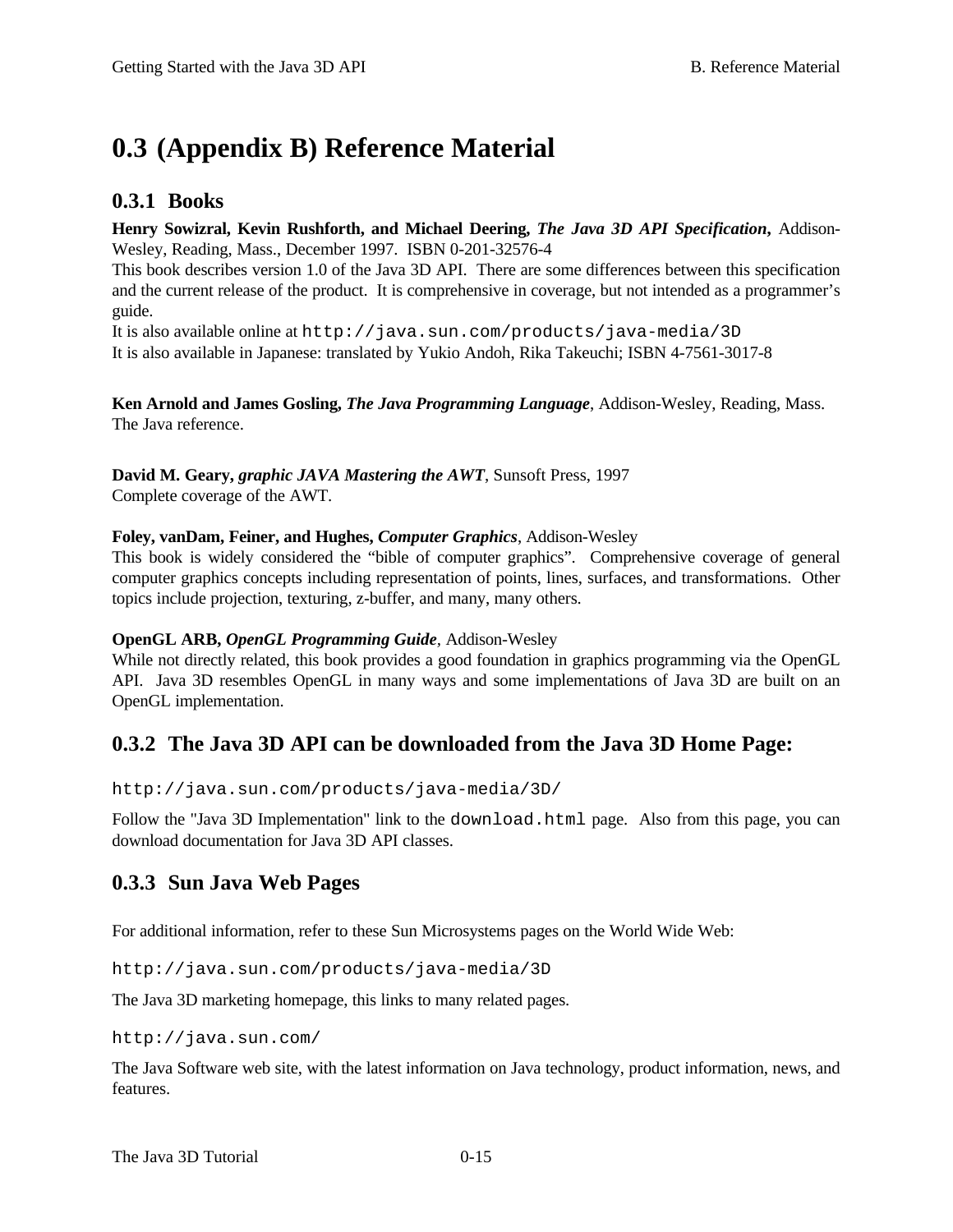http://java.sun.com/products/jdk/1.2/ JDK 1.2 Product and Download Page

http://java.sun.com/docs Java Platform Documentation provides access to white papers, the Java Tutorial and other documents.

http://developer.java.sun.com/ The Java Developer Connection web site. (Free registration required.) Additional technical information, news, and features; user forums; support information, and much more.

http://java.sun.com/products/ Java Technology Products & API

http://www.sun.com/solaris/java/ Java Development Kit for Solaris - Production Release

## **0.3.4 Other Web Pages**

For additional information, refer to the the Java 3D web page for links to related resources.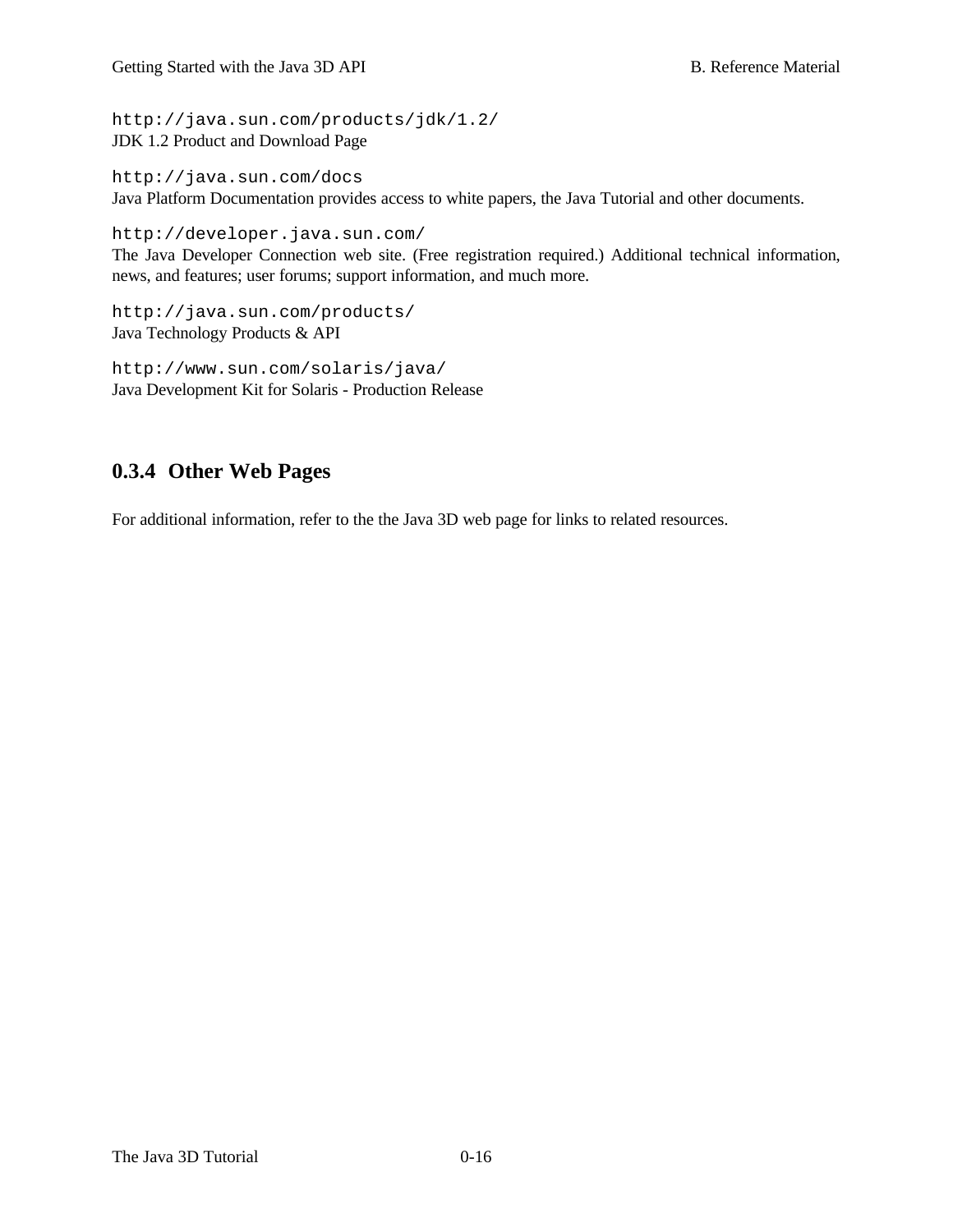## **0.4 (Appendix C) Solutions To Selected Self Test Questions**

Each chapter concludes with a Self Test section containing questions designed to test and increase the reader's understanding of the material in that chapter. This section presents answers to some of those questions.

Note for questions relating to programming. As in any programming task, there are many answers possible to the programming questions. This section only provides one possible programming solution.

## **0.4.1 Answers to Questions in Chapter 1**

1. In the HelloJava3Db program, which combines two rotations in one TransformGroup, what would be the difference if you reverse the order of the multiplication in the specification of the rotation? Alter the program to see if your answer is correct. There are only two lines of code to change to make this change.

#### **Answer:**

In general, the final orientation of an object depends on the order of rotations applied. There are cases when the order of rotations will not change the final orientation.

To effect the change in the order of application of the rotations make the following two edits to HelloJava3Db.java. Then compile and run the changed program. Note, if you change the name of the file, you also need to change the name of the high level class in the file. For example, if you change the file to HelloJava3Dbalt.java, then class HelloJava3Db must be changed to HelloJava3Dbalt, along with the name of the constructor and the call to the constructor. Of course, the comments should change to reflect programming changes. Change:

rotate.mul(tempRotate);



to:

```
tempRotate.mul(rotate);
```
Change:

TransformGroup objRotate = new TransformGroup(rotate);

to:

```
TransformGroup objRotate = new TransformGroup(tempRotate);
```
After making these changes, compiling, and running the program, the above image at the is produced. If you compare this image to Figure 1-12 in Chapter 1, you can see the difference changing the order of rotations made in this program.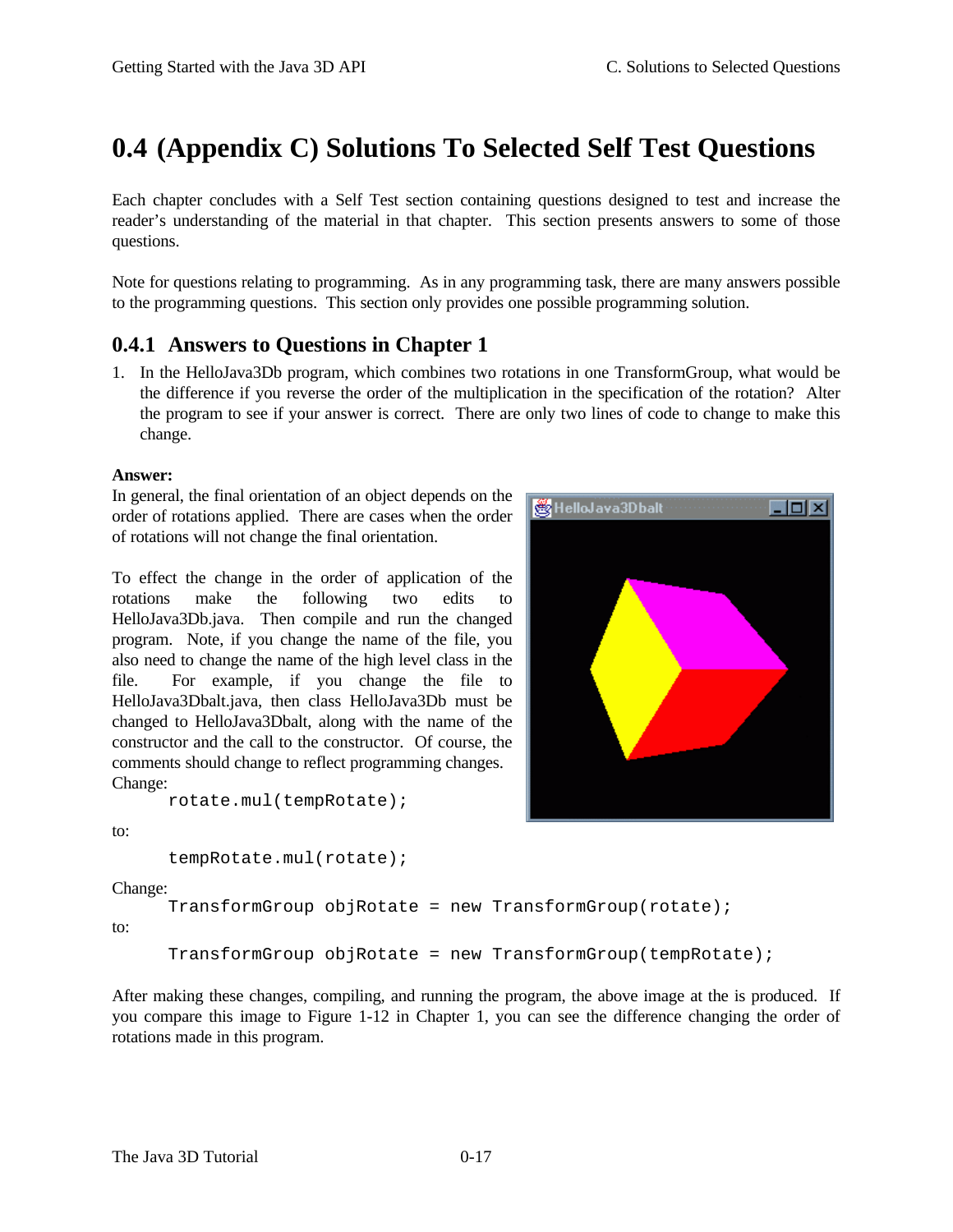2. In the HelloJava3Dd program, what would be the difference if you reverse the order of the Transform Nodes above the ColorCube in the content branch graph? Alter the program to see if your answer is correct.

#### **Answer:**

As in the previous program, the change in order does make a difference. Also as in the first question, only two lines of code need be edited to test the results of the change the question asks about.

3. In search of performance improvements, a programmer might want to make the scene graph smaller. Can you combine the rotation and the spin target transform of HelloJava3Dd into one TransformGroup object?

#### **Answer:**

It can be done; however, it is not worth the effort. Unless a change in the scene graph results in fewer Shape3D objects, it does not make sense to make the program harder to write, read, and maintain.

4. Translate the ColorCube 1 unit in the Y dimension and rotate the cube. You can use HelloJava3Db as a starting point. The code that follows the question shows the specification of a translation transformation. Try the transformation in the opposite order. Do you expect to see a difference in the results? If so, why? If not, why not? Try it and compare your expectations to the actual results.

Transform3D translate = new Transform3D(); Vector3f vector = new Vector3f $(0.0f, 1.0f, 0.0f)$ ; translate.setTranslation(vector);

#### **Answer:**

The order of transformations does make a difference.

5. In HelloJava3Dc, the bounding sphere has a radius of 1 meter. Is this value larger or smaller than it needs to be? What is the smallest value that would guarantees the cube be rotating if it is in view? Experiment with the program to verify your answers. The following line of code can be used to specify a bounding sphere. In this line, the center is specified using the Point3D object followed by the radius.

| <b>BoundingSphere</b> bounds = |                                                            |
|--------------------------------|------------------------------------------------------------|
|                                | new BoundingSphere(new Point3d( $0.0, 0.0, 0.0$ ), 100.0); |

#### **Answer:**

The BoundingSphere only needs a radius of 0.8 (0.4 \* 2.0). The center should be (0, 0, 0). The location of the BoundingSphere will be transformed by any TransformGroup objects above it in its scene graph path.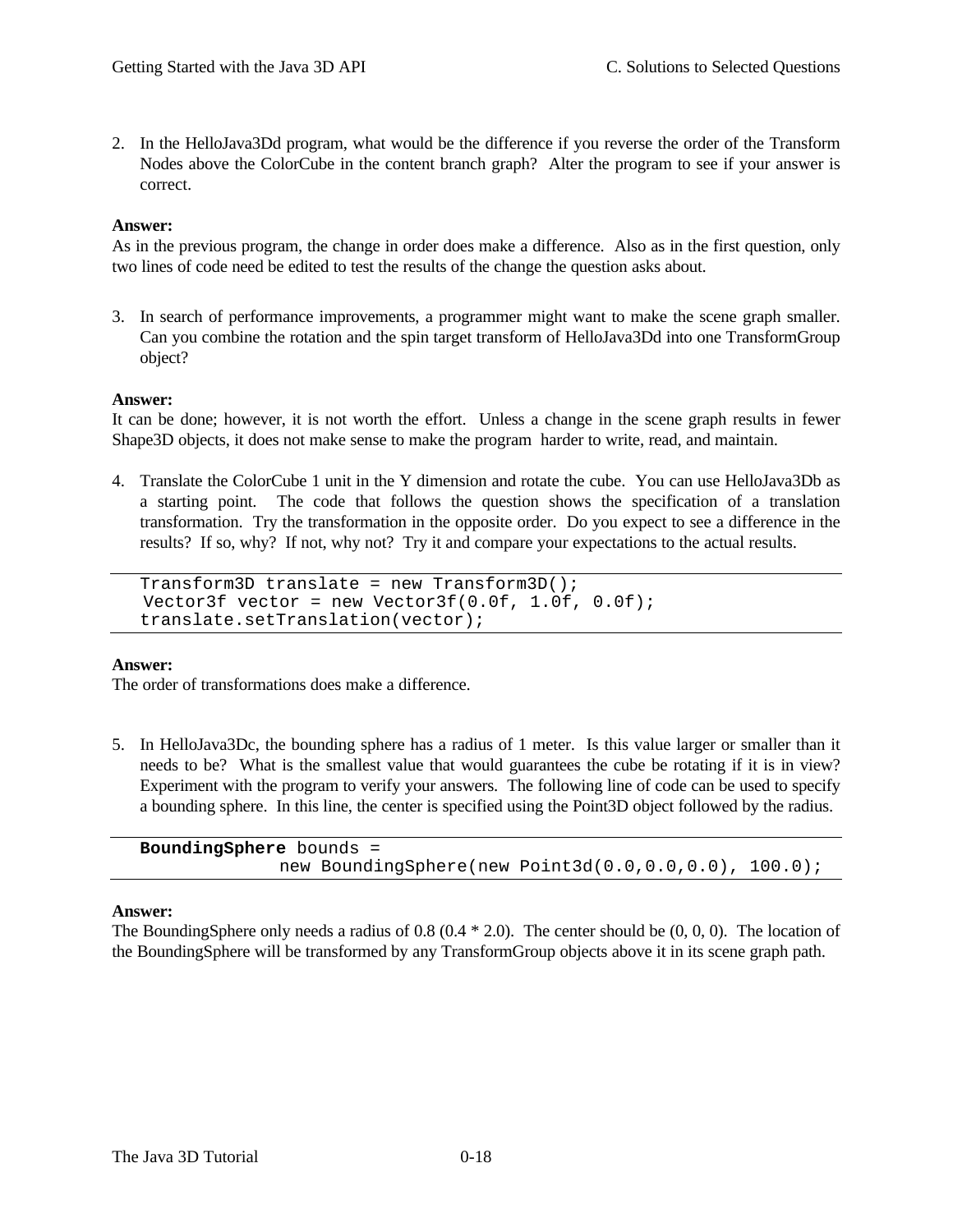6. The example programs give sufficient information for assembling a virtual universe with multiple color cubes. How do you construct such a scene graph? In what part of the code would this be accomplished?

#### **Answer:**

There are many ways to add a new visible object to a virtual universe. Some possibilities include:

- Add a ColorCube object as a child of the existing BranchGroup.
- Add a ColorCube object as a child of a new BranchGroup and adding this BranchGroup to the Locale of the SimpleUniverse.
- Add a ColorCube object as a child of the existing TransformGroup. Note that since two ColorCube objects will coincide, only one will be visible.
- Add a ColorCube object as a child of a new TransformGroup object and making the new TransformGroup a child of the Locale of the SimpleUniverse.
- Combinations of the above possibilities.

A ColorCube object can not be added as the child of the Locale object.

#### **0.4.2 Answers to Questions in Chapter 2**

1. Try your hand at creating a new yo-yo using two cylinders instead of two cones. Using ConeYoyoApp.java as a starting point, what changes are needed?

#### **Answer:**

All that is needed is to replace the Cone objects with Cylinder objects.

2. A two-cylinder yo-yo can be created with two quad-strip objects and four triangle-fan objects. Another way is to reuse one quad-strip and one triangle fan. What objects would form this yo-yo visual object? The same approach can be used to create the cone yo-yo. What object would form this yo-yo visual object?

#### **Answer:**

In each of the solutions, the visual object can be defined by one Group with two TransformGroup objects, each with a Shape3D child. Each of the Shape3D objects refers to the same Geometry NodeComponent.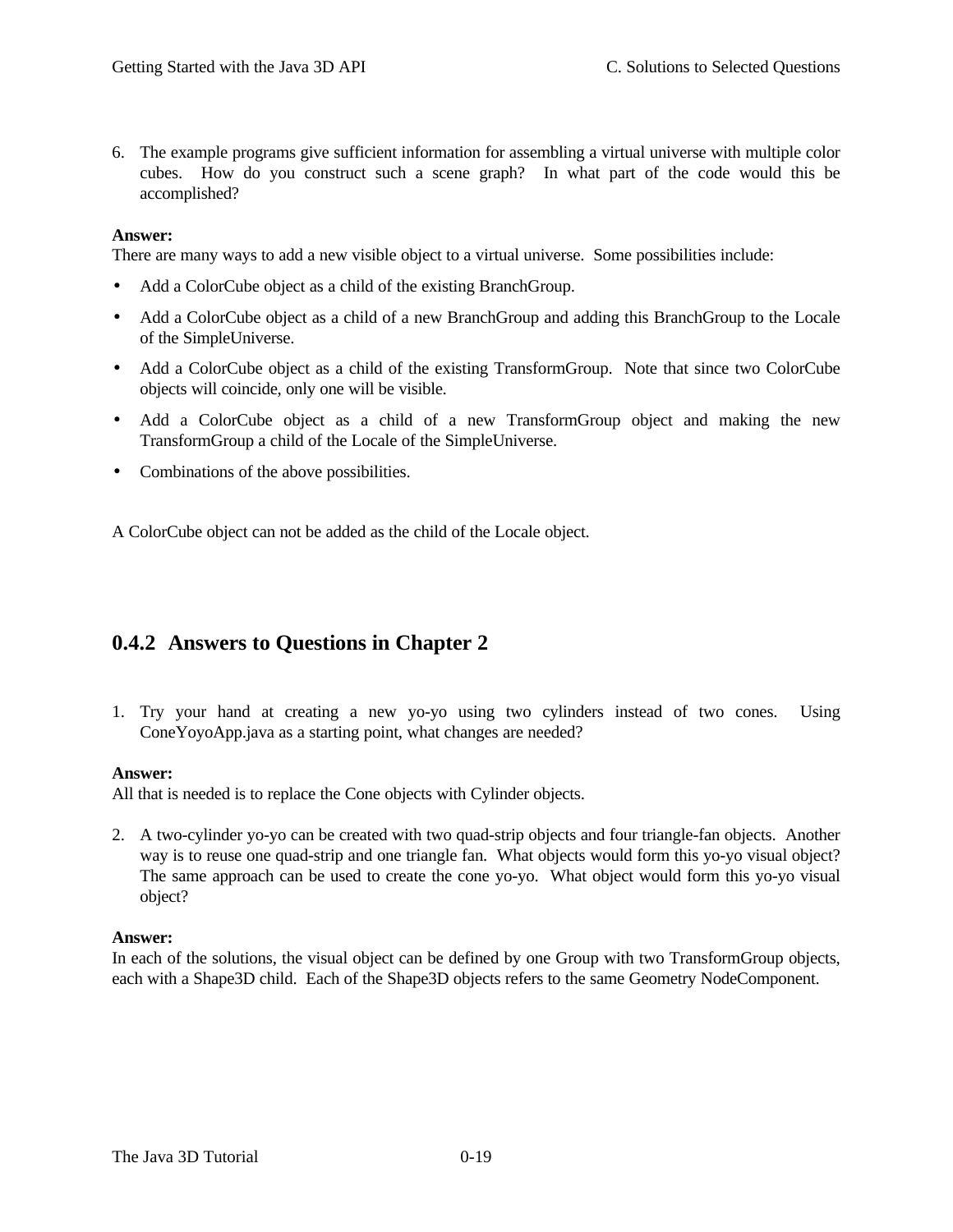3. The default culling mode is used in YoyoLineApp.java and YoyoPointApp.java. Change either, or both, of these programs to cull nothing, then compile and run the modified program. What difference do you see?

#### **Answer:**

With the default, the lines (or points) are culled from back faces. Turning culling off allows all lines (points) to be rendered in all orientations. If you haven't already, try culling front faces.

#### **0.4.3 Answers to Questions in Chapter 3**

1. Using the GeomInfoApp. java example program as a starting point, try the various settings for ear clipping (see the Triangulator reference block in Chapter 3). Using the wire frame view in the program, you can see the effect of the triangulation. For more experience, change the specification of the polygons to use three polygons (one for each side, and one for the roof, hood, trunk lid and other surfaces. How does the Triangulator do with this surface?

#### **Answer:**

The code for the single polygon description of the hood, roof, trunk, and front and rear glass is embedded in the application code. See the source code for more details. However, there are three other lines of code that must be changed to use this alternative polygon.

Unfortunately, the Triangulator does not triangulate this polygon correctly. You might try breaking the one large polygon into smaller ones to see what works. The lesson here is you still have to give some thought to how surfaces are described, even when using GeometryInfo.

2. The code to make the Text2D object visible from both sides is included in Text2DApp. java. You can uncomment the code, recompile and run it. Other experiments with this program include using the texture from the Text2D object on other visual objects. For example, try adding a geometric primitive and apply the texture to that object. Of course, you may want to wait until you read Chapter 7 for this exercise.

#### **Answer:**

The code to make the Text2D object visible from both sides is embedded in the comments of the Text2DApp.java example program. See the source code file for more information.

3. Using Text3DApp.java as a starting point, experiment with the various alignment and path settings. Other experiments include changing the appearance of the Text3D object.

#### **Answer:**

Just try some difference settings and observe the results.

4. Playing with the BackgroundApp.java example program, if you move far enough away from the origin of the virtual world the background disappears. Why does this happen? If you add another Background object to the BackgroundApp, what will the effect be?

#### **Answer:**

The application of a background is controlled by the ApplicationBounds (or ApplicationBoundingLeaf) for the background. In the example program, the background has an ApplicationBounds sphere centered at the origin with a radius of 10,000.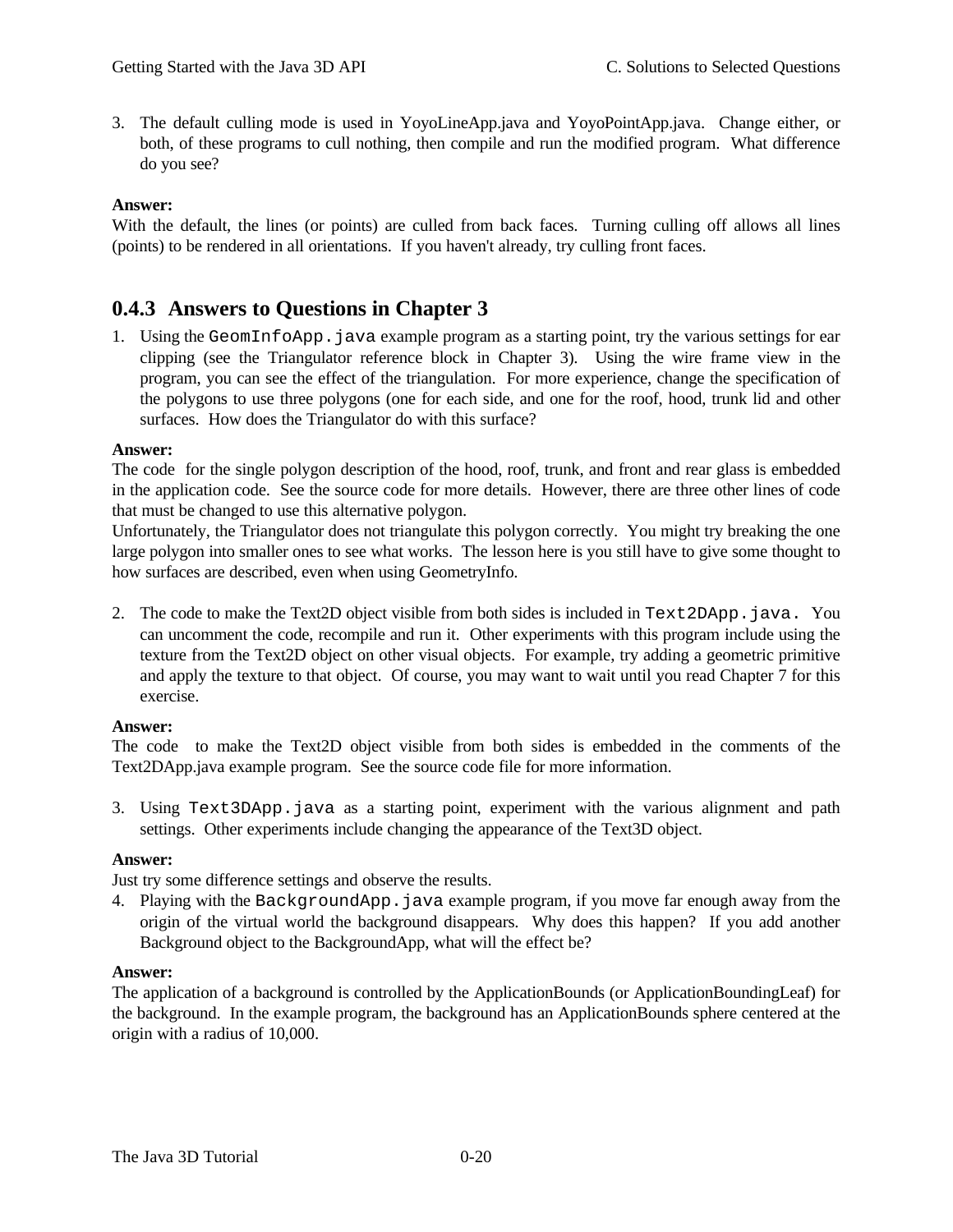If another background were added, the effect would depend on the ApplicationBounds specified for the new background. In any case, only one background is rendered at a time for any scene. The selection of the background depends on the ApplicationBounds and the position of the viewer in the virtual world.

## **0.4.4 Answers to Questions in Chapter 4**

1. Write a custom behavior application that moves visual objects to the left (and right) when a the left (and right) arrow keys are pressed. Then use the class in an application similar to SimpleBehaviorApp.java. Of course, you can use SimpleBehaviorApp.java as a starting point for both the custom behavior class and the application. What happens as the ColorCube object moves out of the view? How do you fix the problem?

#### **Answer:**

When the cube moves a sufficient distance, the behavior scheduling bounds no longer coincides with the visual object. Since the bounds object is associated with the behavior, and the behavior is not moving with the visual object, they will eventually be separated to the point where the behavior is only active when the cube is not visible. Conversely, the behavior will be inactive when the cube is visible. So, if you add navigational capabilities to the program, seeing the cube will not necessarily mean you can interact with it.

There is more than one way to change the program so that the position of the cube and the scheduling bounds of the behavior coincide. One way is to the make the behavior a child of the transform group object that is moving the visual object. Another way involves using a BoundingLeaf object. See Chapter 3 for more information on the BoundingLeaf class.

2. In SimpleBehaviorApp, the rotation is computed using a angle variable of type double. The angle variable is used to set the rotation of a Transform3D object which sets the transform of the TransformGroup. An alternative would eliminate the angle variable using only a Transform3D object to control the angle increment. There are two variations on this approach, one would read the current transform of the TransformGroup and then multiply, another would store the transform in a local Transform3D object. In either case, the new rotation is found by multiplying the previous Transform3D with the Transform3D that holds the rotation increment. What problem may occur with this alternative? What improvement can be made to this approach?

#### **Answer:**

Successive rotations (or transformations of any type) can be implemented using successive multiplication of transforms. The problem lies in the loss of precision through the repeated multiplications. It takes many iterations, but eventually the error will accumulate and result in strange effects in the renderings.

3. Change the trigger condition in the SimpleBehavior class to **new ElapsedFrame(0)**. Compile and run the modified program. Notice the result. Change the code to remove the memory burn problem from the class. Then recompile and run the fixed program.

#### **Answer:**

The program will trigger on each frame (and therefore is now an animation application). As a result, a new object is created on each frame. Since objects are being created at a fairly quick rate and not being reused, this is a case of memory burn. The rendering will pause when the garbage collector activates to clean up memory.

4. Change the scheduling bounds for the KeyNavigatorBehavior object to something smaller (e.g., a bounding sphere with a radius of 10), then run the application again. What happens when you move beyond the new bounds? Convert the scheduling bounds for KeyNavigatorApp to a universal application so that you can't get stuck at the edge of the world. See Chapter 3 for more information on BoudingLeaf nodes.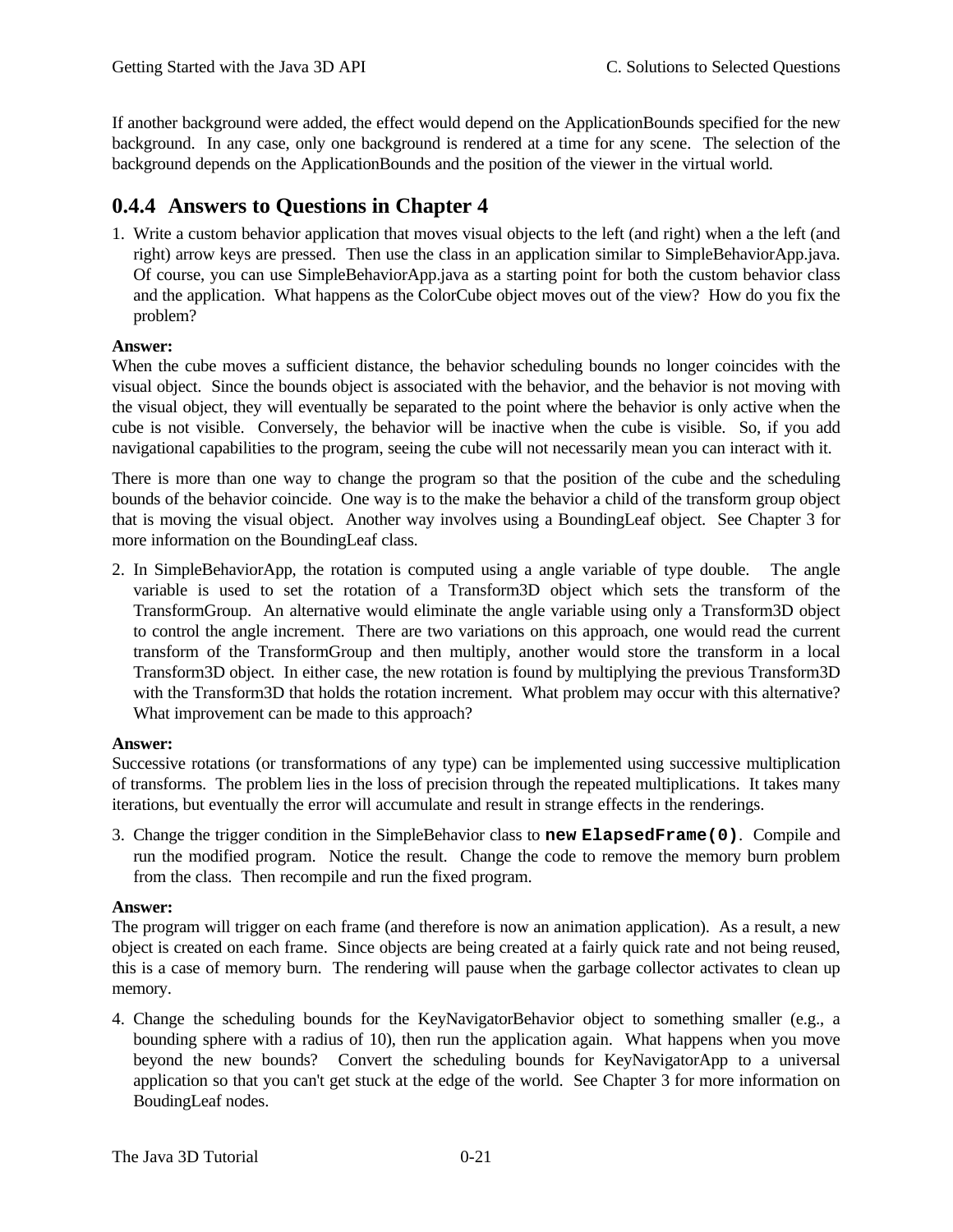#### **Answer:**

When the viewer moves beyond the scheduling bounds, the navigation behavior becomes inactive and therefore can no longer respond to keystrokes (or any other trigger). The viewer becomes stuck and must exit the program.

5. Use the KeyNavigatorBehavior with a TransformGroup above a visual object in the content branch graph. What is the effect?

#### **Answer:**

The effect is to move the visual object, not the viewer. The action is backward from the normal application of this behavior.

6. Extend the picking behavior in the MousePickApp by providing a callback. You can start by simply producing a text string ("picking") to the console. You can also get more ambitious and read the user data from the target transform group or report the translation and/or rotations of the target transform group. With the proper capabilities, you can also access the children of the TransformGroup object.

#### **Answer:**

```
See examples/Interaction/PickingCallbackApp.java.
```
## **0.4.5 Answers to Questions in Chapter 5**

1. The InterpolatorApp example program uses six different interpolator objects. Each of the interpolator objects refers to the same Alpha object. The result is to coordinate all the interpolators. What would be the result if each interpolator object had its own Alpha object? How could you change the timing?

#### **Answer:**

If each interpolator used a different Alpha object the interpolators would all be synchronized anyway. Each Alpha object is assigned the same start time when it is created. If you wanted the Alpha objects to be out of phase, either change the start time or assign a phase delay duration.

2. If the light in InterpolatorApp is changed to Vector3f( $-0.7f$ , $-0.7f$ , $0.0f$ ) what happens? Why?

#### **Answer:**

The body of the car disappears; however, the wheels are still visible and are changing colors as before. Why do the different parts of the car render differently? If you change the background to a different color, you will see the body of the car is still there but it is solid white. This is the result of complete specular reflection from the body of the car. The combination of the direction of the light and the normals of the car body reflect the light source as a mirror does. This is truly a problem for chapter six, but is a potential head-scratcher for readers of chapter five.

3. Why are there fewer distances than visual objects specified for a DistanceLOD object?

#### **Answer:**

By design the threshold to begin to use the first child of the target switch object(s) is zero. This threshold is not specified by the user. The threshold distances specified by the user are the minimum distances at which the remaining children are to be used. Therefore, there are one fewer distances specified than there are children.

4. In MorphApp there are four frames of which two look like duplicates of the other two. Why are four frames necessary? Asked another way, what would the animation look like with just two frames?

#### **Answer:**

Since Morph animates between frames based on vertex ordering, with just two frames the animation would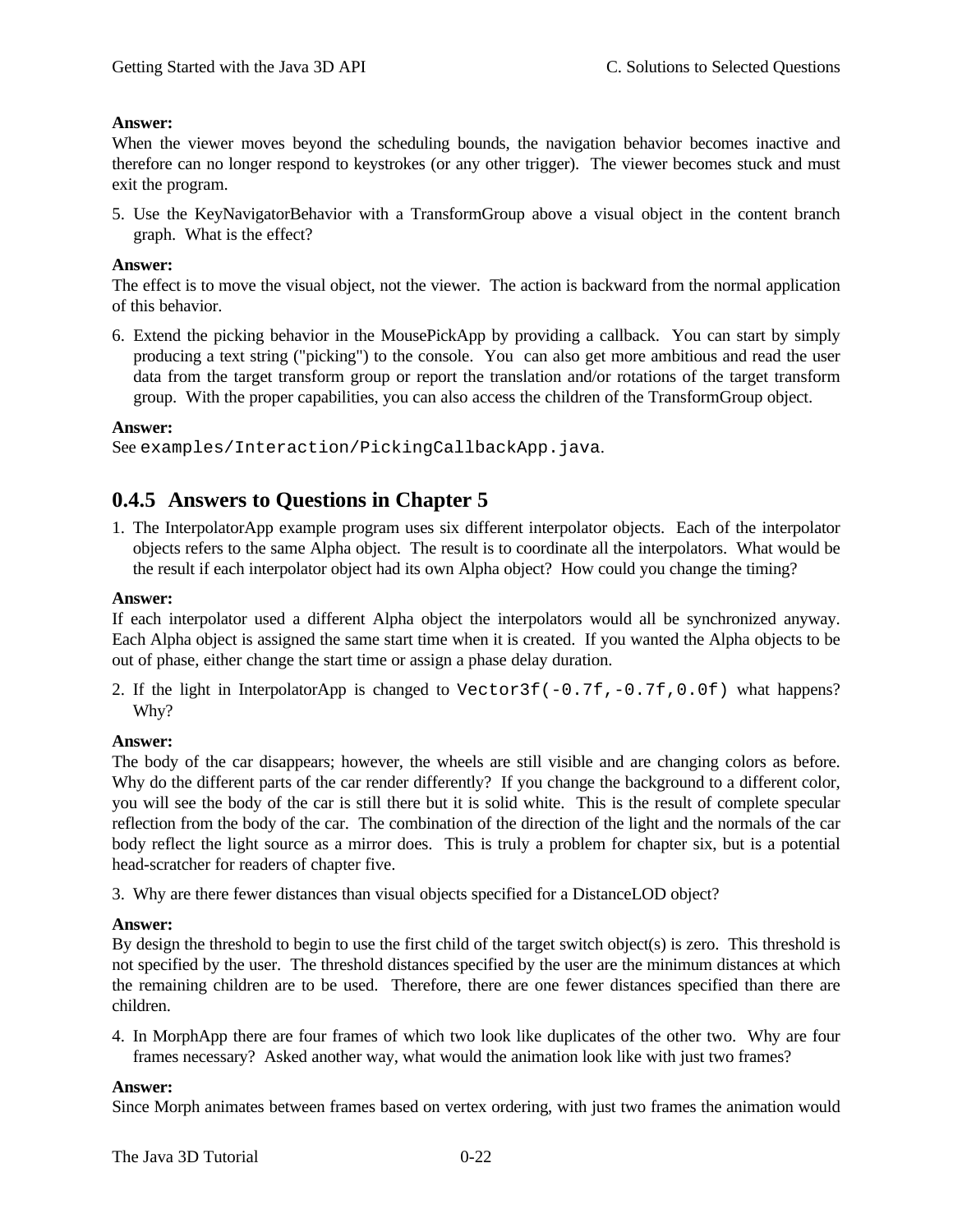just move back and forth between the two frames. Since the 'feet' of the animation never appear in the same place in one key frame, four frames are necessary. The difference between the frames that appear the same is the vertex ordering. It would be possible to animate walking with two frames if in one of the frames one foot is behind the other (from the viewer's point of view). Of course, this would only work with 2D models.

5. In using a morph object, the same number of vertices are used. How can you accommodate geometric models of differing numbers of vertices?

#### **Answer:**

In the geometry with the smaller number of vertices the vertex count must be increased to match that of the larger geometry. The new vertices can be redundant or internal to a surface.

#### **0.4.6 Answers to Questions in Chapter 6**

1. Add a green DirectionalLight pointing up to the LitSphereApp to illustrate additive color mixing with all three primary colors. Don't forget to add the light to the scene graph and set the influencing bounds for the new light source object. Which two primary colors make yellow?

#### **Answer:**

In the positive color system, green and red combine (add) to yield yellow. This is not the result of mixing green and red paint, but green and red light. Mixing red and green paint will likely result in some shade of brown (depending on the characteristics of the paint).

2. To learn more about the interaction between material colors and light colors, create a scene with red, green, and blue visual objects. Light the objects with one single color light. What did you see? You may use LitSpereApp.java or MaterialApp.java as a starting point.

#### **Answer:**

In monochromatic light (pure red, green, or blue) only visual objects with material color with some of the color of the light are visible. By contrast, in monochromatic light, visual objects with material color absent of the color of the light are invisible.

The results you get from your program will depend on your program. If you only set the diffuse color of the visual objects, then the specular highlight will appear in the color of the light (which by default is white).

3. Using LightScopeApp.java as a starting point (see Section 6.6.2), change the program to create the shadow of the lit box through the use of scoping only.

#### **Answer:**

An additional group node is necessary. It is placed between the litBoxTG and the litBox object. They the scope references that new group node. You also need to change the material diffuse color to white.

The image rendered from the scene is different since the shadow is lit by the other lights in the scene.

#### **0.4.7 Answers to Questions in Chapter 7**

1. What happens if a texture coordinate assignment is not made for a vertex in some geometry? Is there an exception? A warning? Does it render? If it renders, what is the result?

#### **Answer:**

In the event a texture coordinate assignment is not made for one or more vertices, the texture coordinate is the default value for texture coordinates (0,0), or (0,0,0) for 3D. There is no exception or warning. The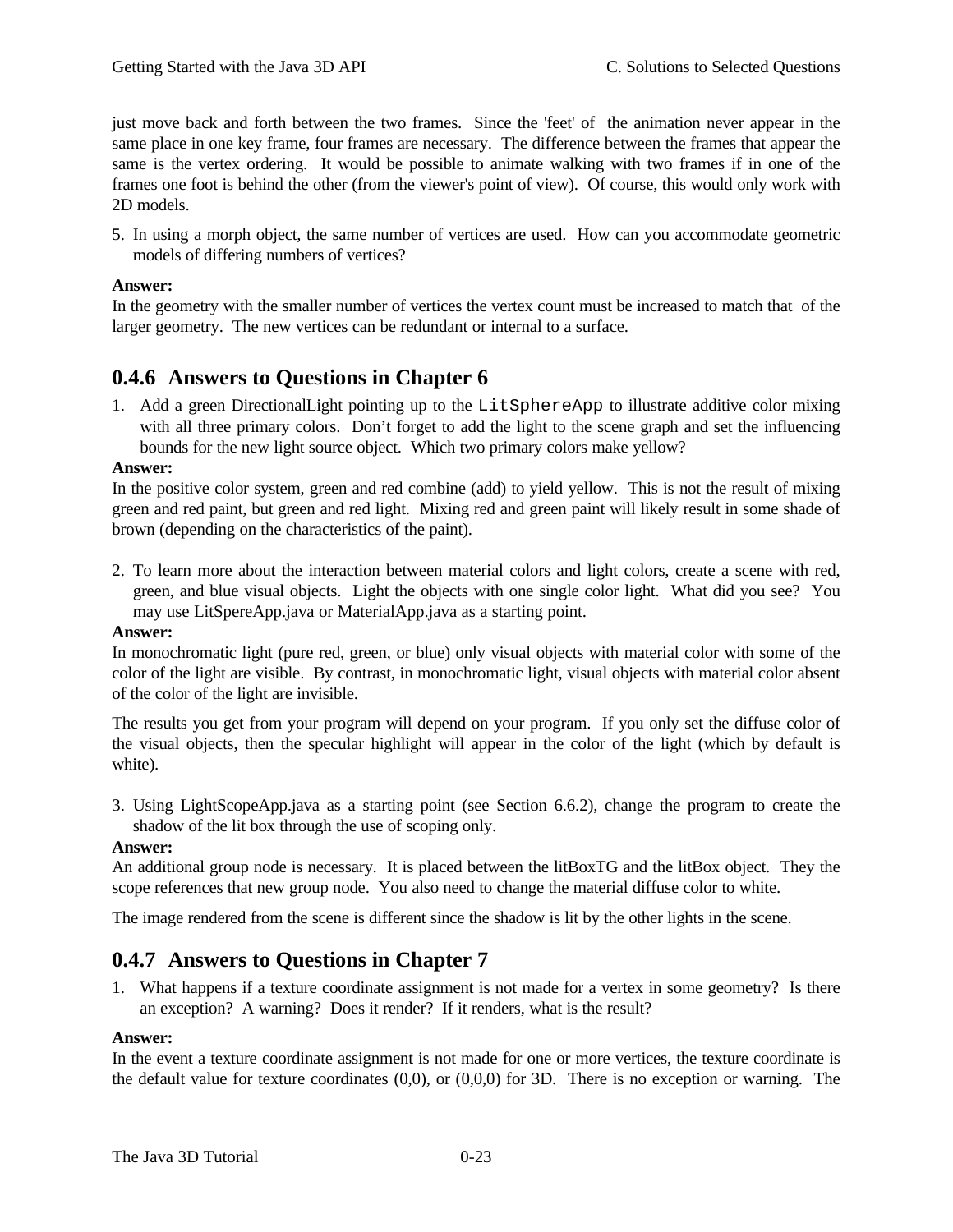resulting render is the same as if the default value for a texture coordinate had been made for the vertex (vertices).

2. How can a single image of a texture (not repeated) be mapped onto a visual object and have the image surrounded by a single solid color? Assume the texture image is the typical non-solid-color image. How could the surrounding color be assigned or modified at runtime?

#### **Answer:**

The CLAMP Boundary Mode it used to apply a single image of a texture to a visual object. One way to have the object appear with a solid color border is to create the texture image with a single texel border with the desired border color. In REPLACE texture mode the border color will be used everywhere beyond the texture application. When a linear filter is used and the Boundary Mode is CLAMP, the Boundary Color (default: black) will be used. In this case you will probably need to set the boundary color to white. Keep in mind that the entire texture image is still subject to the size constraints.

Another way to apply a single image of a texture with a solid color border is to create the texture image with a single texel border that is transparent. In DECAL texture mode the visual object will provide the color beyond the texture image.

Neither of these approaches allows for a changing border color – at least not easily changed. To have a dynamic border color, or just one assigned at runtime, use the same technique as the first solution above: Boundary Mode CLAMP, and linear texture filters. Make a one texel while border color around the texture and apply a boundary color. If the boundary color is to change after the visual object is live, make sure the appropriate capability is set.

3. How can multiple textures be applied to a single visual object? How can you apply different textures to the opposite sides of the same visual object? How can you apply different textures to the lines and the surfaces of a polygon?

#### **Answer:**

A visual object can have only one texture. So if you want to use more than one texture on what appears as a single visual object, then it must be created of multiple visual object with the various textures.

4. How would you animate a shadow that moves across a stationary visual object as the shadow moves? **Answer:**

A texture can be animated in certain limited ways (stretching, rotating, moving) by changing the texture transform for the visual object. With the appropriate capability set such that the texture transform can be changed at runtime, a texture that represents the shadow can be moved, made larger or smaller, or rotated on a visual object.

5. How would you animate a shadow that moves across a visual object as the object passes through a stationary shadow?

#### **Answer:**

The solution to question four can be used, however this would require coordination of the object's movement with the movement of the texture. There is (at least) one other way. A TexCoordGeneration object with EYE\_LINEAR generation mode assigns texture coordinates that are stationary in the virtual space. Using a TexCoordGeneration object configured in this way would make the texture stationary even as the object moved through the virtual space.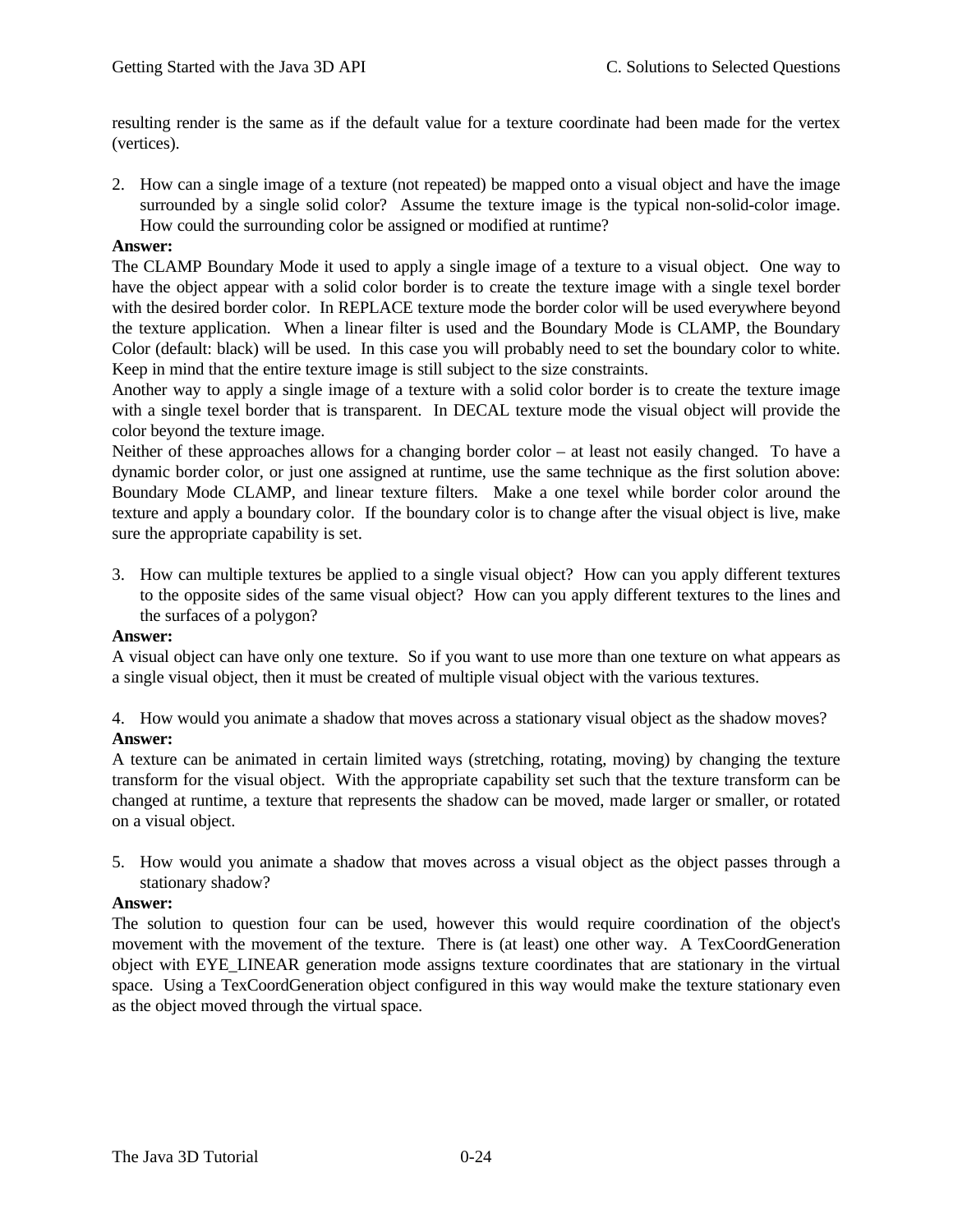# **0.5 Glossary**

**A**

| activation volume        | A volume associated with a ViewPlatform Node. When the activation<br>volume intersects application regions and scheduling regions, the objects<br>associated with the intersecting regions affect rendering. The affecte objects<br>include backgrounds, behaviors, and fog. See also ViewPlatform,<br>application bounds, and scheduling bounds. |
|--------------------------|---------------------------------------------------------------------------------------------------------------------------------------------------------------------------------------------------------------------------------------------------------------------------------------------------------------------------------------------------|
| active                   | Said of a behavior object that is able to receive a wakeup stimulus and<br>therefore execute. A behavior object is active when it's scheduling bounds<br>intersects a ViewPlatform's activation volume. When a behavior is not<br>active, Java 3D will ignore the wakeup criteria for that behavior. See also<br>activation volume and behavior.  |
| aliasing                 | The appearance of jaggies in lines and curves. The result of sampling the a<br>continuous function. See also <i>jaggies</i> and <i>antialiasing</i> .                                                                                                                                                                                             |
| alpha                    | In computer graphics, the term 'alpha' normally refers to transparency. In<br>Java 3D alpha also refers to transparency, but may also refer to the Alpha<br>class, or an alpha value. This may be a source of confusion for experienced<br>graphics programmers. See also Alpha class, alpha value, RGBA, and<br>transparency.                    |
| Alpha class              | An Alpha class object creates a time-varying function of alpha values.<br>Normally, and Alpha object is used with Interpolator objects to create time-<br>based animations. See also alpha value, animation and interaction.                                                                                                                      |
| alpha value              | A value in the range 0.0 to 1.0, inclusive. Alpha values are used in various<br>capacities in Java 3D (e.g., transparency value or Interpolator behavior<br>objects). Time varying alpha values are produced by Alpha objects. See<br>also Alpha Class, behavior, and interpolator.                                                               |
| ambient (material) color | Part of the material properties of a visual object. The ambient color of a<br>material and the ambient light in scene produce an ambient reflection.                                                                                                                                                                                              |
| ambient light            | A light source present in all places shining in all directions used to model the<br>complex inter-object reflections (repeated reflection of light from one object<br>to another) present in the real world. See also <i>ambient color</i> .                                                                                                      |
| ambient reflection       | The light produced by an ambient light source reflected from a visual object<br>with material appearance attributes. The result depends on the ambient<br>color of the object and the color of the ambient light source. See ambient<br>color, ambient light, and lighting model.                                                                 |
| ancestors (of an object) | All of the objects in a scene graph that are children of a specific object and<br>all of the childrens' ancestors. See also <i>object</i> , <i>scene graph</i> , and <i>parent</i> -<br>child relationship.                                                                                                                                       |
| animation                | The automatic change of visual content (e.g., changes based on time alone).<br>In this tutorial, animations are driven by the passage of time, changes of the                                                                                                                                                                                     |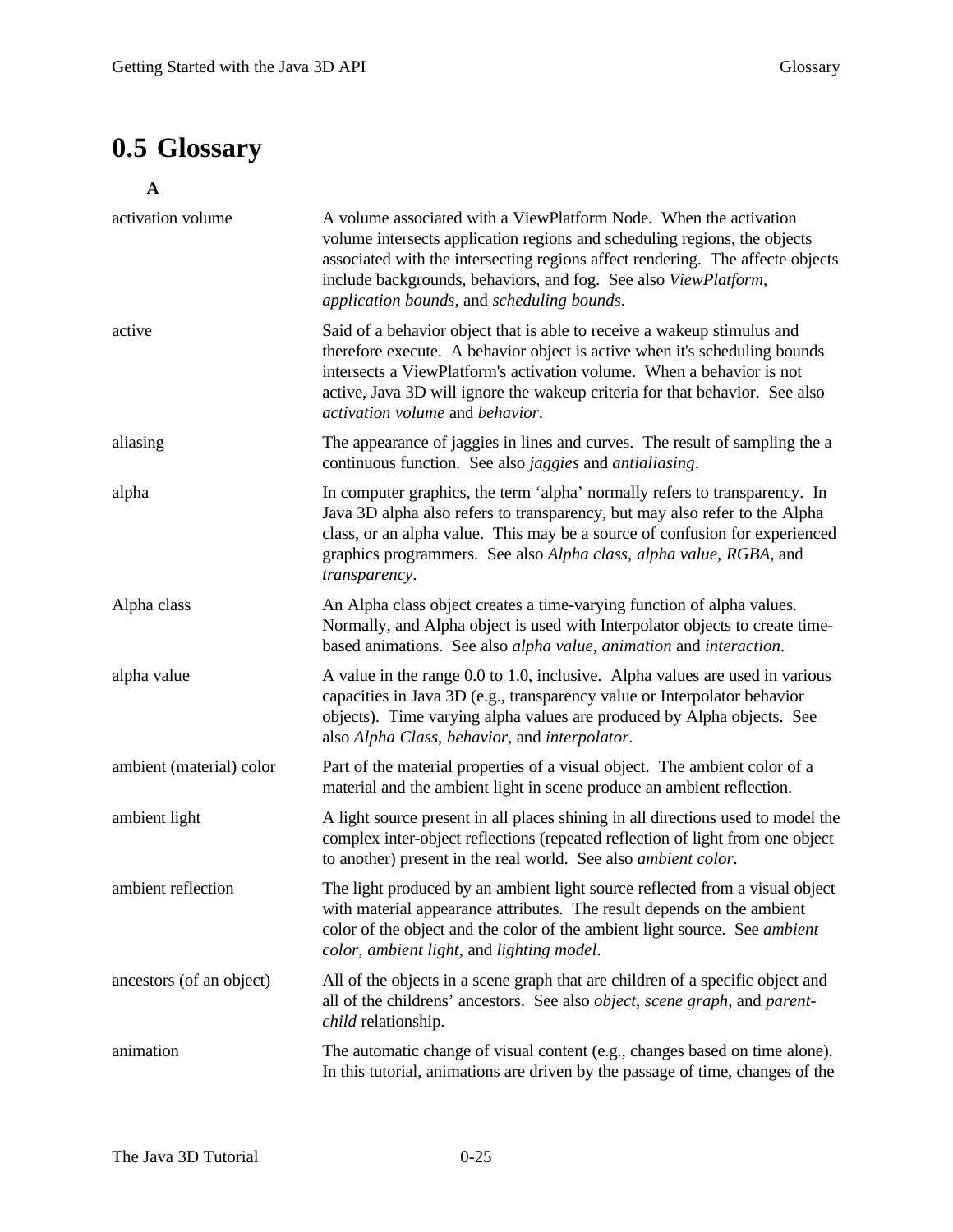|                                             | view platform location, and possibly other non-user action influences.<br>Animation is the subject of Chapter 5. See also interaction.                                                                                                                                                                                                                            |
|---------------------------------------------|-------------------------------------------------------------------------------------------------------------------------------------------------------------------------------------------------------------------------------------------------------------------------------------------------------------------------------------------------------------------|
| antialiasing                                | A process of smoothing the drawing of points or lines that would otherwise<br>appear jagged. See also jaggies, line antialiasing and point antialiasing.                                                                                                                                                                                                          |
| API                                         | see Application Programming Interface                                                                                                                                                                                                                                                                                                                             |
| Appearance class                            | Instances of Appearance define the appearance of a Shape3D object.<br>Appearance objects include AppearanceAttribute objects. See also<br>AppearanceAttributes and Shape3D.                                                                                                                                                                                       |
| application bounds                          | The region for which something is applied. Backgrounds and Behaviors<br>have application bounds. For example, when the viewing frustum intersects<br>the application bounds of a particular background, that background is used<br>in rendering. See also bounds.                                                                                                 |
| <b>Application Programming</b><br>Interface | (API) General term referring to a collection of classes (or procedures) that<br>form the programming interface to some computer system. The Java 3D<br>API classes form the programmers interface to the Java 3D renderer.                                                                                                                                        |
| Attributes classes                          | Instances of Attributes define specific appearance attributes of a Shape3D<br>object. There are several Attributes classes. Appearance objects include<br>Attribute objects. See also Appearance class and Shape3D.                                                                                                                                               |
| B                                           |                                                                                                                                                                                                                                                                                                                                                                   |
| base level                                  | Level 0 of a texture. Base level is the only level of a texture unless the<br>Mipmap Mode is set to MULTI_LEVEL. Base level also refers to a single<br>level texture as opposed to a multiple level texture. In a multiple level<br>texture base level, level 0, is the largest texture image. See also <i>texture</i><br>mapping and multiple levels of texture. |
| billboard                                   | Automatic orientation of a polygon in an orthogonal orientation to the<br>viewer such that only the front face of the polygon is viewed. Typically the<br>polygon is textured with an image.                                                                                                                                                                      |
| Behavior class                              | A javax.media.j3d class used to specify how some characteristic, such as<br>location, orientaion, or size, changes at runtime. Behavior classes are used<br>in creating animations as well as interactive programs. See also behavior,<br>Interpolator, and Alpha class.                                                                                          |
| behavior                                    | The changing of some characteristic, such as location, orientation, size,<br>color, or a combination of these, of a visual object at run time. A behavior<br>is either an animation or an interaction. See also Behavior class.                                                                                                                                   |
| bounding volume                             | A volume that defines the limits for which something is defined. Bounds are<br>used with behaviors, lights, sounds, and other features of Java 3D. Bounds<br>are defined in a program with the Bounds class. When the See also Bounds<br>class and scheduling region.                                                                                             |
| Bounds class                                | An abstract class to specify a bounding volume for which something is<br>defined. Bounds are used with behaviors, backgrounds, sounds, and other<br>features of Java 3D. Bounds can be specified with a BoundingBox,<br>BoundingSphere or a BoundingPolytope. See also bounding volume,<br>polytope, and scheduling region.                                       |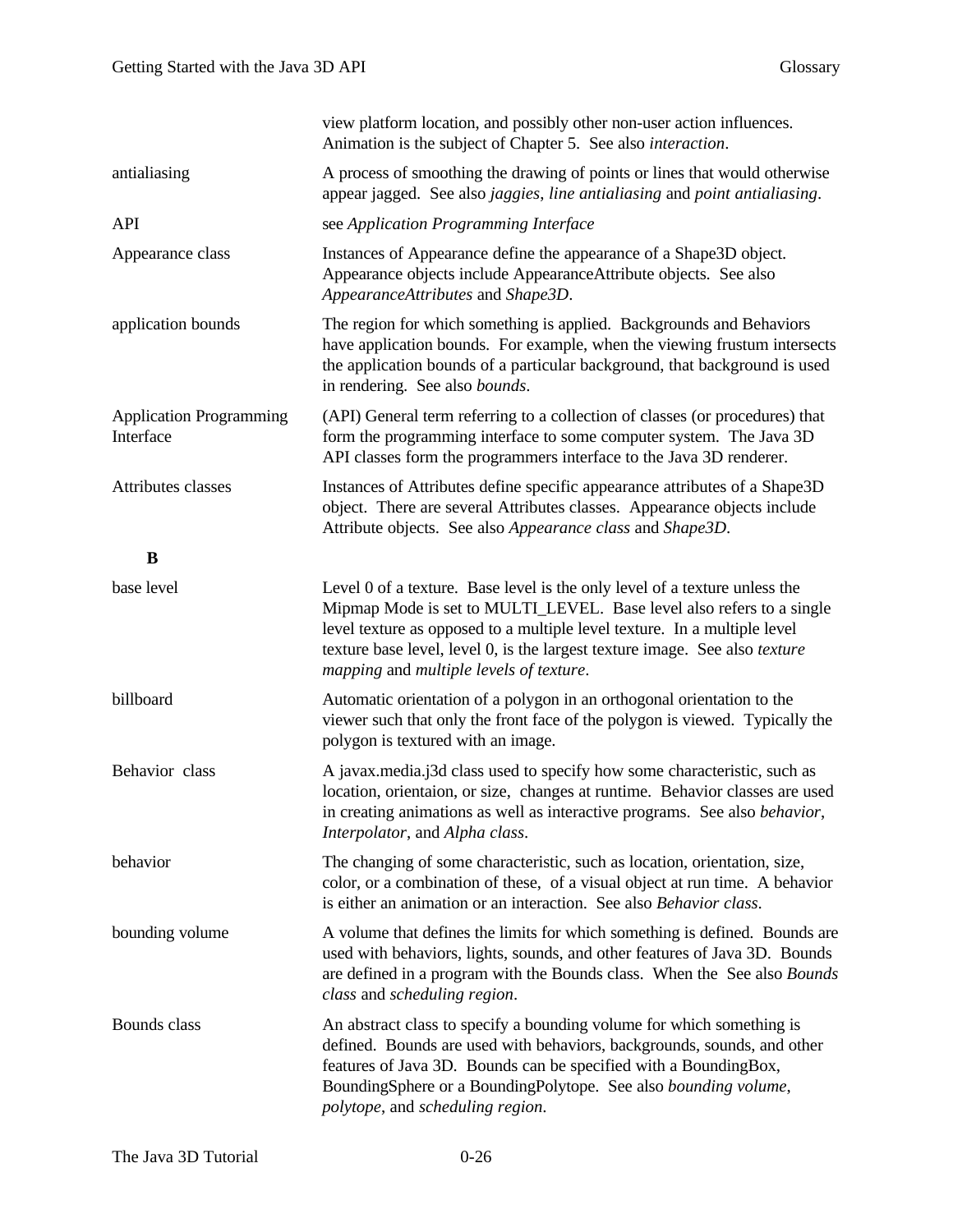| bounds                       | See bounding volume and Bounds class.                                                                                                                                                                                                                                                                                    |
|------------------------------|--------------------------------------------------------------------------------------------------------------------------------------------------------------------------------------------------------------------------------------------------------------------------------------------------------------------------|
| BoundingBox class            | Instances of BoundingBox define bounds as a axis-aligned box. See also<br>bounding volume.                                                                                                                                                                                                                               |
| BoundingSphere class         | Instances of BoundingSphere define bounds as a sphere. See also bounding<br>volume.                                                                                                                                                                                                                                      |
| branch graph                 | That portion of the scene graph rooted in a BranchGroup object. See also:<br>BranchGroup, scene graph, content branch graph, and view branch graph.                                                                                                                                                                      |
| <b>BranchGroup class</b>     | Instances of BranchGroup are the root of individual scene graph branches,<br>called branch graphs. A BranchGroup may have many children that are<br>Group and/or Leaf objects. A BranchGroup is the only object that may be<br>inserted into a Locale object. See also scene graph, branch graph, and<br>Locale.         |
| $\mathbf C$                  |                                                                                                                                                                                                                                                                                                                          |
| capabilities                 | In the Java 3D sense, access to the parameters of a live object are controlled<br>with capabilities. For example, a transform of a live TransformGroup can<br>not be changed unless the capability to do so was set for that instance of<br>TransformGroup before it was made live. See also live and<br>TransformGroup. |
| <b>CLAMP</b>                 | One of the Boundary Modes available in texture mapping. Clamps texture<br>coordinates to be in the range $[0, 1]$ . See also <i>texture mapping</i> .                                                                                                                                                                    |
| class                        | The specification of a set of values and a set of operations. A class is<br>analogous to a type in a procedural language such as C. See also object.                                                                                                                                                                     |
| Color* classes               | A set of classes used to represent a single color value. The classes are<br>Color3b, Color3f, Color4b, and Color4f.                                                                                                                                                                                                      |
| Color3* classes              | A set of classes used to represent a single RGB color value. The classes are<br>Color3b and Color3f. See also Color* and RGB.                                                                                                                                                                                            |
| Color <sub>4</sub> * classes | A set of classes used to represent a single RGBA color value. The classes<br>are Color4b and Color4f. See also Color* and RGBA.                                                                                                                                                                                          |
| compile                      | In the Java 3D sense, compile () is a method of BranchGroup to allow<br>Java 3D to make run-time performance improvements in the branch graph<br>rooted on the BranchGroup. See also BranchGroup and branch graph.                                                                                                       |
| concentration                | A parameter of spot light objects that determines the spread of light from the<br>light source. See also spot light.                                                                                                                                                                                                     |
| content                      | The visual (including shape and lights) and audio objects of a virtual<br>universe. See also visual object.                                                                                                                                                                                                              |
| content branch graph         | The portion of the scene graph that contains the visual objects. See also<br>content and visual object.                                                                                                                                                                                                                  |
| convenience class            | A class that extends a core class for the purpose of making a core class (or<br>classes) easier to use. Convenience classes are found in the com.sun.j3d.*<br>packages.                                                                                                                                                  |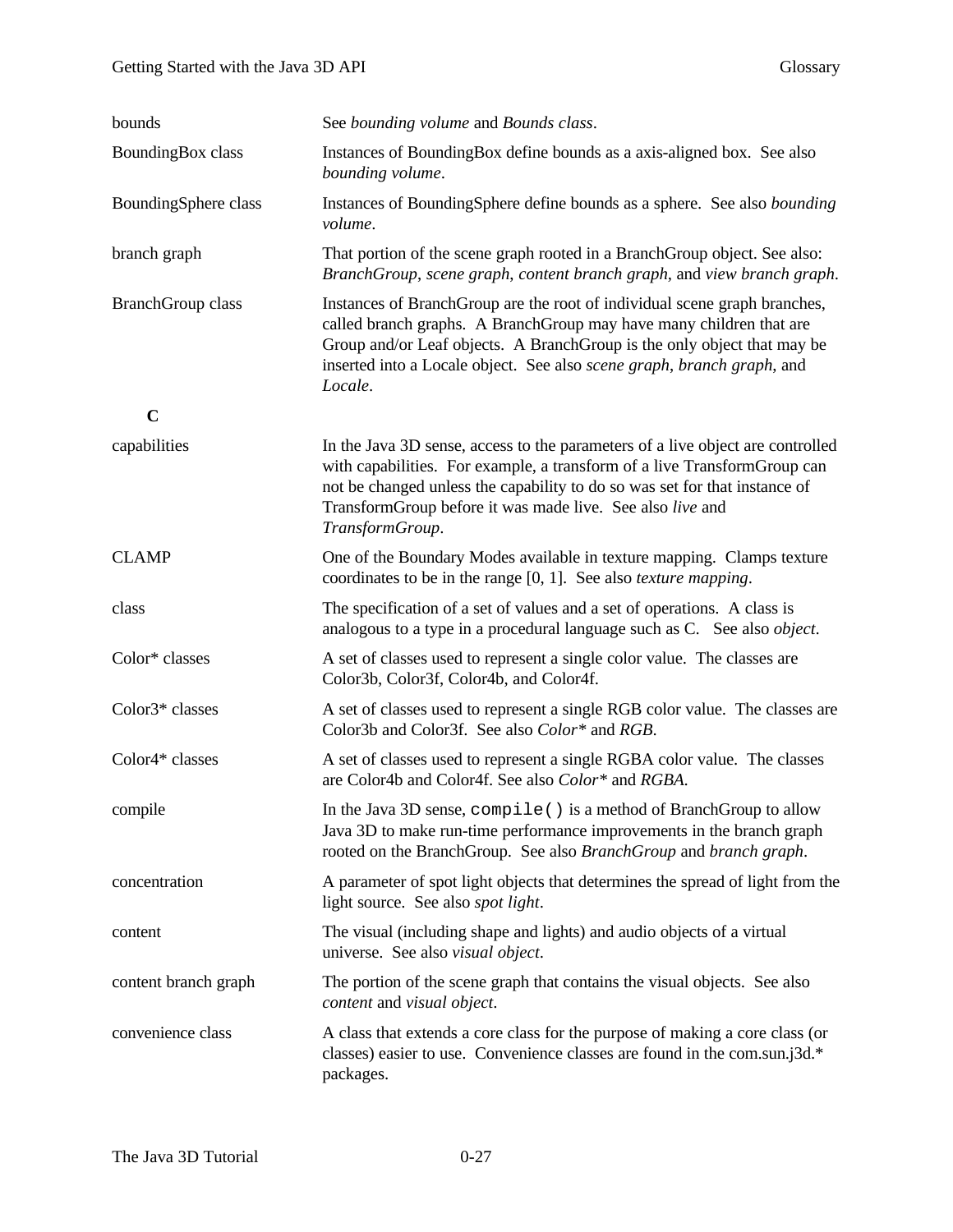| crease angle              | The threshold angle between the surfaces of adjacent triangles in a surface<br>for which it is taken to be a discontinuous crease. When a crease is detected<br>by the NormalGenerator it produces multiple normals for vertices.                                                                                                                                                                                                                                                                       |
|---------------------------|---------------------------------------------------------------------------------------------------------------------------------------------------------------------------------------------------------------------------------------------------------------------------------------------------------------------------------------------------------------------------------------------------------------------------------------------------------------------------------------------------------|
| cull                      | To remove something not valuable or not needed. See also <i>cull face</i> .                                                                                                                                                                                                                                                                                                                                                                                                                             |
| cull face                 | The face that is not to be rendered. A cull face is specified to avoid<br>rendering a face that is not needed, for example, the interior face of an<br>enclosed surface. Cull faces are specified as either front face or back face.<br>A cull face is specified to improve rendering performance. See also front<br>face.                                                                                                                                                                              |
| D                         |                                                                                                                                                                                                                                                                                                                                                                                                                                                                                                         |
| <b>DAG</b>                | See Directed Acyclic Graph                                                                                                                                                                                                                                                                                                                                                                                                                                                                              |
| deactivation              | When a behavior's scheduling region and the ViewPlatform's activation<br>volume no longer intersect, the behavior is deactivated. Since a behavior<br>can only be triggered when active, a deactivated behavior object will not do<br>anything. See also active and behavior.                                                                                                                                                                                                                           |
| diffuse reflection        | The most common reflection of light from visual objects present in the real<br>world. The diffuse color is the color of an object in typical lighting<br>conditions. See also lighting model.                                                                                                                                                                                                                                                                                                           |
| directed acyclic graph    | A data structure composed of elements and directed arcs in which no cycles<br>are formed. In the Java 3D world, the elements of the DAG are Group and<br>Leaf objects, and the arcs are the parent/child relationships between Groups<br>and Leaf objects. In forming the structure without cycles means no element<br>can be its own parent.                                                                                                                                                           |
| ${\bf E}$                 |                                                                                                                                                                                                                                                                                                                                                                                                                                                                                                         |
| emissive (material) color | A color specified to make an object self illuminating. The object is not a<br>light source and does not lit other object, but is visible in the absence of light<br>sources. See also material properties.                                                                                                                                                                                                                                                                                              |
| examples.jar              | The archive of example programs published with this tutorial. See also jar.                                                                                                                                                                                                                                                                                                                                                                                                                             |
| exception                 | An expected runtime problem that halts execution when detected. The Java<br>3D API defines several exceptions.                                                                                                                                                                                                                                                                                                                                                                                          |
| execution culling         | Since computational resources are shared for rendering and behavior<br>execution; some (or all) computational resources are not available for<br>rendering while behaviors are executed. This could degrade rendering<br>performance when executing behavior objects. Therefore, Java 3D ignores<br>behaviors when they are not active to conserve execution resources. This is<br>termed execution culling since execution of deactivated behavior objects is<br>culled. See also active and behavior. |
| eye vector                | The vector between a vertex (to be shaded) and the viewing position. This<br>vector is used in calculating the specular reflection of an object. See also<br>specular reflection, local eye, and infinite eye.                                                                                                                                                                                                                                                                                          |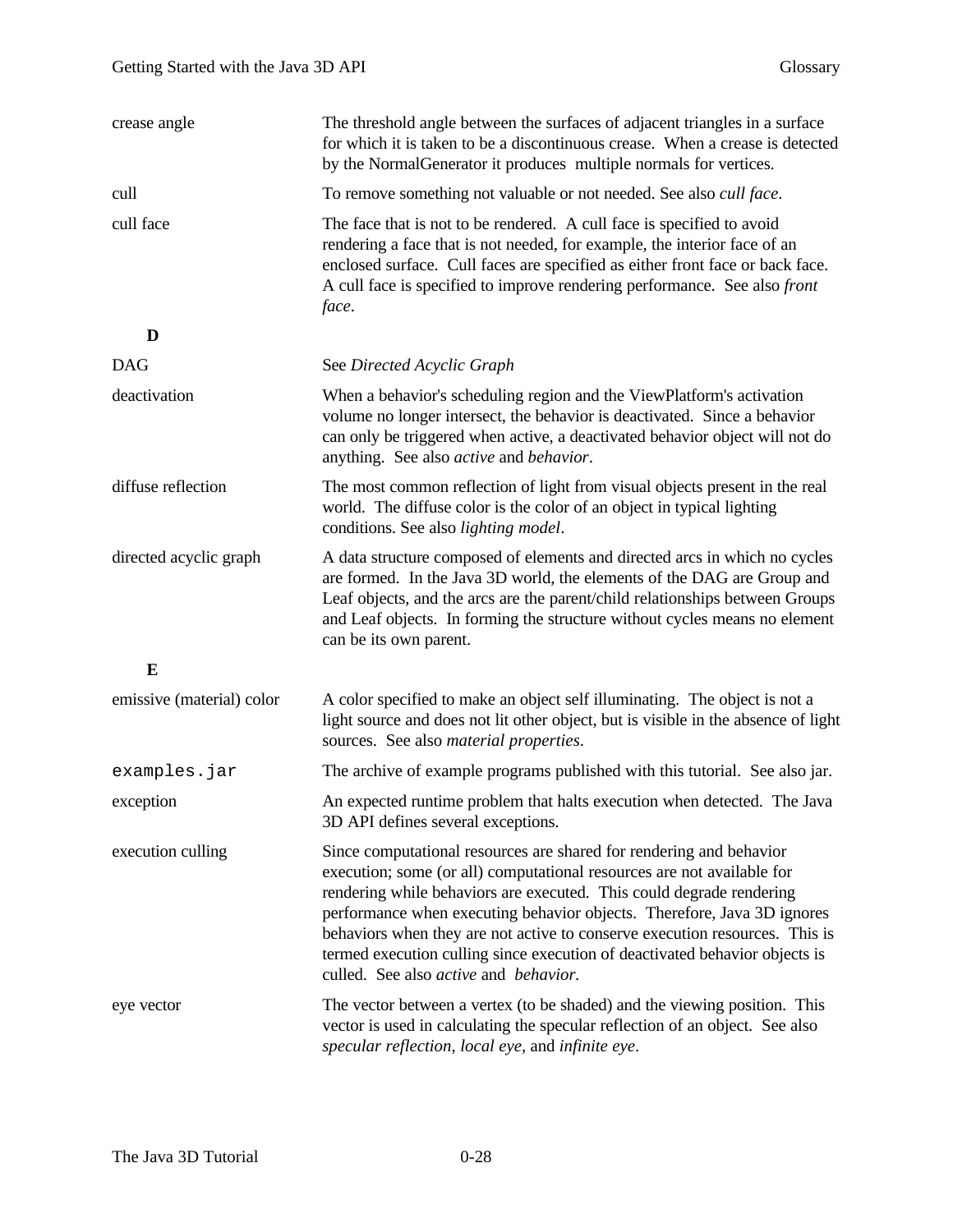| flat shading                                                       | Shading an object with the colors of each vector without interpolation. See<br>also shading model.                                                                                                                                                                                                                                                                              |
|--------------------------------------------------------------------|---------------------------------------------------------------------------------------------------------------------------------------------------------------------------------------------------------------------------------------------------------------------------------------------------------------------------------------------------------------------------------|
| font                                                               | The collection of glyphs for the alphabet. A typeface at a specific point size<br>and attributes (i.e., italics or bold). See also glyph and typeface.                                                                                                                                                                                                                          |
| front face                                                         | The face of a polygon for which the vertices are in counter-clockwise order.<br>An easy way to remember is to apply the right-hand rule. See also <i>right</i> -<br>hand rule and cull face.                                                                                                                                                                                    |
| frustum                                                            | see view frustum                                                                                                                                                                                                                                                                                                                                                                |
| G                                                                  |                                                                                                                                                                                                                                                                                                                                                                                 |
| get* or get-method                                                 | A method of a class that retrieves a field or value from an object. See also<br>set*                                                                                                                                                                                                                                                                                            |
| Geometry classes                                                   | The abstract class that is the super class for all geometric primitive classes<br>such as GeometryArray, and Text3D.                                                                                                                                                                                                                                                            |
| glyph                                                              | The image of a character in a font. See also <i>font</i> and <i>typeface</i> .                                                                                                                                                                                                                                                                                                  |
| Gouraud shading                                                    | Smooth shading of an object through trilinear interpolation of color values<br>at the object's vertices. See also flat shading, trilinear interpolation.                                                                                                                                                                                                                        |
| Group class                                                        | Group is an abstract class. Instances of subclasses Group are used in<br>creating scene graphs. A Group is a scene graph object whose primary<br>function is to be the parent of other scene graph objects (Leaf objects and<br>other Group objects. See also BranchGroup and TransformGroup.                                                                                   |
| H                                                                  |                                                                                                                                                                                                                                                                                                                                                                                 |
| half-space                                                         | The space on one side of a plane. A plane divides all of space in two halves,<br>one half on each side of the plane. See also plane.                                                                                                                                                                                                                                            |
| $\mathbf I$                                                        |                                                                                                                                                                                                                                                                                                                                                                                 |
| image plate                                                        | The imaginary rectangle in the virtual universe to which the scene is<br>projected. See Figure 1-9 for an illustration. See also view frustum.                                                                                                                                                                                                                                  |
| image observer                                                     | An object that implements the image observer interface which allows it to<br>monitor the loading of images from a file or URL.                                                                                                                                                                                                                                                  |
| infinite eye (lighting)                                            | Rendering an scene as though it were viewed from a position at infinity.<br>The actual effect is to have a constant eye vector $(0, 0, 1)$ . This reduces<br>rendering time, but may look 'funny' due to the placement of specular<br>reflections. Infinite eye lighting is the default. See also lighting model,<br>specular reflection, eye vector, and local eye (lighting). |
| influence (of a light)                                             | The region (volume) for which the bounding volume of a visual object must<br>intersect for the visual object to be lit by the light source. See also <i>bounds</i> .                                                                                                                                                                                                            |
| influencing bounds (of a light) See <i>influence</i> (of a light). |                                                                                                                                                                                                                                                                                                                                                                                 |
| instance (of a class)                                              | An instance of a class is a specific, individual object constructed of the<br>named class.                                                                                                                                                                                                                                                                                      |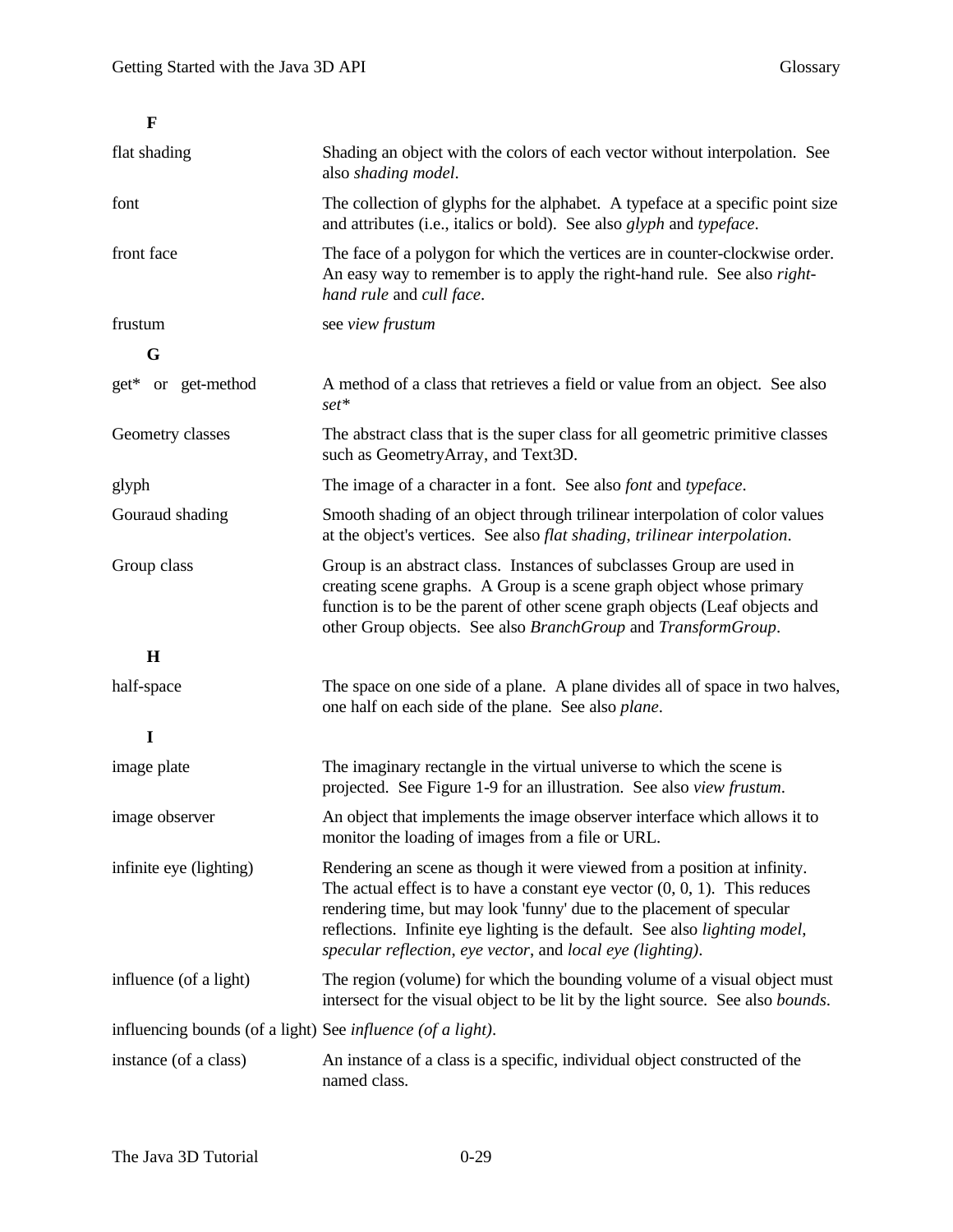| intensity             | A single value that represents the perceived brightness of a light source.<br>Also used as a setting for a texture image that has a single value for each<br>texel which is taken as the value for R, G, B, and A.                                                                                                                                                                                                                                                    |
|-----------------------|-----------------------------------------------------------------------------------------------------------------------------------------------------------------------------------------------------------------------------------------------------------------------------------------------------------------------------------------------------------------------------------------------------------------------------------------------------------------------|
| interaction           | Changing the state of a virtual world in response to user action. This is in<br>contrast to animation which is defined as a change in the state of the virtual<br>world not directly caused by user action. Interaction is the subject of<br>Chapter 4. See also <i>animation</i> .                                                                                                                                                                                   |
| interface             | Like an abstract class, an interface defines methods to be implemented by<br>other classes. No constructor is defined in an interface and all of the<br>methods defined in an interface are abstract.                                                                                                                                                                                                                                                                 |
| interpolator          | Refers to one of several classes subclassed from the Interpolator class, or an<br>object of one of these classes. Interpolator objects provide animation in the<br>Java 3D virtual world by varying some parameter(s) of a target scene graph<br>object. The changes made by the interpolator are determined by the<br>parameters of the interpolator and the Alpha object driving the interpolator.<br>See also Alpha Class, behavior, and target object.            |
| interpolation         | The computation of a value, or set of values, based on the value of a single<br>integer. Sometimes the derived value is interpolated between two values, or<br>two sets of values; other times, the derived value is the result of a formula.<br>Specifically, there are a set of <i>interpolator</i> classes useful for <i>animation</i> .<br>See Section 4.1 and Chapter 5 for more details.                                                                        |
| ${\bf J}$             |                                                                                                                                                                                                                                                                                                                                                                                                                                                                       |
| Java 2D               | An API for 2D graphics.                                                                                                                                                                                                                                                                                                                                                                                                                                               |
| jaggies               | The technical term for the roughness that may appear on points, lines, or<br>polygons when rendered. The roughness appears when the individual pixels<br>used stand out. See also <i>antialiasing</i> .                                                                                                                                                                                                                                                               |
| jar                   | 1. An archive file format useful for distributing a collection of files.<br>2. The utility that creates and reads such archive files (Java ARchive).                                                                                                                                                                                                                                                                                                                  |
| K                     |                                                                                                                                                                                                                                                                                                                                                                                                                                                                       |
| K Computing           | The training and consulting company that developed this tutorial document.<br>See also http://www.kcomputing.com                                                                                                                                                                                                                                                                                                                                                      |
| key frame             | A term used in traditional and computer animation for a frame of the<br>animation on which others are based. The process of creating frames in<br>between the key frames is called "in-betweening". Animations made from<br>key frames and in-betweening are called key frame animations. A Morph<br>object can be used to do key frame animations in Java 3D.                                                                                                        |
| L                     |                                                                                                                                                                                                                                                                                                                                                                                                                                                                       |
| level of detail (LOD) | Level of detail (LOD) refers to an application specific behavior that changes<br>the representation of a visual object based on its distance (normally) to the<br>viewer. When the LOD object is close to the viewer, more detailed<br>representations are used. Less detailed representations are used with more<br>distance. The goal is to reduce the rendering computation without degrading<br>rendered imagery. See Section 4.1 and Chapter 5 for more details. |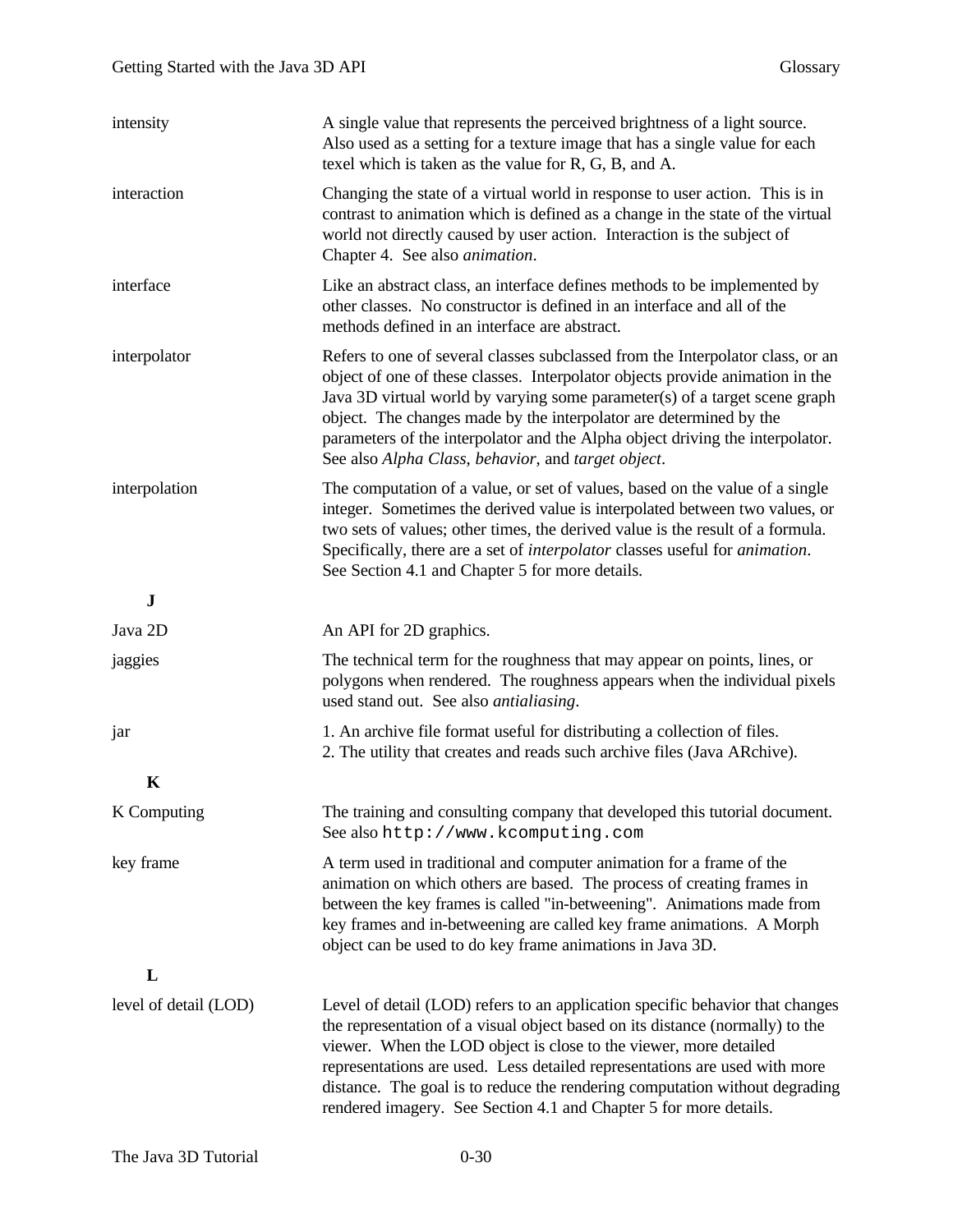| light vector         | The vector between a light source and the vertex being shaded. See also<br>lighting model.                                                                                                                                                                                                                                                                                                                                                                                                                             |
|----------------------|------------------------------------------------------------------------------------------------------------------------------------------------------------------------------------------------------------------------------------------------------------------------------------------------------------------------------------------------------------------------------------------------------------------------------------------------------------------------------------------------------------------------|
| lighting model       | The calculation of the color (shade) of a specific vertex of a visual object as<br>the result of influencing light sources and the material properties of the<br>visual object. The shade is the result of ambient, diffuse, and specular<br>reflections as well as the emissive color of the material. See also <i>ambient</i><br>reflection, diffuse reflection, specular reflection, and material properties.                                                                                                       |
| line antialiasing    | An appearance attribute that, when enabled, causes the renderer to apply<br>antialiasing to lines as they are rendered. See also <i>antialiasing</i> and <i>render</i> .                                                                                                                                                                                                                                                                                                                                               |
| live                 | The term 'live' refers to the state of a SceneGraphObject being associated<br>with a rendering engine. In other words, a live object is a member of a<br>branch graph associated with a Locale which is a member of a<br>VirtualUniverse that has a View attached (through a Locale object) and,<br>therefore, has the potential to be rendered. Live objects have restricted<br>capabilities. See also render, SceneGraphObject, branch graph, Locale<br>class, VirtualUniverse class, scene graph, and capabilities. |
| loader               | A Java 3D utility class that creates scene graph elements from a file.<br>Loaders exist for many common 3D file formats.                                                                                                                                                                                                                                                                                                                                                                                               |
| local eye (lighting) | Rendering an scene as though it were viewed from the local eye position - as<br>opposed to the default infinite eye. This increases rendering time. Infinite<br>eye lighting is the default. See also lighting model, specular reflection, eye<br>vector, and infinite eye (lighting).                                                                                                                                                                                                                                 |
| Locale class         | Instances of Locale provide landmarks in the virtual universe. The position<br>of all visual objects is relative to some Locale object. Locale objects are the<br>only object VirtualUniverse objects reference. BranchGroup objects are the<br>only children of a Locale object. See also BranchGroup, VirtualUniverse<br>class, visual object, and branch graph.                                                                                                                                                     |
| luminance            | A single value that represents the perceived brightness for a surface. Also<br>used as a setting for a texture image that has a two values for each texel<br>where one value is taken as the value for $R$ , $G$ and $B$ and the other value is<br>used for alpha.                                                                                                                                                                                                                                                     |
| M                    |                                                                                                                                                                                                                                                                                                                                                                                                                                                                                                                        |
| magnification filter | A filter used in texture mapping when the pixel size is larger than the texel<br>size. See also <i>texture mapping</i> and <i>texel</i> .                                                                                                                                                                                                                                                                                                                                                                              |
| material properties  | The specification of the ambient, diffuse, specular, and emissive colors, and<br>concentration of a material used in calculating the shade of an object. The<br>first three colors are used in calculating the appropriate reflection. See also<br>ambient reflection, diffuse reflection, specular reflection, lighting model,<br>and shade.                                                                                                                                                                          |
| memory burn          | The rate of memory allocation and garbage collection as an application<br>runs. This is typically due to unnecessarily creating and destroying objects.<br>Memory burn can adversely affect rendering performance in some runtime<br>environments. Avoid memory burn in behaviors.                                                                                                                                                                                                                                     |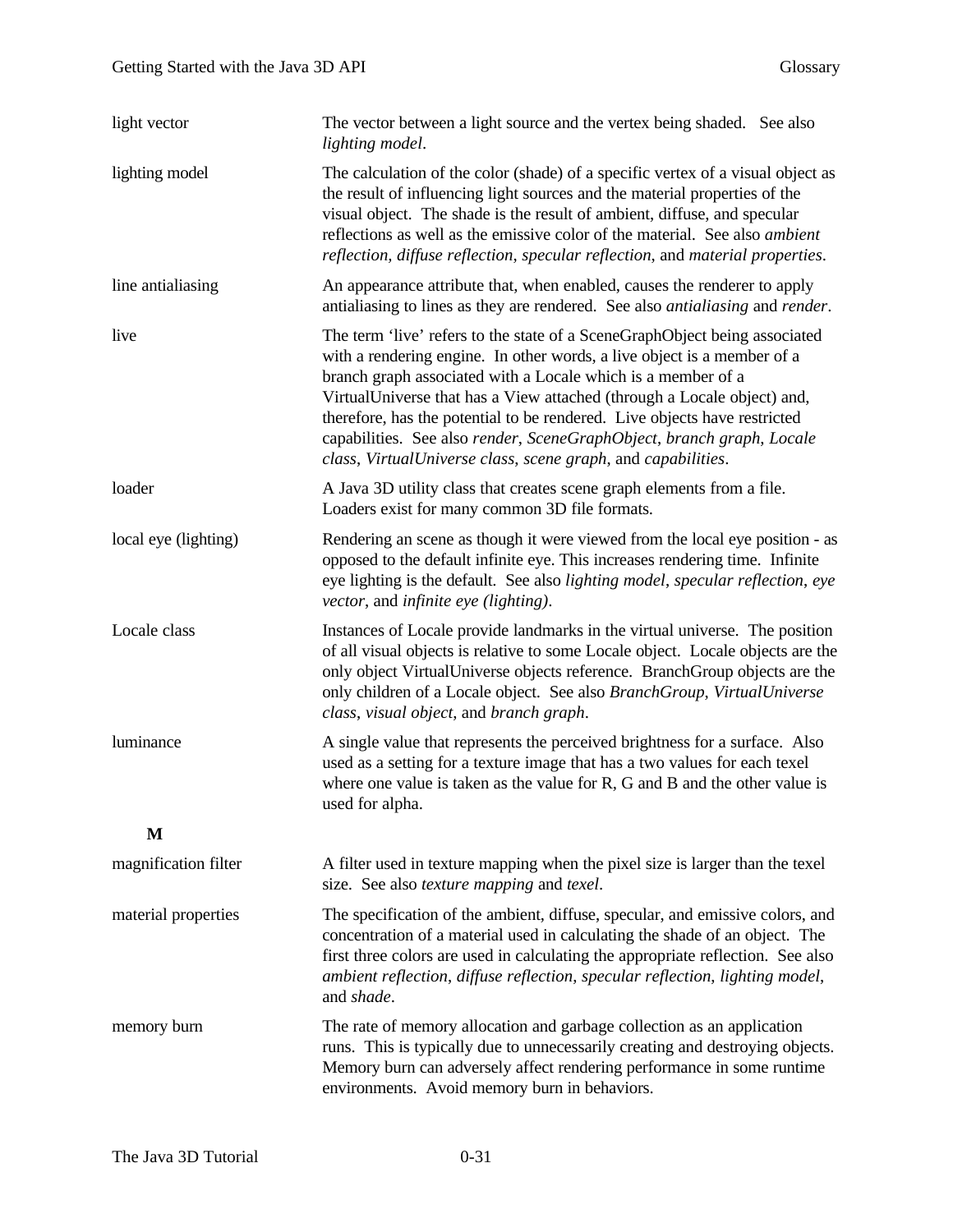| minification filter        | A filter used in texture mapping when the pixel size is smaller than the texel<br>size. See also texture mapping and texel.                                                                                                                                                                                                                                                                                                                                                                                                                   |
|----------------------------|-----------------------------------------------------------------------------------------------------------------------------------------------------------------------------------------------------------------------------------------------------------------------------------------------------------------------------------------------------------------------------------------------------------------------------------------------------------------------------------------------------------------------------------------------|
| MIP Map                    | MIP (multum in $parvo$ – Latin for many things in a small place) Map 1.<br>Refers to a specific storage technique for storing a series of images for multi<br>level texturing, where each successive image is one quarter the size of the<br>next $(\frac{1}{2})$ the size in each dimension) until the size of the smallest image is 1<br>texel by 1 texel [See Williams, SIGGRAPH 1983].<br>2. The common use of the term means "multi level texturing". See Chapter<br>7. See also texture mapping, multiple levels of texture, and texel. |
| multi level texturing      | See multiple levels of texture.                                                                                                                                                                                                                                                                                                                                                                                                                                                                                                               |
| multiple levels of texture | Having a series of texture images at various resolutions available so that the<br>rendering system can select the texture map of a size that is the closest<br>match to the visual object being rendered. See Chapter 7. See also texture<br>mapping and MIPmap.                                                                                                                                                                                                                                                                              |
| N                          |                                                                                                                                                                                                                                                                                                                                                                                                                                                                                                                                               |
| normal                     | A vector that defines the surface orientation. In Java 3D normals are<br>associated with coordinate points in geometry. See also Geometry.                                                                                                                                                                                                                                                                                                                                                                                                    |
| normal vector              | See normal.                                                                                                                                                                                                                                                                                                                                                                                                                                                                                                                                   |
| $\mathbf 0$                |                                                                                                                                                                                                                                                                                                                                                                                                                                                                                                                                               |
| object                     | An instantiation of a class. See also <i>class</i> and <i>visual object</i> .                                                                                                                                                                                                                                                                                                                                                                                                                                                                 |
| object of change           | The scene graph object that is changed by a behavior and through which the<br>behavior affects the virtual world. For example, a TransformGroup object<br>is often the object of change for interactive behaviors. See Section 4.2 for<br>more information.                                                                                                                                                                                                                                                                                   |
| P                          |                                                                                                                                                                                                                                                                                                                                                                                                                                                                                                                                               |
| pick                       | To select an object with the mouse. See also <i>picking</i> .                                                                                                                                                                                                                                                                                                                                                                                                                                                                                 |
| picking                    | To select a visual object for interaction with the mouse. Picking is<br>implemented in Java 3D through behaviors. See Chapter 4 for more<br>information on Behaviors, Picking, and example programs utilizing picking<br>classes. See also behavior.                                                                                                                                                                                                                                                                                          |
| pick ray                   | A pick ray is a ray whose end point is the mouse location and direction is<br>parallel to the projection (parallel with projectors). In many picking<br>applications, the pick ray is used in picking an object for interaction. Also,<br>PickRay is a subclass of PickShape. See the appropriate reference<br>block or API reference for the class. See also <i>picking</i> .                                                                                                                                                                |
| pixel                      | An individual picture element of the display. Each pixel is addressable by<br>an [x, y] coordinate and assigned a single color. In Java 3D, programs do<br>not typically address individual pixels, instead 3D elements are rasterized.<br>See also rasterize.                                                                                                                                                                                                                                                                                |
| plane                      | A flat surface extending infinitely in all directions. The orientation of a<br>plane is normally expressed as a surface normal. A plane can be uniquely<br>defined by a single point and a normal vector.                                                                                                                                                                                                                                                                                                                                     |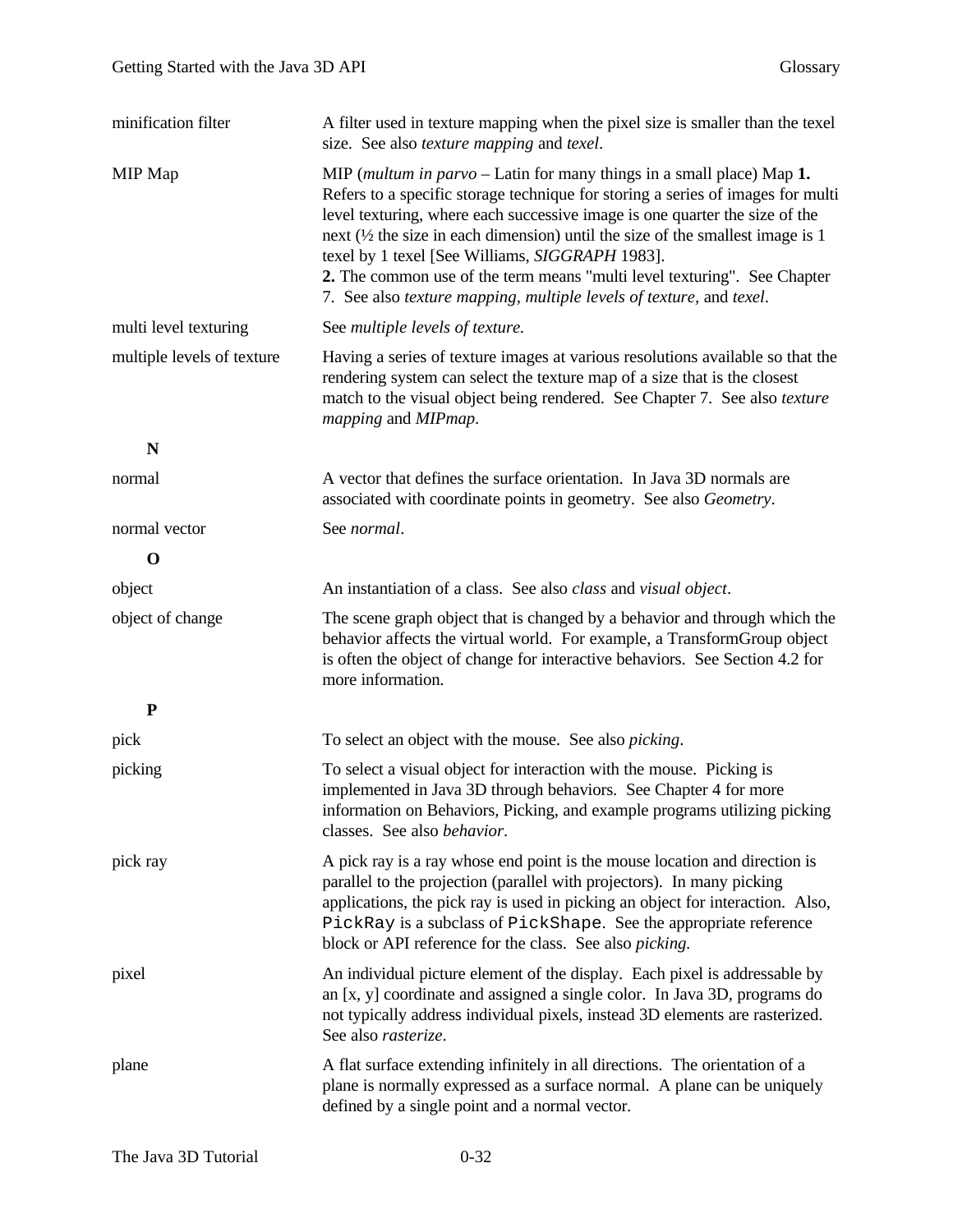| plane equation     | A plane is uniquely specified by a 4-tuple. The first three values represent<br>the surface normal vector for the plane. The fourth value specifies the<br>distance from the origin to the plane along a vector parallel to the plane's<br>surface normal vector.                           |
|--------------------|---------------------------------------------------------------------------------------------------------------------------------------------------------------------------------------------------------------------------------------------------------------------------------------------|
| Point* classes     | Point* refers to one, or all, of a number of classes used to represent points<br>in Java 3D. Consult a reference for Point2f, Point3f, Point3d,  classes.                                                                                                                                   |
| point antialiasing | An appearance attribute that, when enabled, causes the renderer to apply<br>antialiasing to points as they are rendered, causing the points to look less<br>jagged. See also antialiasing, render, and jaggies.                                                                             |
| polytope           | A bounding volume defined by a closed intersection of half-spaces.                                                                                                                                                                                                                          |
| processStimulus    | A method of Behavior. The processStimulus method is called by Java 3D<br>when the appropriate trigger condition has occurred. It is through this<br>method that the behavior object responds to the trigger. See Chapter 4 for<br>more information. See also behavior and wakeup condition. |
| project            | To express the world coordinate geometry of 3D objects in 2D image plate<br>space.                                                                                                                                                                                                          |
| projector          | The lines that correlate the vertices of a 3D object in world coordinate space<br>with the pixels in image plate space. A straight line drawn between a 3D<br>vertex and the viewpoint (viewer's eye) is a projector and determines the<br>pixel(s) the vertex will rasterize to.           |
| Q                  |                                                                                                                                                                                                                                                                                             |
| quad               | Short for quadrilateral. A four sided polygon.                                                                                                                                                                                                                                              |
| quaternion         | A quaternion is defined using four floating point values $ x y z w $ . A<br>quaternion specifies rotation in four dimensions.                                                                                                                                                               |
| $\bf R$            |                                                                                                                                                                                                                                                                                             |
| raster             | The per-pixel memory of the display hardware.                                                                                                                                                                                                                                               |
| rasterize          | To convert visual objects and their components to their projected images.<br>The term comes from the use of a raster display device on virtually all<br>common computers.                                                                                                                   |
| ray tracing        | Applications which render scenes by modeling individual rays of light.<br>These applications can model inter-object effects such as shadows but are<br>not fast enough for real time rendering.                                                                                             |
| render             | To produce the image represented by the scene graph.                                                                                                                                                                                                                                        |
| renderer           | Software to produce the image from a scene graph.                                                                                                                                                                                                                                           |
| <b>RGB</b>         | Red, Green, and Blue, the three components used to represent color.                                                                                                                                                                                                                         |
| <b>RGBA</b>        | Red, Green, Blue, and Alpha, the three components used to represent color<br>with a transparency value.                                                                                                                                                                                     |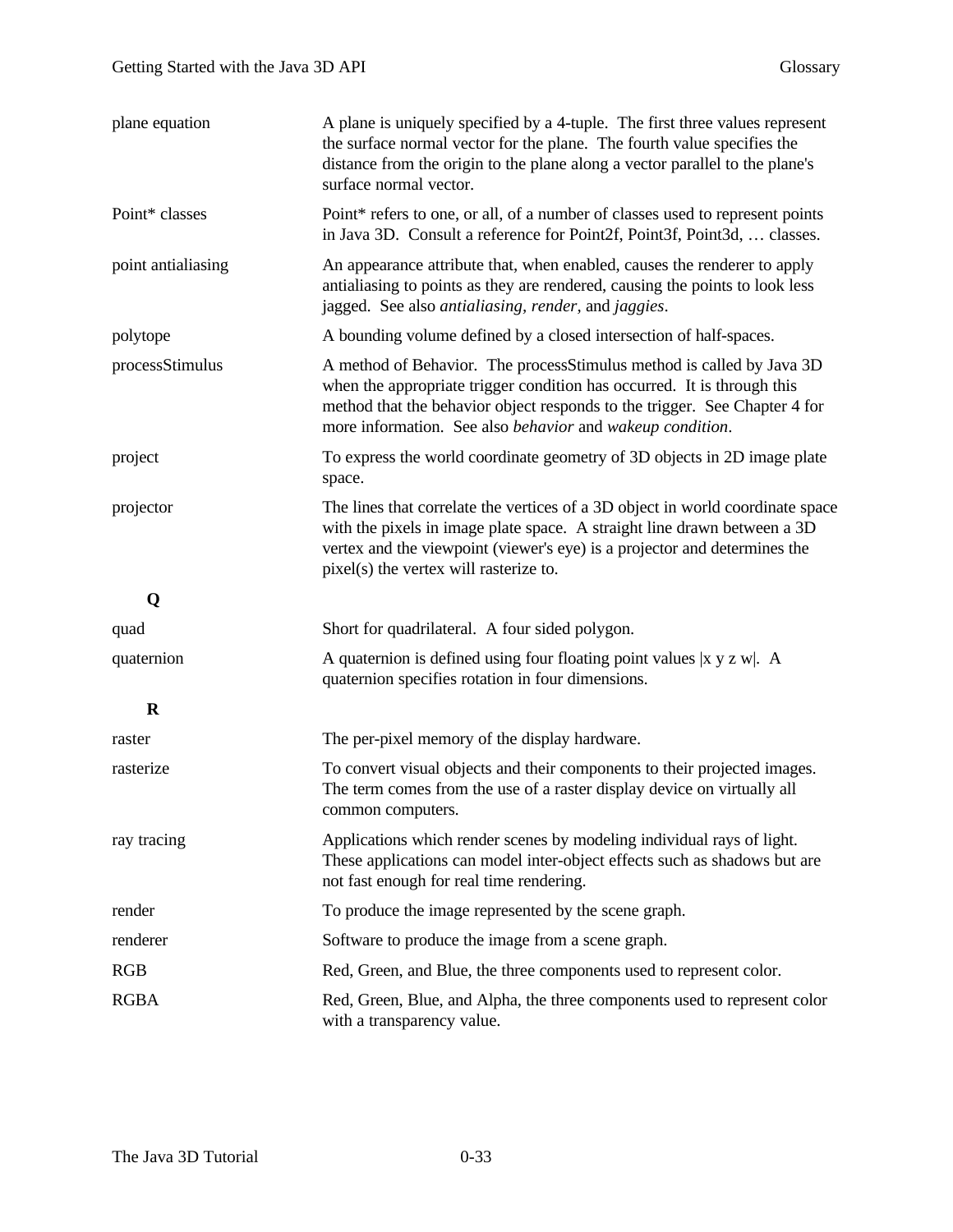| right-hand rule                 | "Right-hand rule" refers to the correlation between the<br>direction the fingers curl and the direction the thumb points<br>on your right hand. The right-hand rule applies in<br>€<br>determining the front face of a polygon, when computing<br>a cross product of vectors, and when figuring out $_2$<br>which way to turn right-handed nuts, bolts, and screws. The figure at the<br>right shows the fingers of the right hand curling in the order in which the<br>vertex coordinates were defined for a triangle. The thumb, pointing up (out<br>of the page), indicates we are seeing the front face of the triangle. See also<br>front face and culling. |
|---------------------------------|------------------------------------------------------------------------------------------------------------------------------------------------------------------------------------------------------------------------------------------------------------------------------------------------------------------------------------------------------------------------------------------------------------------------------------------------------------------------------------------------------------------------------------------------------------------------------------------------------------------------------------------------------------------|
| S                               |                                                                                                                                                                                                                                                                                                                                                                                                                                                                                                                                                                                                                                                                  |
| scale                           | To change the shape of a visual object by transforming each of the vertices<br>of the object. The shape of the visual object can be preserved or distorted<br>depending on the scale transform. See also transform.                                                                                                                                                                                                                                                                                                                                                                                                                                              |
| scanline                        | A single row of pixels of the output device.                                                                                                                                                                                                                                                                                                                                                                                                                                                                                                                                                                                                                     |
| scanline order                  | The ordering of pixels of a window taken left to right and top to bottom $-$<br>like the order of characters are read (in English). This order is normally<br>used in rendering pixels.                                                                                                                                                                                                                                                                                                                                                                                                                                                                          |
| scene graph                     | The Java 3D data structure that specifies the visual objects and viewing<br>parameters in a virtual universe.                                                                                                                                                                                                                                                                                                                                                                                                                                                                                                                                                    |
| scene graph path                | The path from a locale object, or an interior node, to a leaf of the scene<br>graph. SceneGraphPath is a class used in picking. See Chapter 4 for<br>more information on the class.                                                                                                                                                                                                                                                                                                                                                                                                                                                                              |
| scheduling bounds               | A region defined for a behavior. The activation volume of a view must<br>intersect the scheduling bounds of a behavior for the behavior to be active.<br>A behavior must be active to be able to execute in response to a stimulus.<br>See also <i>active</i> , <i>activation volume</i> , and <i>behavior</i> .                                                                                                                                                                                                                                                                                                                                                 |
| scheduling bounding leaf        | An alternative to a scheduling bounds. See also <i>BoundingLeaf</i> and<br>scheduling bounds.                                                                                                                                                                                                                                                                                                                                                                                                                                                                                                                                                                    |
| scheduling region               | See scheduling bounds.                                                                                                                                                                                                                                                                                                                                                                                                                                                                                                                                                                                                                                           |
| scope (of a light)              | The portion of a scene graph for which a light's influence is considered. By<br>default, the scope of a light is the scene graph branch it is a member of.<br>Sub-graphs of the scene graph can be specified as the scope of a light. This<br>does not replace the specification of a lights region of influence, but is<br>complementary to the influence of a light. See also <i>influence</i> (of a light).                                                                                                                                                                                                                                                   |
| sensor                          | The abstract concept of an input device such as joy-stick, tracker, or data<br>glove.                                                                                                                                                                                                                                                                                                                                                                                                                                                                                                                                                                            |
| set-method<br>set*<br><b>or</b> | A method of a class that sets a field or value in an object. See also get*                                                                                                                                                                                                                                                                                                                                                                                                                                                                                                                                                                                       |
| shade                           | <i>n</i> . The color of a vertex or pixel as a result of the application of the lighting<br>model (for a vertex) or the shade model (for pixel).<br>To calculate the color of a vertex or pixel by the application of the<br>ν.<br>lighting model (for a vertex) or the shade model (for pixel).                                                                                                                                                                                                                                                                                                                                                                 |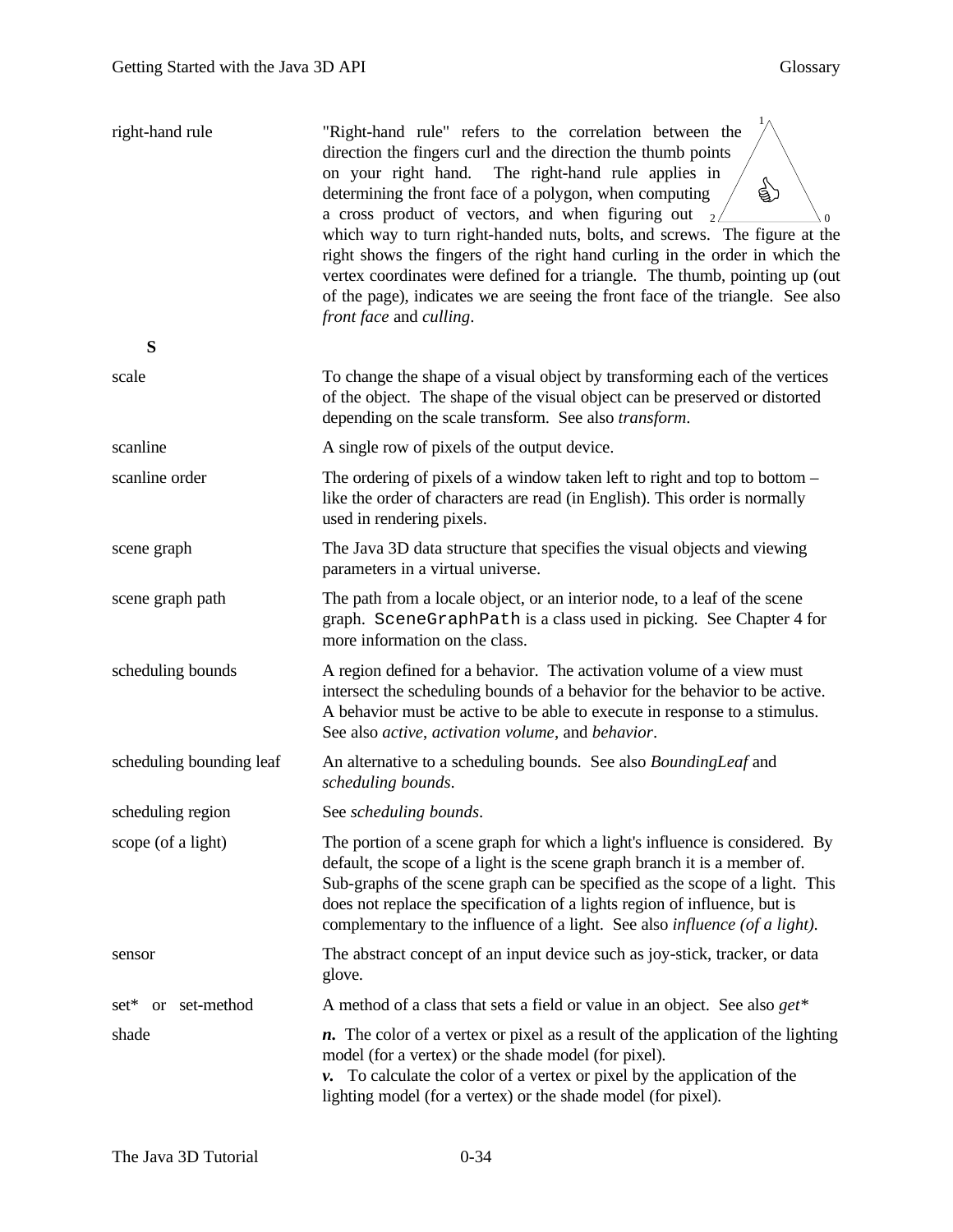| shade model          | The calculation of each pixel's shade value from the shade of each<br>neighboring vertex shade. See also shade, Gouraud shading and flat<br>shading.                                                                                                                                                                                                                                 |
|----------------------|--------------------------------------------------------------------------------------------------------------------------------------------------------------------------------------------------------------------------------------------------------------------------------------------------------------------------------------------------------------------------------------|
| shadow polygon       | A polygon used to create a shadow in a scene. See section 6.7.3                                                                                                                                                                                                                                                                                                                      |
| shininess            | The specification of how shiny a material surface is. This value (in the<br>range 1.0 to 128.0) is used in calculating the specular reflection of a light<br>from a visual object. The higher the value the more concentrated the<br>specular reflection is. See also specular reflection and material properties.                                                                   |
| specular reflection  | The highlight reflection of light from a shiny visual object. In the real world<br>presence of a specular reflection depends heavily on how smooth the surface<br>is. In Java 3D this is modeled as a specular material color and a<br>concentration value. See also material properties, specular color, and<br>concentration.                                                      |
| SpotLight class      | A light source class that has a position, direction, spread angle and<br>concentration values. See Chapter 6 for more information. See also<br>concentration.                                                                                                                                                                                                                        |
| stitching            | When the same geometry is rendered as a wire frame and as filled polygons<br>(of different color), by default the depth of the pixels rendered for each will<br>not correspond and so the wire frame will appear to move in and out of the<br>surface and appear as a thread though a cloth surface. See Section 2.6.3.<br>PolygonAttributes in Module 1 for additional information. |
| stripification       | Organization of triangles into triangle strips for rendering efficiency.                                                                                                                                                                                                                                                                                                             |
| surface normal       | See normal.                                                                                                                                                                                                                                                                                                                                                                          |
| T                    |                                                                                                                                                                                                                                                                                                                                                                                      |
| texel                | A TEXture ELement. A pixel of a texture image. See <i>texture mapping</i> .                                                                                                                                                                                                                                                                                                          |
| texture              | <b>1.</b> <i>n</i> . The image used in texture mapping a visual object. <b>2.</b> <i>v</i> . To apply an<br>image to a visual object through texture mapping. See also texture<br>mapping.                                                                                                                                                                                           |
| texture mapping      | The application of a texture image to a visual object based on the<br>assignment of texture coordinate values to geometric vertices and texture<br>mapping filters. See also texture, minification filter, and magnification<br>filter.                                                                                                                                              |
| three space          | Three dimensional space.                                                                                                                                                                                                                                                                                                                                                             |
| transform            | The mathematical operation performed on a vertex, or collection of vertices,<br>to translate, rotate, or scale the vertices. Transformations are represented as<br>4 x 4 matrices and stored in TransformGroup objects.                                                                                                                                                              |
|                      |                                                                                                                                                                                                                                                                                                                                                                                      |
| translate            | Move a vertex or vertices.                                                                                                                                                                                                                                                                                                                                                           |
| TransformGroup class | A subclass of Group that also applies a transformation to its child nodes.<br>See also transformation.                                                                                                                                                                                                                                                                               |
| target object        | The scene graph object changed by a behavior or interpolator.                                                                                                                                                                                                                                                                                                                        |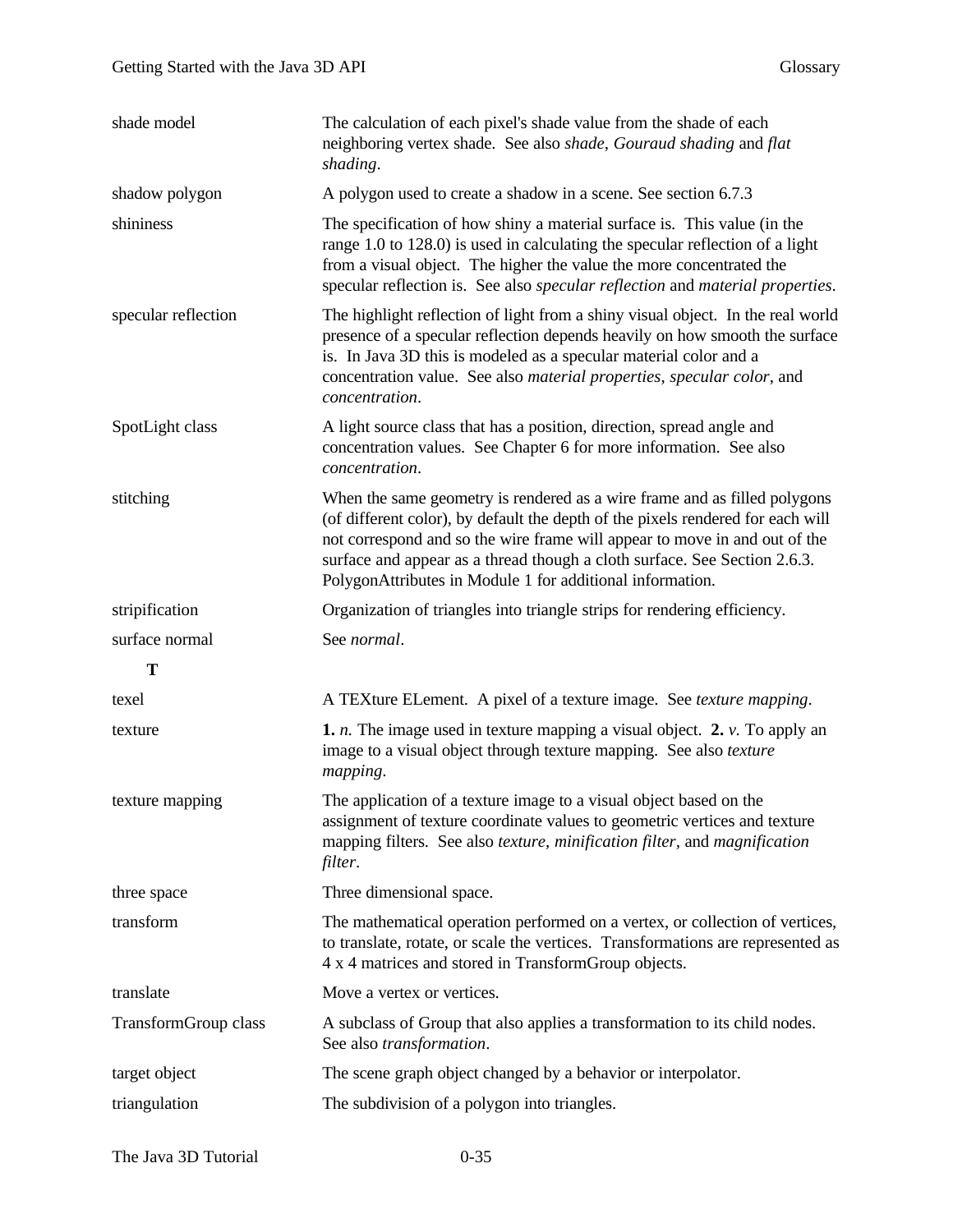| trilinear interpolation | The use of three linear interpolations to arrive at a value. This technique is<br>used to calculate a shade value for a pixel from the shade values of vertices<br>in Gouraud shading. See also Gouraud shading and flat shading.                                                                                                                        |  |
|-------------------------|----------------------------------------------------------------------------------------------------------------------------------------------------------------------------------------------------------------------------------------------------------------------------------------------------------------------------------------------------------|--|
| Tuple* classes          | A set of classes defined in the javax. vecmath package used to<br>represent tuples. The seven individual Tuple classes are Tuple2f, Tuple3b,<br>Tuple3d, Tuple3f, Tuple4b, Tuple4f, and Tuple4d. These classes are the<br>superclasses of Color*, Point* and Vector* classes (among others).                                                             |  |
| typeface                | The style of printing text. For example Times Roman, Helvetica, and<br>Courier are all typefaces. By contrast, a font is a typeface with other<br>specific attributes. For example, "10 point, italic, Times Roman" is a font.<br>See also font.                                                                                                         |  |
| U                       |                                                                                                                                                                                                                                                                                                                                                          |  |
| utility class           | A class in the com. sun. j3d. utils package, that builds upon the<br>core classes to enhance programming capabilities.                                                                                                                                                                                                                                   |  |
| $\mathbf{V}$            |                                                                                                                                                                                                                                                                                                                                                          |  |
| vecmath                 | An extension package that defines classes for computing vector math.<br>Among these are the Tuple* classes.                                                                                                                                                                                                                                              |  |
| View class              | The View object is the central object for coordinating all aspects of a view<br>including which canvas(es). Java 3D supports multiple simultaneous views.                                                                                                                                                                                                |  |
| view branch graph       | The portion of the scene graph containing a View object. The parameters of<br>the viewing environment (e.g., stereo) and physical parameters (e.g.,<br>physical position of the viewer) are specified in the view branch graph.                                                                                                                          |  |
| view frustum            | A truncated pyramid-shaped viewing volume that defines how much of the<br>virtual universe the viewer sees. Visual objects not within the view frustum<br>are not visible. Objects that intersect the boundaries of the viewing frustum<br>are clipped. See Figure 1-9 for an illustration. See also <i>clip</i> , <i>viewer</i> , and<br>visual object. |  |
| viewer                  | The (primary) person viewing the display device Java 3D is rendering to. It<br>is for this person the PhysicalBody calibration parameters are set.                                                                                                                                                                                                       |  |
| virtual universe        | The conceptual space in which the visual objects 'exist'. A virtual universe<br>may contain multiple virtual worlds as defined by Locale objects.                                                                                                                                                                                                        |  |
| VirtualUniverse class   | The core class for Java 3D. An instance of VirtualUniverse must be the<br>root of the scene graph.                                                                                                                                                                                                                                                       |  |
| virtual world           | The conceptual space in which the visual objects 'exist' as defined by a<br>single Locale object. A virtual world is contained by a virtual universe.                                                                                                                                                                                                    |  |
| visual object           | The term "visual object" is used in places where 'object' would make sense<br>in English but not in the Object Oriented sense. A visual object may or may<br>not be visible in a view depending on many factors. "Visual object" most<br>often refers to a Shape3D object. (see section 1.2) See also content.                                           |  |